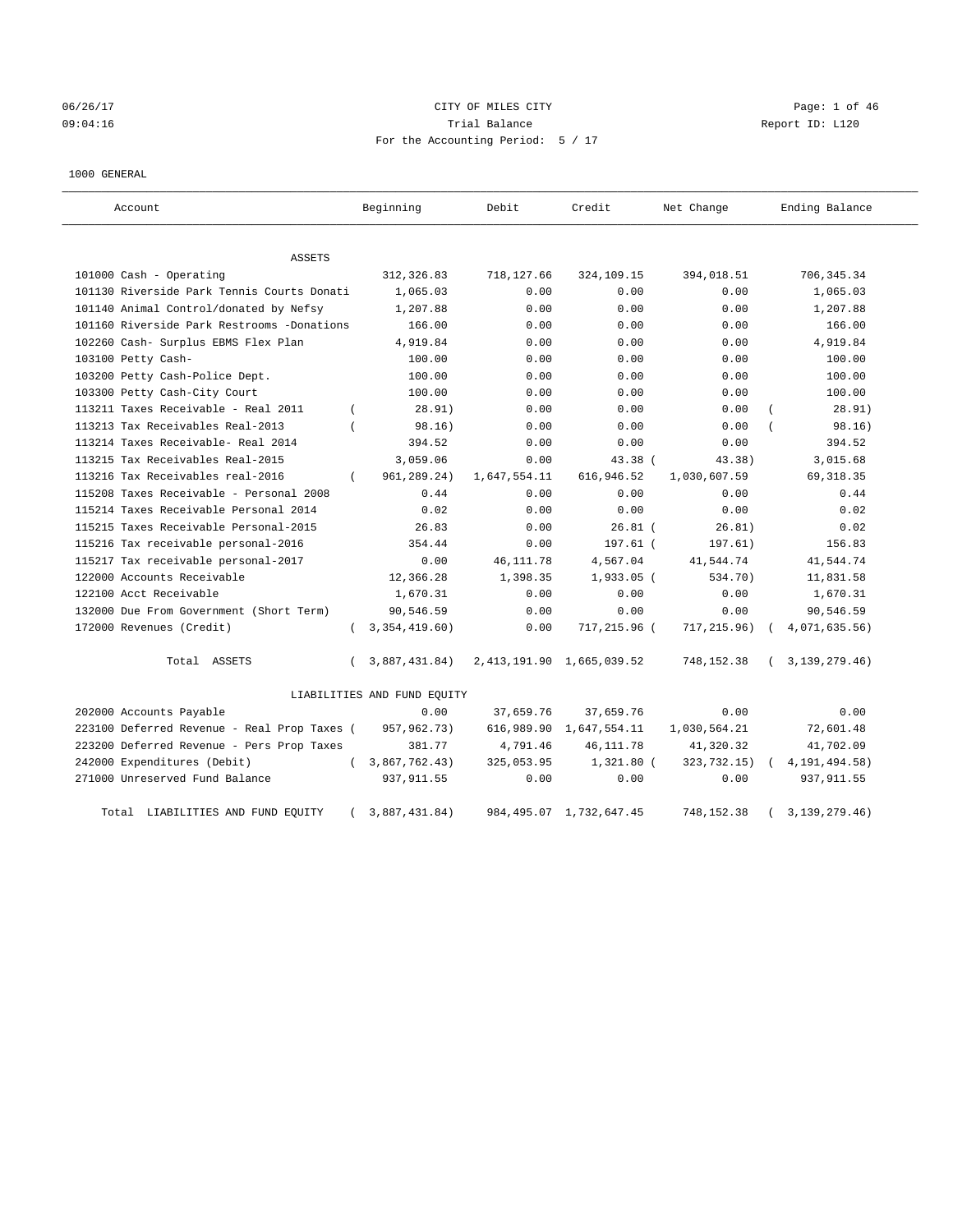## 06/26/17 CITY OF MILES CITY Page: 2 of 46 09:04:16 Quantity Quantity Contract Contract Contract Contract Contract Contract Contract Contract Contract Contract Contract Contract Contract Contract Contract Contra For the Accounting Period: 5 / 17

#### 2220 LIBRARY

| Account                                    | Beginning                   | Debit      | Credit        | Net Change     | Ending Balance |
|--------------------------------------------|-----------------------------|------------|---------------|----------------|----------------|
| ASSETS                                     |                             |            |               |                |                |
| 101000 Cash - Operating                    | 7,661.28                    | 24,717.20  | $30,418.21$ ( | 5,701.01)      | 1,960.27       |
| 101032 Cash- Library Board of Trustees Mul | 34,441.40                   | 0.00       | 0.00          | 0.00           | 34,441.40      |
| 103000 Petty Cash                          | 75.00                       | 0.00       | 0.00          | 0.00           | 75.00          |
| 172000 Revenues (Credit)                   | 252,457.72)                 | 0.00       | 24,717.20 (   | $24,717,20$ (  | 277, 174.92)   |
| Total ASSETS                               | 210,280.04)                 | 24,717.20  | 55,135.41 (   | $30,418.21)$ ( | 240,698.25)    |
|                                            | LIABILITIES AND FUND EQUITY |            |               |                |                |
| 202000 Accounts Payable                    | 0.00                        | 6,728.56   | 6,728.56      | 0.00           | 0.00           |
| 242000 Expenditures (Debit)                | 269,645.26)<br>$\sqrt{2}$   | 30,418.21  | 0.00(         | 30,418.21) (   | 300,063.47)    |
| 271000 Unreserved Fund Balance             | 59,365.22                   | 0.00       | 0.00          | 0.00           | 59, 365. 22    |
| LIABILITIES AND FUND EQUITY<br>Total       | 210,280.04)                 | 37, 146.77 | 6,728.56 (    | 30,418.21) (   | 240,698.25)    |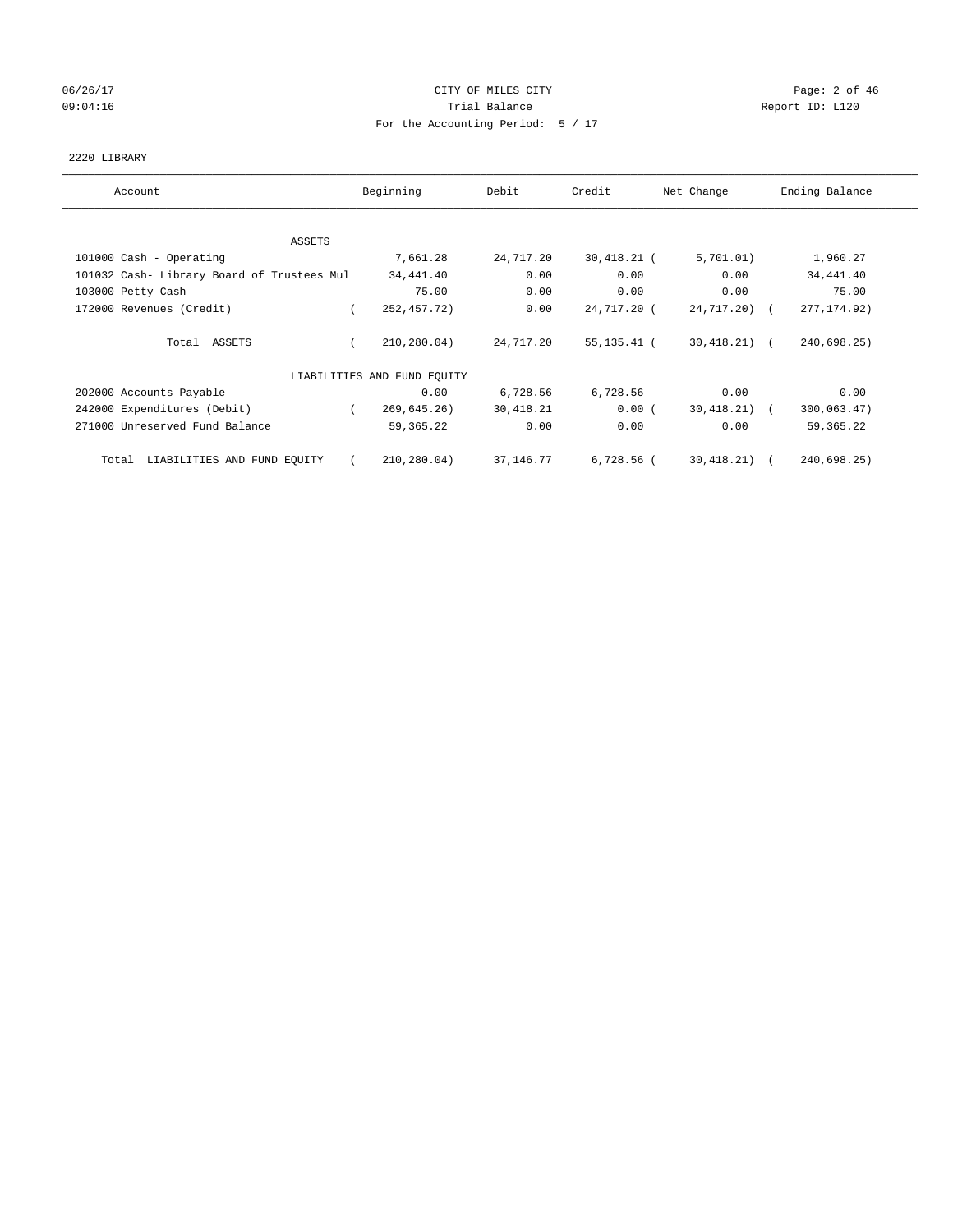## 06/26/17 CITY OF MILES CITY Page: 3 of 46 09:04:16 Quantity Contract Contract Contract Contract Contract Contract Contract Contract Contract Contract Contract Contract Contract Contract Contract Contract Contra For the Accounting Period: 5 / 17

#### 2260 EMERGENCY DISASTER

| Account                                   | Beginning                   | Debit | Credit   | Net Change | Ending Balance |
|-------------------------------------------|-----------------------------|-------|----------|------------|----------------|
|                                           |                             |       |          |            |                |
| ASSETS                                    |                             |       |          |            |                |
| 101000 Cash - Operating                   | 95.85                       | 2.91  | 0.00     | 2.91       | 98.76          |
| 113211 Taxes Receivable - Real 2011       | 3.46                        | 0.00  | 0.00     | 0.00       | 3.46           |
| 172000 Revenues (Credit)                  | 15.23)                      | 0.00  | $2.91$ ( | $2.91)$ (  | 18.14)         |
| Total ASSETS                              | 84.08                       | 2.91  | 2.91     | 0.00       | 84.08          |
|                                           | LIABILITIES AND FUND EQUITY |       |          |            |                |
| 223100 Deferred Revenue - Real Prop Taxes | 3.46                        | 0.00  | 0.00     | 0.00       | 3.46           |
| 271000 Unreserved Fund Balance            | 80.62                       | 0.00  | 0.00     | 0.00       | 80.62          |
| LIABILITIES AND FUND EQUITY<br>Total      | 84.08                       | 0.00  | 0.00     | 0.00       | 84.08          |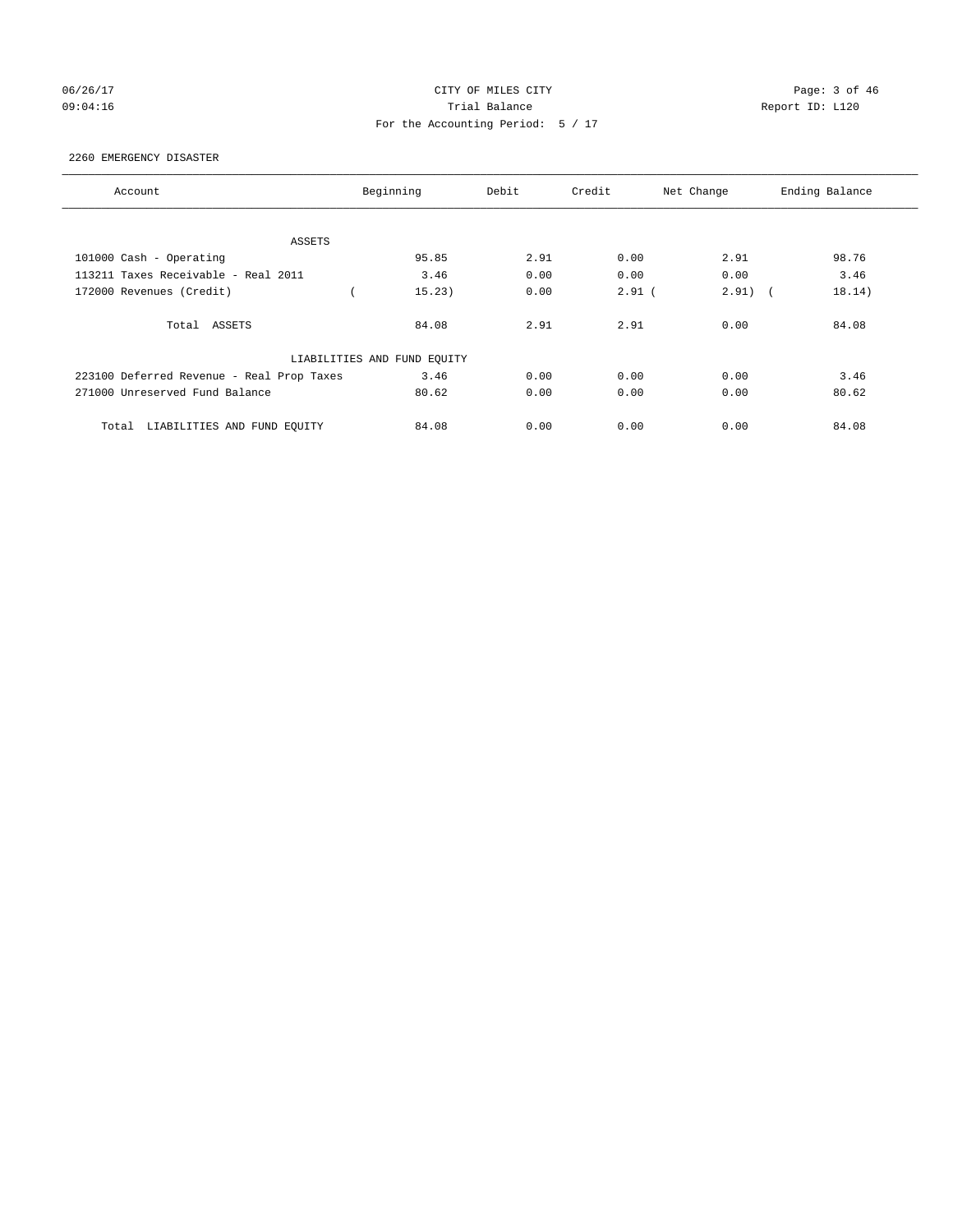# 06/26/17 Page: 4 of 46 09:04:16 Quantity Contract Contract Contract Contract Contract Contract Contract Contract Contract Contract Contract Contract Contract Contract Contract Contract Contra For the Accounting Period: 5 / 17

#### 2270 Health

| Account                              | Beginning                   | Debit | Credit | Net Change | Ending Balance |
|--------------------------------------|-----------------------------|-------|--------|------------|----------------|
| ASSETS                               |                             |       |        |            |                |
| 101000 Cash - Operating              | 34,796.63                   | 0.00  | 0.00   | 0.00       | 34,796.63      |
| 172000 Revenues (Credit)             | 6,500.00)                   | 0.00  | 0.00   | 0.00       | 6,500.00)      |
| Total ASSETS                         | 28, 296.63                  | 0.00  | 0.00   | 0.00       | 28,296.63      |
|                                      | LIABILITIES AND FUND EQUITY |       |        |            |                |
| 242000 Expenditures (Debit)          | 0.67)                       | 0.00  | 0.00   | 0.00       | 0.67)          |
| 271000 Unreserved Fund Balance       | 28,297.30                   | 0.00  | 0.00   | 0.00       | 28, 297.30     |
| LIABILITIES AND FUND EOUITY<br>Total | 28,296.63                   | 0.00  | 0.00   | 0.00       | 28, 296.63     |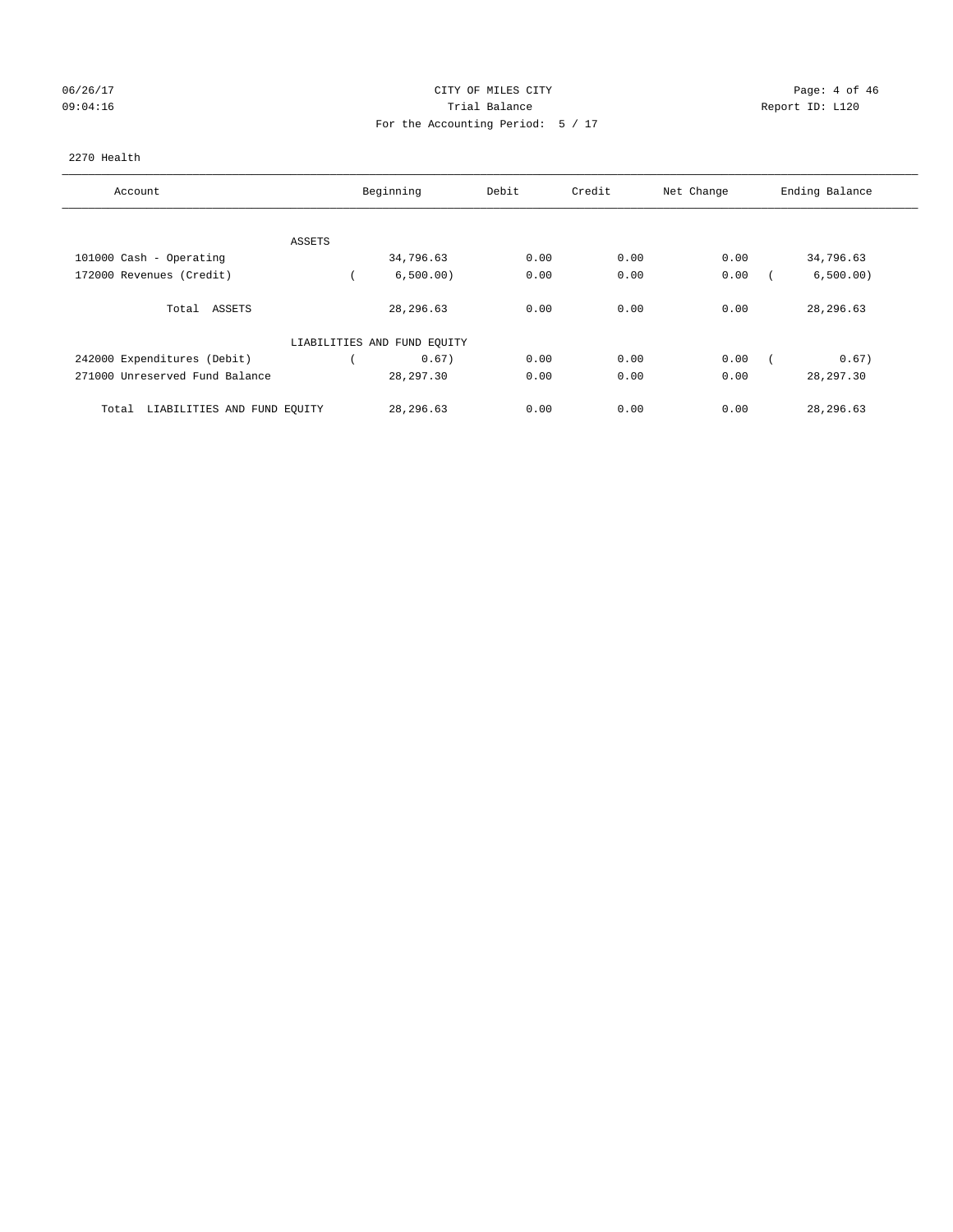## 06/26/17 CITY OF MILES CITY Page: 5 of 46 09:04:16 COMPOSER TRIAL BALANCE COMPOSER TRIAL BALANCE COMPOSER REPORT ID: L120 For the Accounting Period: 5 / 17

#### 2310 TIFD-Downtown

| Account                              |        | Beginning                   | Debit | Credit | Net Change | Ending Balance |
|--------------------------------------|--------|-----------------------------|-------|--------|------------|----------------|
|                                      | ASSETS |                             |       |        |            |                |
| 172000 Revenues (Credit)             |        | 5,800.00)                   | 0.00  | 0.00   | 0.00       | 5,800.00)      |
| Total ASSETS                         |        | 5,800.00)                   | 0.00  | 0.00   | 0.00       | 5,800.00)      |
|                                      |        | LIABILITIES AND FUND EQUITY |       |        |            |                |
| 242000 Expenditures (Debit)          |        | 17,800.00)                  | 0.00  | 0.00   | 0.00       | 17,800.00)     |
| 271000 Unreserved Fund Balance       |        | 12,000.00                   | 0.00  | 0.00   | 0.00       | 12,000.00      |
| LIABILITIES AND FUND EQUITY<br>Total |        | 5,800.00)                   | 0.00  | 0.00   | 0.00       | 5,800.00)      |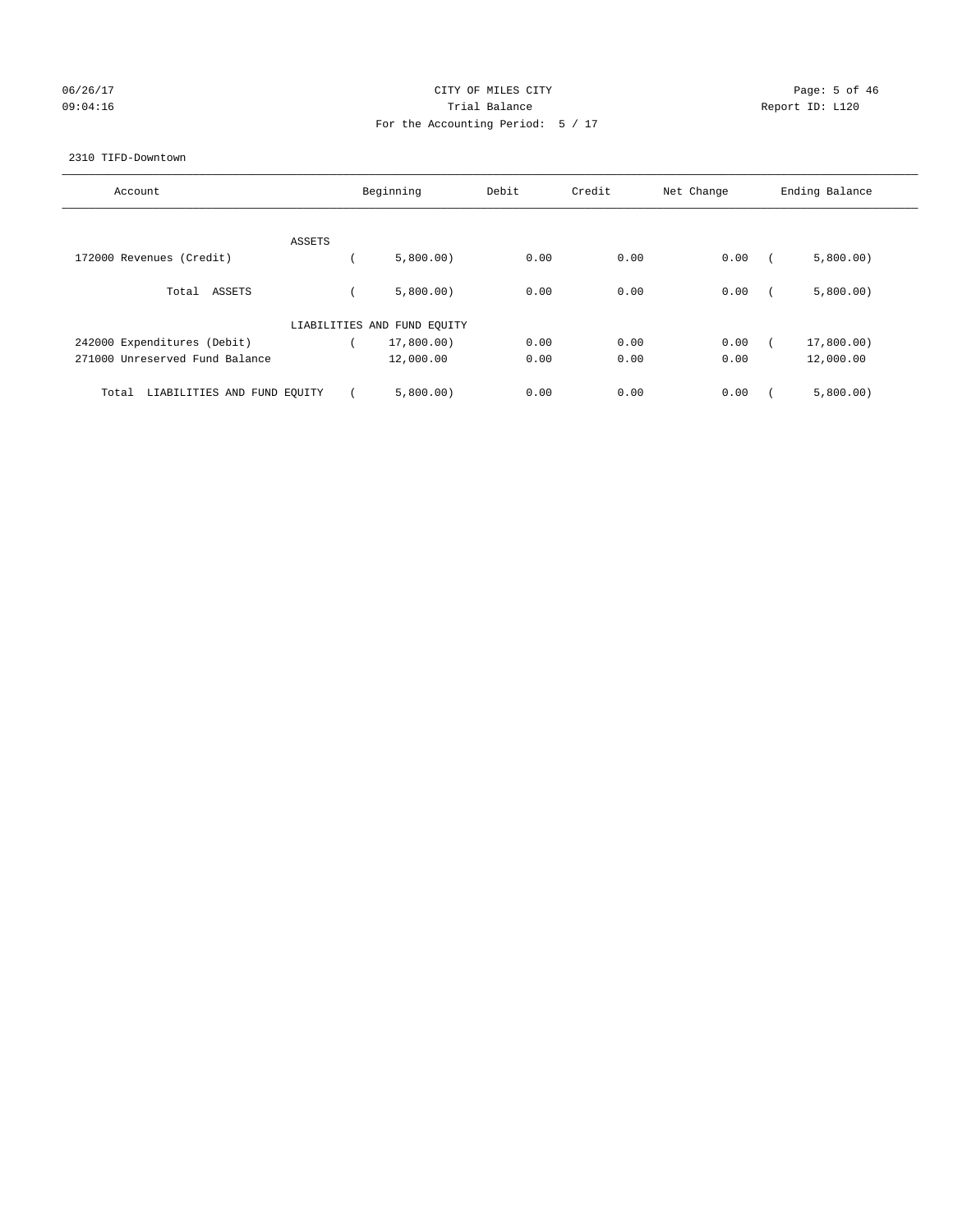# 06/26/17 CITY OF MILES CITY Page: 6 of 46 09:04:16 Trial Balance Report ID: L120 For the Accounting Period: 5 / 17

## 2350 Local Government/Study Commission

| Account                                   | Beginning                   | Debit | Credit     | Net Change | Ending Balance |
|-------------------------------------------|-----------------------------|-------|------------|------------|----------------|
|                                           |                             |       |            |            |                |
| <b>ASSETS</b>                             |                             |       |            |            |                |
| 101000 Cash - Operating                   | 5,263.77                    | 1.51  | 0.00       | 1.51       | 5,265.28       |
| 113214 Taxes Receivable- Real 2014        | 1.89                        | 0.00  | 0.00       | 0.00       | 1.89           |
| 113215 Tax Receivables Real-2015          | 17.40                       | 0.00  | 0.25(      | 0.25)      | 17.15          |
| 115215 Taxes Receivable Personal-2015     | 0.12                        | 0.00  | 0.13(      | $0.13)$ (  | 0.01)          |
| 115216 Tax receivable personal-2016       | 2.01                        | 0.00  | $1.13$ (   | 1.13)      | 0.88           |
| 172000 Revenues (Credit)                  | 97.93)                      | 0.00  | $1.51$ (   | $1.51)$ (  | 99.44)         |
| Total ASSETS                              | 5,187.26                    | 1.51  | $3.02$ $($ | 1.51)      | 5,185.75       |
|                                           | LIABILITIES AND FUND EQUITY |       |            |            |                |
| 223100 Deferred Revenue - Real Prop Taxes | 19.29                       | 0.25  | 0.00(      | 0.25)      | 19.04          |
| 223200 Deferred Revenue - Pers Prop Taxes | 2.13                        | 1.26  | 0.00(      | 1.26)      | 0.87           |
| 242000 Expenditures (Debit)               | 5,842.46)                   | 0.00  | 0.00       | 0.00       | 5,842.46)      |
| 271000 Unreserved Fund Balance            | 11,008.30                   | 0.00  | 0.00       | 0.00       | 11,008.30      |
| LIABILITIES AND FUND EQUITY<br>Total      | 5,187.26                    | 1.51  | 0.00(      | 1.51)      | 5,185.75       |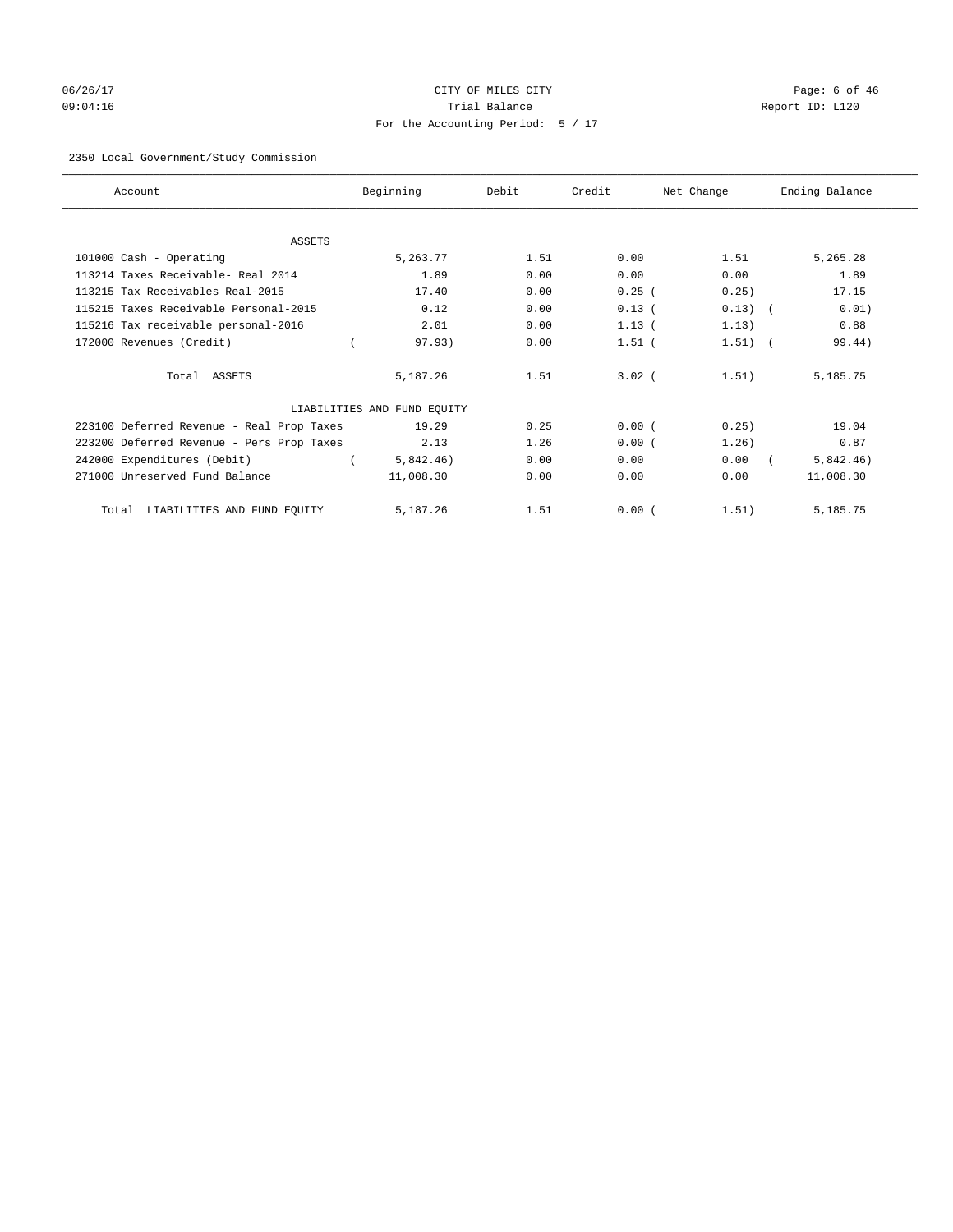# 06/26/17 Page: 7 of 46 09:04:16 Trial Balance Report ID: L120 For the Accounting Period: 5 / 17

2372 Permissive Medical Levy

| Account                                     |          | Beginning                   | Debit       | Credit             | Net Change   | Ending Balance |
|---------------------------------------------|----------|-----------------------------|-------------|--------------------|--------------|----------------|
|                                             |          |                             |             |                    |              |                |
| <b>ASSETS</b>                               |          |                             |             |                    |              |                |
| 101000 Cash - Operating                     |          | 3,789.73                    | 70,554.95   | 0.00               | 70,554.95    | 74,344.68      |
| 113211 Taxes Receivable - Real 2011         |          | 5.80)                       | 0.00        | 0.00               | 0.00         | 5.80)          |
| 113213 Tax Receivables Real-2013            |          | 9.68)                       | 0.00        | 0.00               | 0.00         | 9.68)          |
| 113214 Taxes Receivable- Real 2014          |          | 43.30                       | 0.00        | 0.00               | 0.00         | 43.30          |
| 113215 Tax Receivables Real-2015            |          | 336.25                      | 0.00        | $4.77$ (           | 4.77)        | 331.48         |
| 113216 Tax Receivables real-2016            |          | 109, 232.13)                | 187, 212.99 | 70,104.16          | 117,108.83   | 7,876.70       |
| 115214 Taxes Receivable Personal 2014       |          | 0.01)                       | 0.00        | 0.00               | 0.00         | 0.01)          |
| 115215 Taxes Receivable Personal-2015       |          | 2.93                        | 0.00        | $2.94$ (           | $2.94$ ) $($ | 0.01)          |
| 115216 Tax receivable personal-2016         |          | 38.93                       | 0.00        | 21.72 <sub>0</sub> | 21.72)       | 17.21          |
| 115217 Tax receivable personal-2017         |          | 0.00                        | 5,239.72    | 518.96             | 4,720.76     | 4,720.76       |
| 172000 Revenues (Credit)                    | $\left($ | 111,190.73)                 | 0.00        | 70,554.95 (        | 70,554.95) ( | 181,745.68)    |
| Total ASSETS                                | $\left($ | 216,227.21)                 | 263,007.66  | 141,207.50         | 121,800.16 ( | 94,427.05)     |
|                                             |          | LIABILITIES AND FUND EQUITY |             |                    |              |                |
| 223100 Deferred Revenue - Real Prop Taxes ( |          | 108,868.09)                 | 70,108.93   | 187,212.99         | 117,104.06   | 8,235.97       |
| 223200 Deferred Revenue - Pers Prop Taxes   |          | 39.25                       | 543.62      | 5,239.72           | 4,696.10     | 4,735.35       |
| 242000 Expenditures (Debit)                 | $\left($ | 107, 401.00)                | 0.00        | 0.00               | 0.00         | 107,401.00)    |
| 271000 Unreserved Fund Balance              |          | 2.63                        | 0.00        | 0.00               | 0.00         | 2.63           |
| Total LIABILITIES AND FUND EQUITY           |          | 216, 227.21)                | 70,652.55   | 192,452.71         | 121,800.16   | 94, 427.05)    |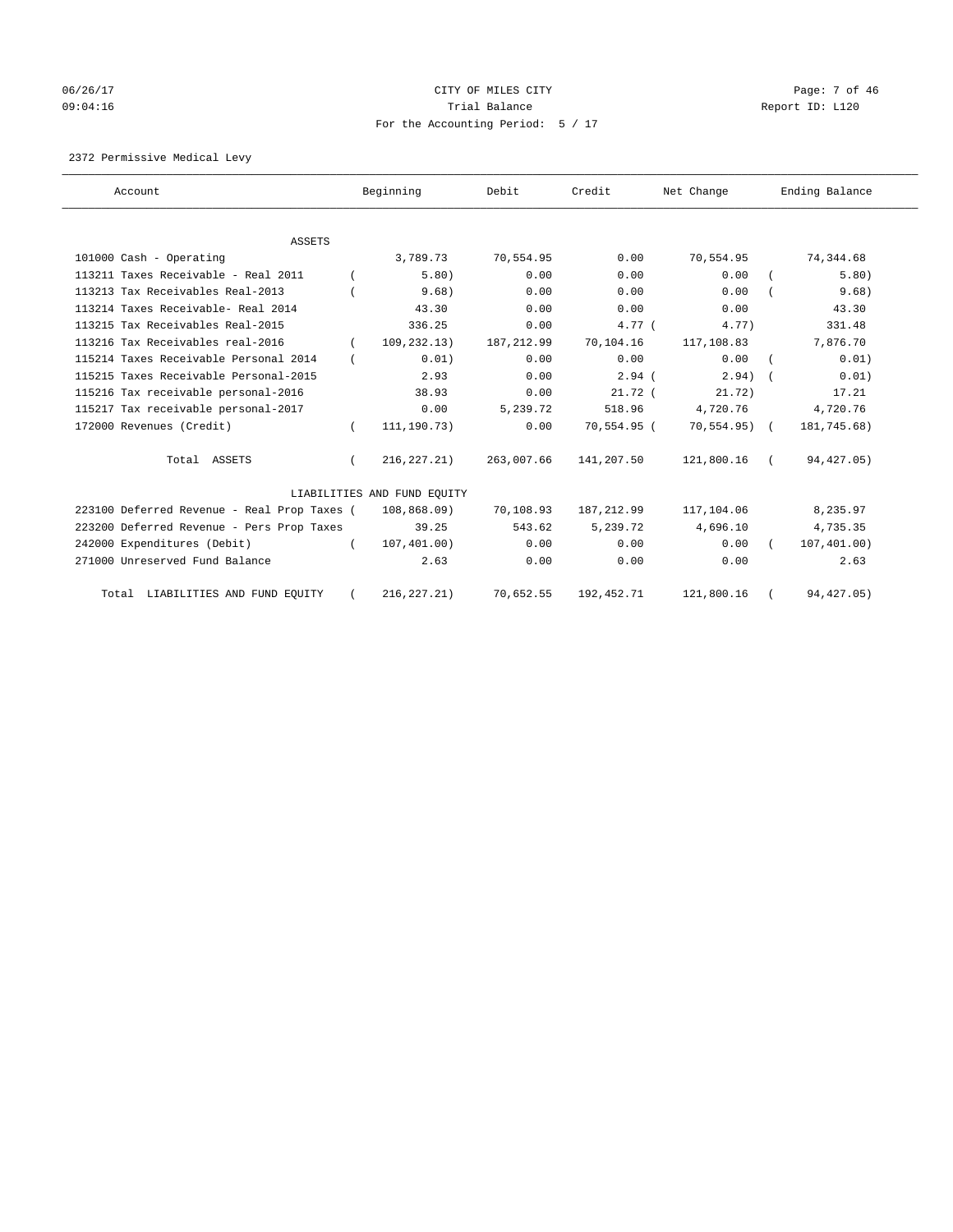## 06/26/17 CITY OF MILES CITY Page: 8 of 46 09:04:16 Quantity Contract Contract Contract Contract Contract Contract Contract Contract Contract Contract Contract Contract Contract Contract Contract Contract Contra For the Accounting Period: 5 / 17

#### 2394 BUILDING CODE ENFORCEMENT

| Account                              |        | Beginning                   | Debit     | Credit       | Net Change   | Ending Balance |
|--------------------------------------|--------|-----------------------------|-----------|--------------|--------------|----------------|
|                                      |        |                             |           |              |              |                |
|                                      | ASSETS |                             |           |              |              |                |
| 101000 Cash - Operating              |        | 112,831.86                  | 9,361.65  | 7,869.40     | 1,492.25     | 114,324.11     |
| 172000 Revenues (Credit)             |        | 91,767.59)                  | 0.00      | $9,361.65$ ( | 9,361.65)    | 101,129.24)    |
| Total ASSETS                         |        | 21,064.27                   | 9,361.65  | 17,231.05 (  | 7,869.40)    | 13, 194.87     |
|                                      |        | LIABILITIES AND FUND EQUITY |           |              |              |                |
| 202000 Accounts Payable              |        | 0.00                        | 5,762.71  | 5,762.71     | 0.00         | 0.00           |
| 242000 Expenditures (Debit)          |        | 86,687.27)                  | 7,869.40  | 0.00(        | $7,869.40$ ( | 94,556.67)     |
| 271000 Unreserved Fund Balance       |        | 107,751.54                  | 0.00      | 0.00         | 0.00         | 107,751.54     |
| LIABILITIES AND FUND EQUITY<br>Total |        | 21,064.27                   | 13,632.11 | 5,762.71 (   | 7,869.40)    | 13,194.87      |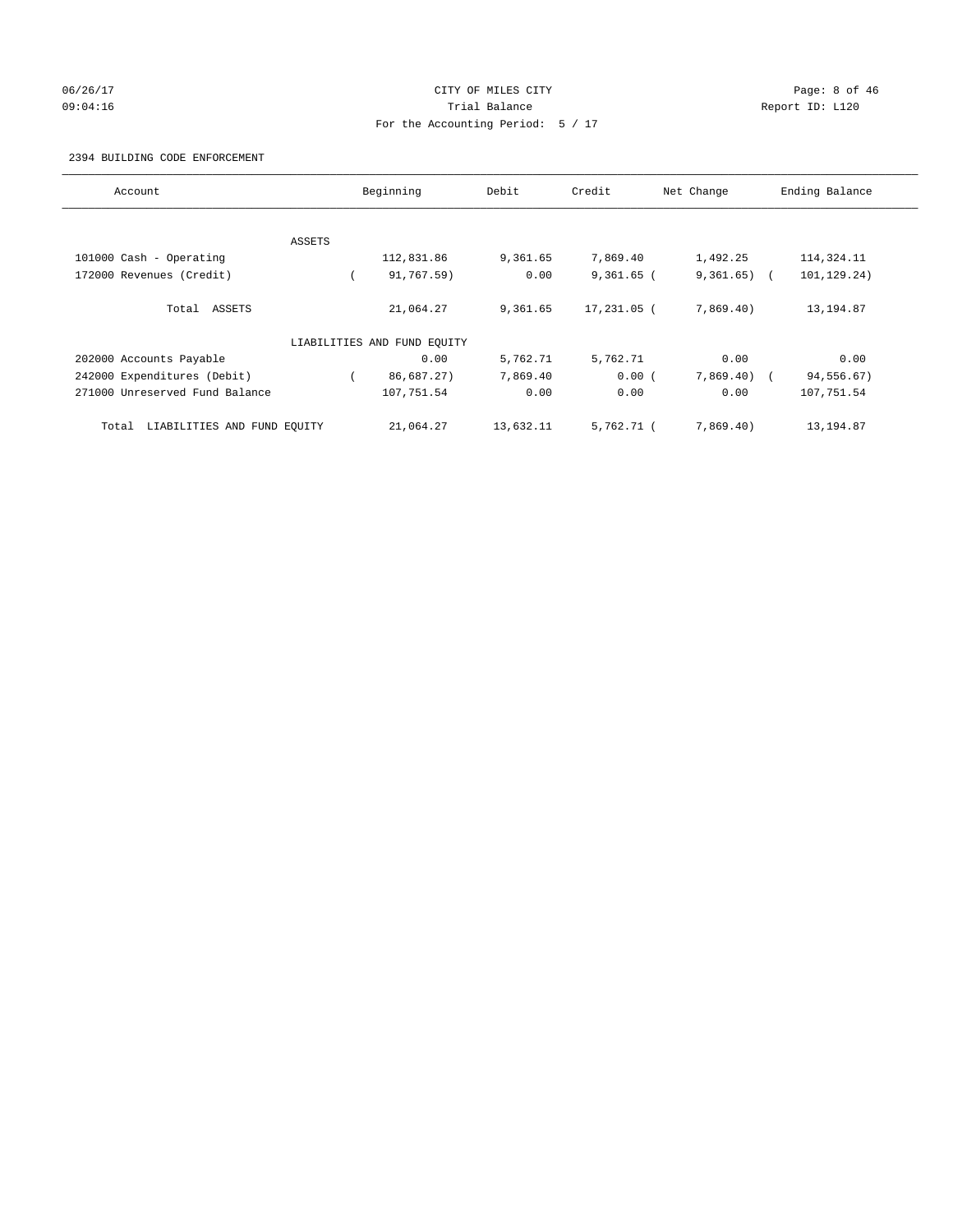# 06/26/17 Page: 9 of 46 09:04:16 Quantity Quantity Contract Contract Contract Contract Contract Contract Contract Contract Contract Contract Contract Contract Contract Contract Contract Contra For the Accounting Period: 5 / 17

2400 LTG M D#165-(Gen City)

| Account                                     | Beginning                   | Debit     | Credit       | Net Change     | Ending Balance |
|---------------------------------------------|-----------------------------|-----------|--------------|----------------|----------------|
|                                             |                             |           |              |                |                |
| <b>ASSETS</b>                               |                             |           |              |                |                |
| 101000 Cash - Operating                     | 10,658.14                   | 53,751.64 | 16,514.67    | 37,236.97      | 47,895.11      |
| 118130 Special Assessments Receivable 2013( | 13.38)                      | 0.00      | 0.00         | 0.00           | 13.38)         |
| 118140 Special Assessments Receivables-201  | 140.36                      | 0.00      | 0.00         | 0.00           | 140.36         |
| 118150 Special Assessments Receivables-201  | 1,096.49                    | 0.00      | $167.05$ (   | 167.05)        | 929.44         |
| 118160 Special Assessments Receivables-201( | 108,486.60)                 | 0.00      | 53,513.00 (  | 53,513.00) (   | 161,999.60)    |
| 172000 Revenues (Credit)                    | 111,654.82)                 | 0.00      | 53,751.64 (  | 53,751.64) (   | 165,406.46)    |
| Total ASSETS                                | 208,259.81)                 | 53,751.64 | 123,946.36 ( | 70,194.72) (   | 278, 454.53)   |
|                                             | LIABILITIES AND FUND EQUITY |           |              |                |                |
| 202000 Accounts Payable                     | 0.00                        | 16,514.67 | 16,514.67    | 0.00           | 0.00           |
| 223000 Deferred Revenue/Uncollected Taxes ( | 107,261.77)                 | 53,680.05 | 0.00(        | $53,680.05)$ ( | 160,941.82)    |
| 242000 Expenditures (Debit)                 | 149, 111.44)                | 16,514.67 | 0.00(        | $16,514.67$ (  | 165, 626.11)   |
| 271000 Unreserved Fund Balance              | 48,113.40                   | 0.00      | 0.00         | 0.00           | 48,113.40      |
| Total LIABILITIES AND FUND EQUITY           | 208, 259.81)                | 86,709.39 | 16,514.67 (  | 70,194.72) (   | 278, 454.53)   |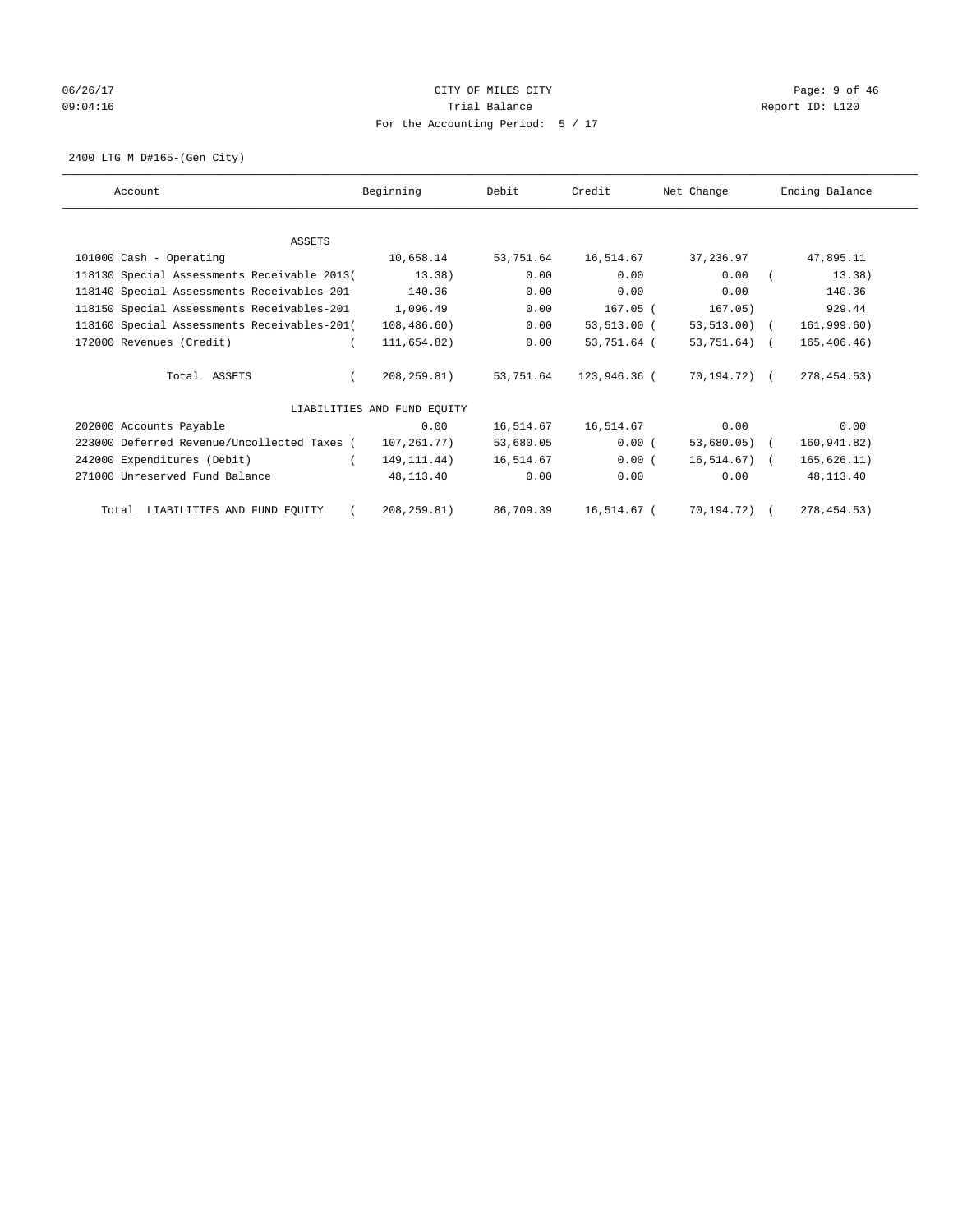# 06/26/17 Page: 10 of 46 09:04:16 COMPOSER TRIAL BALANCE COMPOSER TRIAL BALANCE COMPOSER REPORT ID: L120 For the Accounting Period: 5 / 17

#### 2420 LTG M D#167-(MilesAddn Etc)

| Account                                     | Beginning                   | Debit     | Credit        | Net Change    | Ending Balance |
|---------------------------------------------|-----------------------------|-----------|---------------|---------------|----------------|
| ASSETS                                      |                             |           |               |               |                |
| 101000 Cash - Operating                     | 6,552.16                    | 10,609.65 | 2,785.54      | 7,824.11      | 14,376.27      |
| 118160 Special Assessments Receivables-201( | 17,057.04)                  | 0.00      | $10,596.64$ ( | $10,596.64$ ( | 27,653.68      |
| 172000 Revenues (Credit)                    | 18,362.48)                  | 0.00      | $10,609.65$ ( | $10,609.65$ ( | 28,972.13)     |
| Total ASSETS                                | 28,867.36)                  | 10,609.65 | 23,991.83 (   | 13,382.18) (  | 42, 249.54)    |
|                                             | LIABILITIES AND FUND EQUITY |           |               |               |                |
| 202000 Accounts Payable                     | 0.00                        | 2,785.54  | 2,785.54      | 0.00          | 0.00           |
| 223000 Deferred Revenue/Uncollected Taxes ( | 17,057.04)                  | 10,596.64 | 0.00(         | $10,596.64$ ( | 27,653.68)     |
| 242000 Expenditures (Debit)                 | 25,796.98)                  | 2,785.54  | 0.00(         | $2,785.54$ (  | 28,582.52)     |
| 271000 Unreserved Fund Balance              | 13,986.66                   | 0.00      | 0.00          | 0.00          | 13,986.66      |
| LIABILITIES AND FUND EQUITY<br>Total        | 28,867.36)                  | 16,167.72 | 2,785.54 (    | 13,382.18) (  | 42, 249.54)    |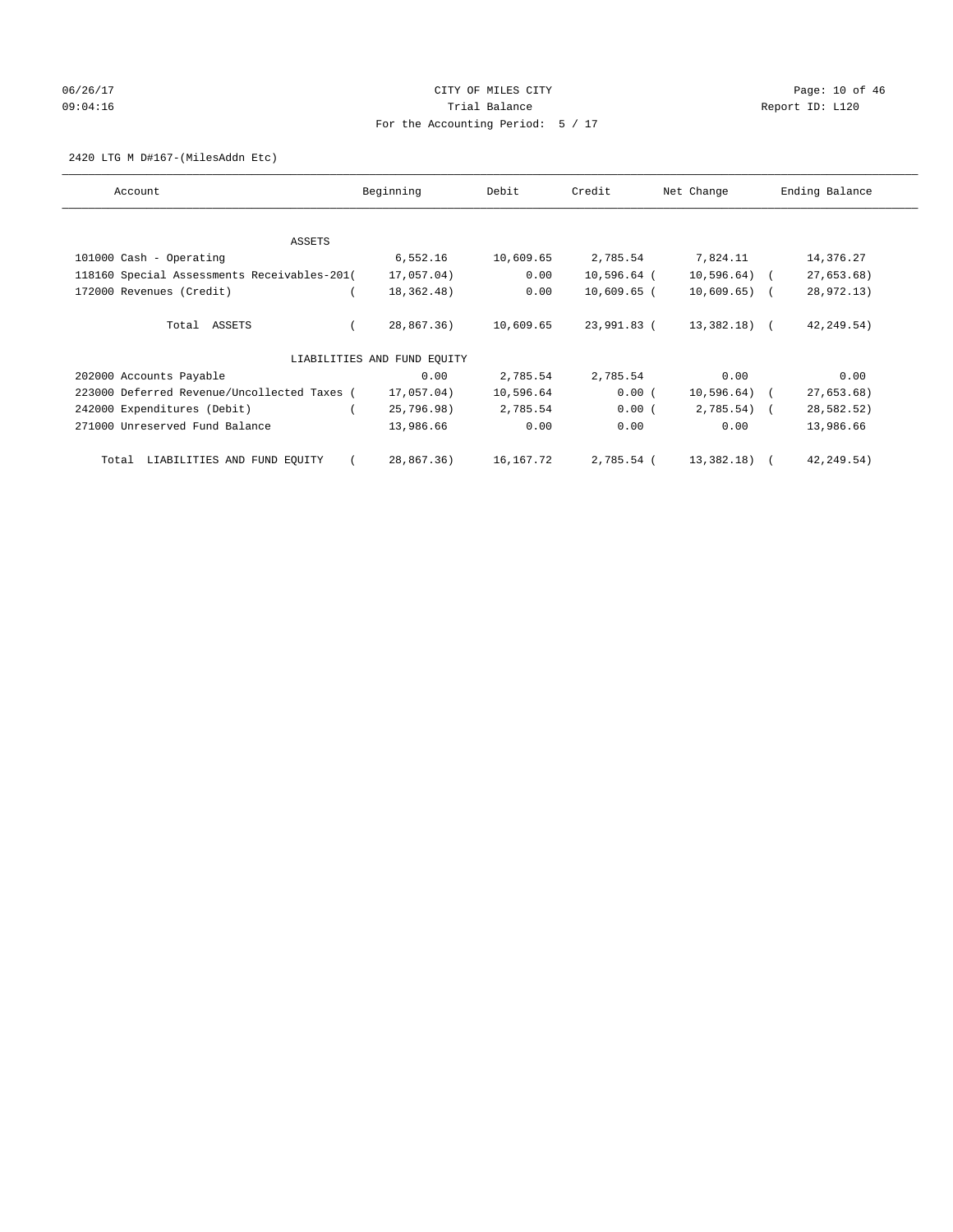# 06/26/17 Page: 11 of 46 09:04:16 COMPOSER TRIAL BALANCE COMPOSER TRIAL BALANCE COMPOSER REPORT ID: L120 For the Accounting Period: 5 / 17

2430 LTG M D#171-(Balsam Est)

| Account                                     | Beginning                   | Debit    | Credit       | Net Change    | Ending Balance          |
|---------------------------------------------|-----------------------------|----------|--------------|---------------|-------------------------|
| ASSETS                                      |                             |          |              |               |                         |
| 101000 Cash - Operating                     | 1,866.12                    | 2,214.18 | 145.12       | 2,069.06      | 3,935.18                |
| 118160 Special Assessments Receivables-201( | 3,311.62)                   | 0.00     | $2,211.06$ ( | $2,211.06$ (  | 5,522.68)               |
| 172000 Revenues (Credit)                    | 3,321.76)                   | 0.00     | $2,214.18$ ( | $2, 214.18$ ( | 5, 535.94)              |
| Total ASSETS                                | 4.767.26                    | 2,214.18 | $4.570.36$ ( | $2,356.18$ (  | 7, 123, 44)             |
|                                             | LIABILITIES AND FUND EQUITY |          |              |               |                         |
| 202000 Accounts Payable                     | 0.00                        | 145.12   | 145.12       | 0.00          | 0.00                    |
| 223000 Deferred Revenue/Uncollected Taxes ( | 3,311.62)                   | 2,211.06 | 0.00(        | 2, 211.06)    | 5,522.68)               |
| 242000 Expenditures (Debit)                 | 2,701.64)                   | 145.12   | 0.00(        | 145.12)       | 2,846.76)<br>$\sqrt{2}$ |
| 271000 Unreserved Fund Balance              | 1,246.00                    | 0.00     | 0.00         | 0.00          | 1,246.00                |
| LIABILITIES AND FUND EQUITY<br>Total        | 4,767.26)                   | 2,501.30 | 145.12 (     | 2,356.18      | 7, 123.44)              |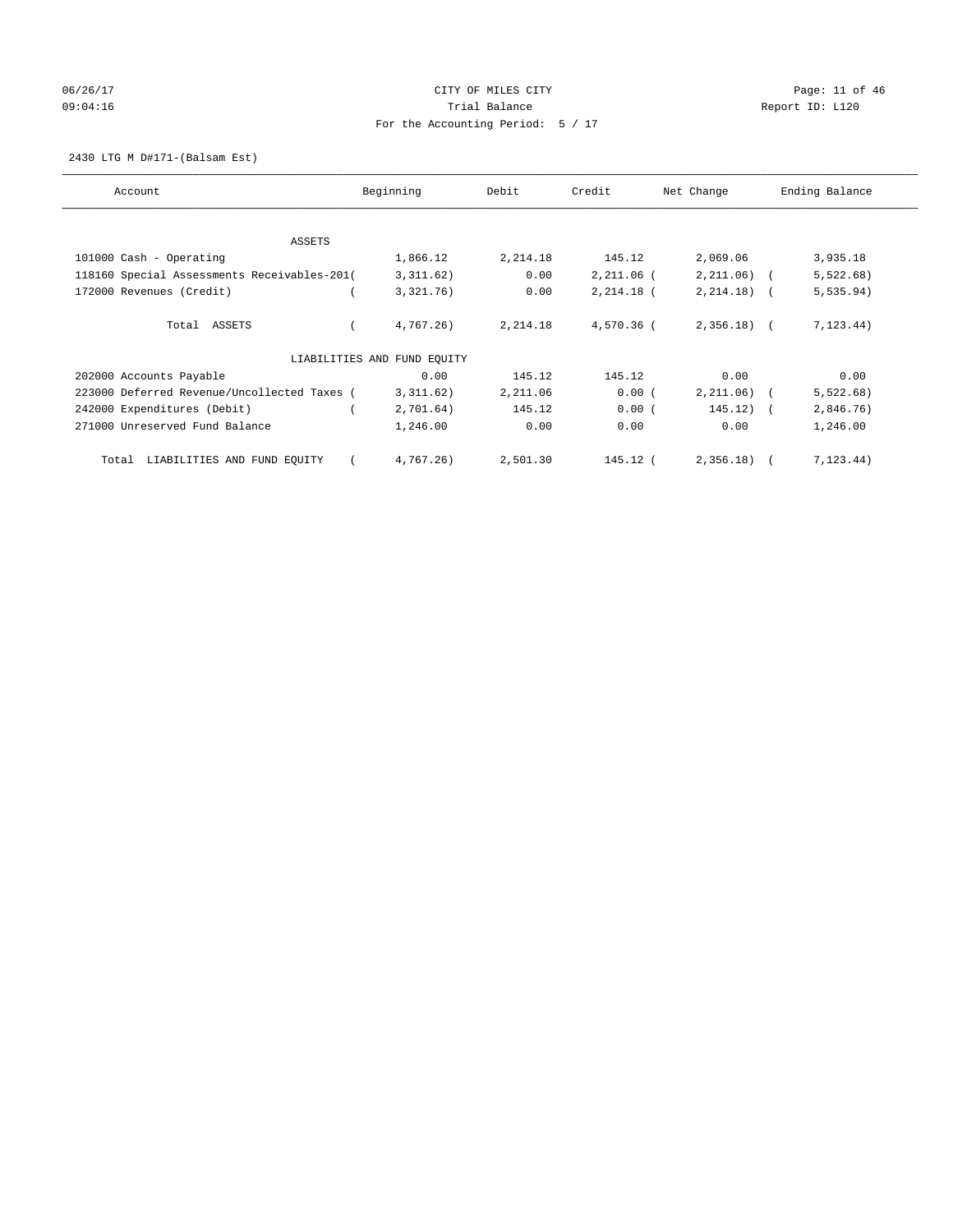# 06/26/17 Page: 12 of 46 09:04:16 COMPOSERT REPORT TO PERMIT REPORT ID: LOCAL REPORT ID: LOCAL REPORT ID: LOCAL REPORT ID: LOCAL REPORT For the Accounting Period: 5 / 17

2440 LTG M D#172-(Main Str)

| Account                                     | Beginning                   | Debit    | Credit       | Net Change    | Ending Balance |
|---------------------------------------------|-----------------------------|----------|--------------|---------------|----------------|
| ASSETS                                      |                             |          |              |               |                |
| 101000 Cash - Operating                     | 2,223.78                    | 5,718.12 | 1,723.68     | 3,994.44      | 6,218.22       |
| 118160 Special Assessments Receivables-201( | 10,757.66)                  | 0.00     | $5,712.15$ ( | $5,712.15)$ ( | 16, 469.81)    |
| 172000 Revenues (Credit)                    | 11, 178. 77)                | 0.00     | 5,718.12 (   | $5,718.12)$ ( | 16,896.89      |
| Total ASSETS                                | 19,712.65)                  | 5,718.12 | 13,153.95 (  | 7,435.83) (   | 27, 148. 48)   |
|                                             | LIABILITIES AND FUND EQUITY |          |              |               |                |
| 202000 Accounts Payable                     | 0.00                        | 1,723.68 | 1,723.68     | 0.00          | 0.00           |
| 223000 Deferred Revenue/Uncollected Taxes ( | 10,757.66)                  | 5,712.15 | 0.00(        | $5,712.15$ (  | 16, 469.81)    |
| 242000 Expenditures (Debit)                 | 17, 179. 30)                | 1,723.68 | 0.00(        | $1,723.68$ (  | 18,902.98)     |
| 271000 Unreserved Fund Balance              | 8,224.31                    | 0.00     | 0.00         | 0.00          | 8,224.31       |
| LIABILITIES AND FUND EQUITY<br>Total        | 19,712.65)                  | 9,159.51 | 1,723.68 (   | $7,435.83$ (  | 27, 148. 48)   |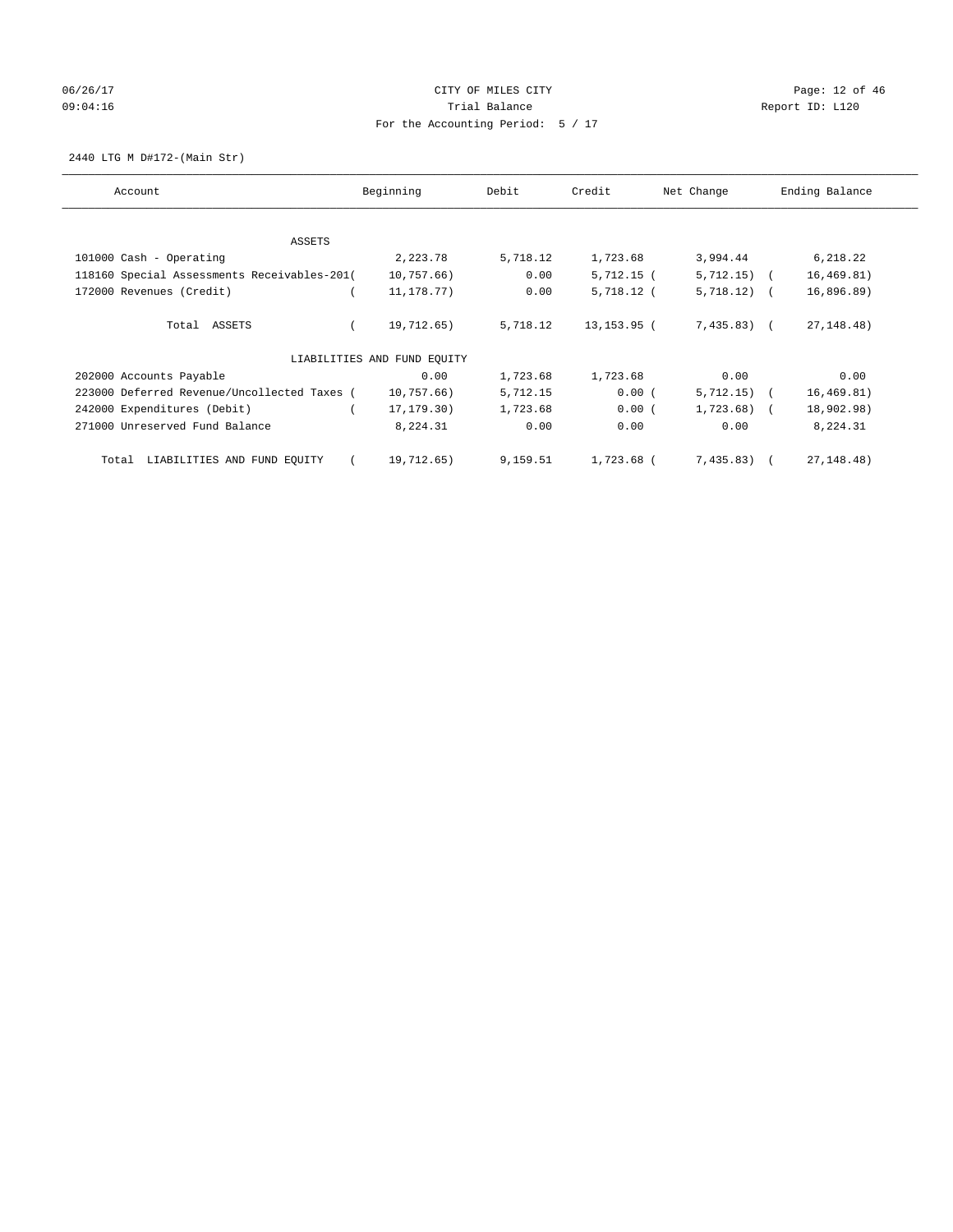# 06/26/17 Page: 13 of 46 09:04:16 COMPOSER TRIAL BALANCE COMPOSER TRIAL BALANCE COMPOSER REPORT ID: L120 For the Accounting Period: 5 / 17

2450 LTG M D#195-(SG-Trico)

| Account                                     | Beginning                   | Debit      | Credit       | Net Change   | Ending Balance |
|---------------------------------------------|-----------------------------|------------|--------------|--------------|----------------|
| ASSETS                                      |                             |            |              |              |                |
| 101000 Cash - Operating                     | 1,182.79                    | 2,353.22   | 401.84       | 1,951.38     | 3,134.17       |
| 118160 Special Assessments Receivables-201( | 3,345.01)                   | 0.00       | $2,350.55$ ( | $2,350.55$ ( | 5,695.56)      |
| 172000 Revenues (Credit)                    | 3,435.74)                   | 0.00       | $2,353.22$ ( | $2,353.22$ ( | 5,788.96)      |
| Total ASSETS                                | 5,597.96)                   | 2,353.22   | $5,105.61$ ( | 2,752.39) (  | 8,350.35)      |
|                                             | LIABILITIES AND FUND EQUITY |            |              |              |                |
| 202000 Accounts Payable                     | 0.00                        | 401.84     | 401.84       | 0.00         | 0.00           |
| 223000 Deferred Revenue/Uncollected Taxes ( | 3,345.01)                   | 2,350.55   | 0.00(        | 2,350.55)    | 5,695.56)      |
| 242000 Expenditures (Debit)                 | 5,018.40)                   | 401.84     | 0.00(        | $401.84)$ (  | 5,420.24)      |
| 271000 Unreserved Fund Balance              | 2,765.45                    | 0.00       | 0.00         | 0.00         | 2,765.45       |
| LIABILITIES AND FUND EQUITY<br>Total        | 5,597.96)                   | 3, 154. 23 | 401.84 (     | $2,752.39$ ( | 8,350.35)      |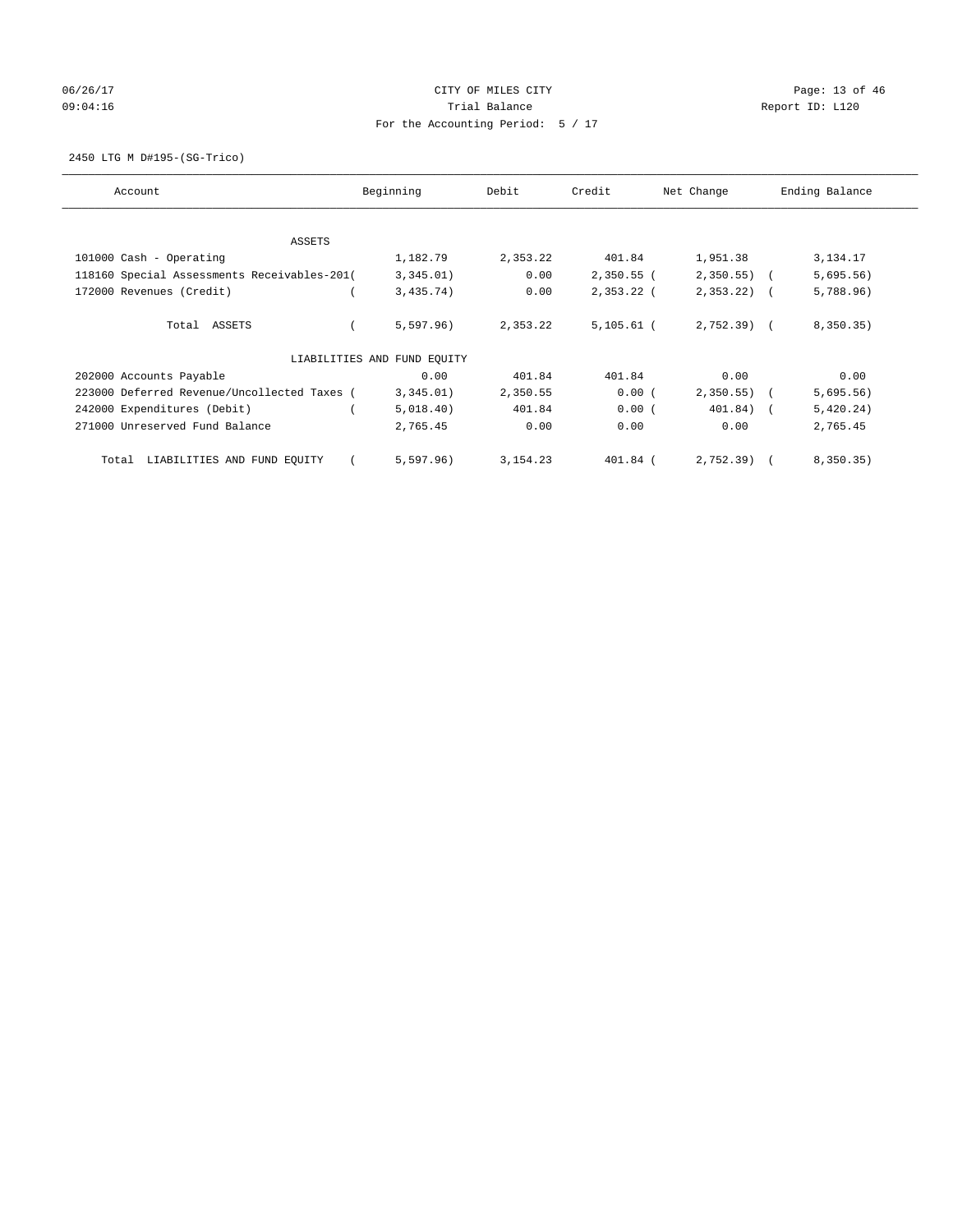# 06/26/17 Page: 14 of 46 09:04:16 COMPOSER TRIAL BALANCE COMPOSER TRIAL BALANCE COMPOSER REPORT ID: L120 For the Accounting Period: 5 / 17

2470 LTG M D#202-(SG-MDU&NV)

| Account                                     | Beginning                   | Debit    | Credit       | Net Change   | Ending Balance |
|---------------------------------------------|-----------------------------|----------|--------------|--------------|----------------|
| ASSETS                                      |                             |          |              |              |                |
| 101000 Cash - Operating                     | 1,030.78                    | 2,608.89 | 617.87       | 1,991.02     | 3,021.80       |
| 118160 Special Assessments Receivables-201( | 4,533.60)                   | 0.00     | $2,606.15$ ( | $2,606.15$ ( | 7, 139.75)     |
| 172000 Revenues (Credit)                    | 4,875.79)                   | 0.00     | $2,608.89$ ( | $2,608.89$ ( | 7,484.68)      |
| Total ASSETS                                | 8,378.61)                   | 2,608.89 | $5,832.91$ ( | $3,224.02$ ( | 11,602.63)     |
|                                             | LIABILITIES AND FUND EQUITY |          |              |              |                |
| 202000 Accounts Payable                     | 0.00                        | 617.87   | 617.87       | 0.00         | 0.00           |
| 223000 Deferred Revenue/Uncollected Taxes ( | 4,533.60)                   | 2,606.15 | 0.00(        | 2,606.15)    | 7,139.75)      |
| 242000 Expenditures (Debit)                 | 6,767.81)                   | 617.87   | 0.00(        | $617.87$ $($ | 7,385.68)      |
| 271000 Unreserved Fund Balance              | 2,922.80                    | 0.00     | 0.00         | 0.00         | 2,922.80       |
| LIABILITIES AND FUND EQUITY<br>Total        | 8,378.61)                   | 3,841.89 | 617.87 (     | $3,224.02$ ( | 11,602.63)     |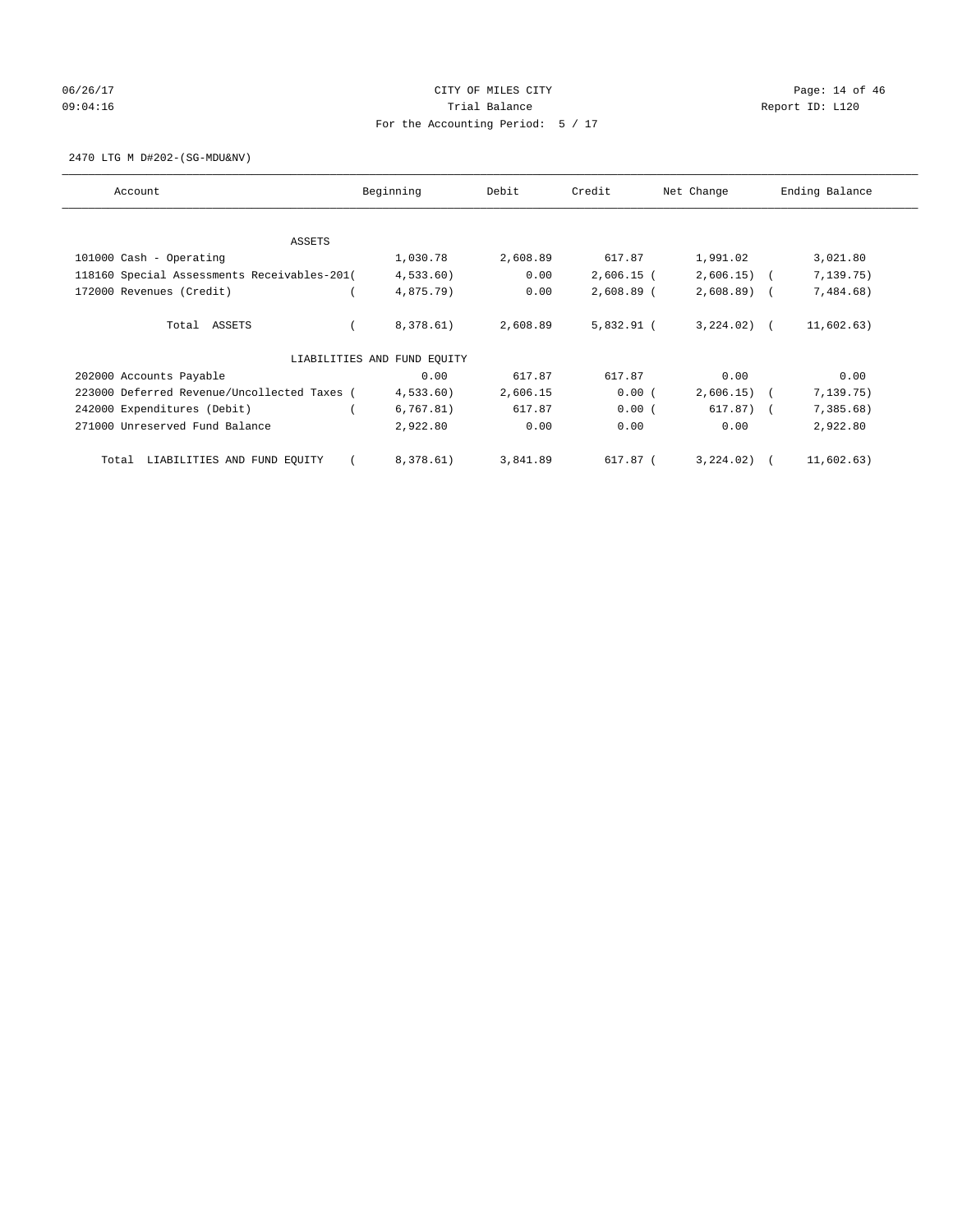# 06/26/17 Page: 15 of 46 09:04:16 COMPOSER TRIAL BALANCE COMPOSER TRIAL BALANCE COMPOSER REPORT ID: L120 For the Accounting Period: 5 / 17

#### 2480 LTG M M#173-(Milestown Estates)

| Account                                     | Beginning                   | Debit  | Credit     | Net Change   | Ending Balance |
|---------------------------------------------|-----------------------------|--------|------------|--------------|----------------|
| ASSETS                                      |                             |        |            |              |                |
| 101000 Cash - Operating                     | 1,184.79                    | 321.94 | 112.76     | 209.18       | 1,393.97       |
| 118160 Special Assessments Receivables-201( | 1,095.40)                   | 0.00   | 320.76 (   | $320.76$ (   | 1,416.16)      |
| 172000 Revenues (Credit)                    | 1, 102.50)                  | 0.00   | 321.94 (   | $321.94)$ (  | 1,424.44)      |
| Total ASSETS                                | 1,013.11)                   | 321.94 | 755.46 (   | $433.52$ ) ( | 1,446.63)      |
|                                             | LIABILITIES AND FUND EQUITY |        |            |              |                |
| 202000 Accounts Payable                     | 0.00                        | 112.76 | 112.76     | 0.00         | 0.00           |
| 223000 Deferred Revenue/Uncollected Taxes ( | 1,095.40)                   | 320.76 | 0.00(      | $320.76$ (   | 1,416.16)      |
| 242000 Expenditures (Debit)                 | 1,509.93)                   | 112.76 | 0.00(      | $112.76)$ (  | 1,622.69)      |
| 271000 Unreserved Fund Balance              | 1,592.22                    | 0.00   | 0.00       | 0.00         | 1,592.22       |
| LIABILITIES AND FUND EQUITY<br>Total        | 1,013.11)                   | 546.28 | $112.76$ ( | 433.52)      | 1,446.63)      |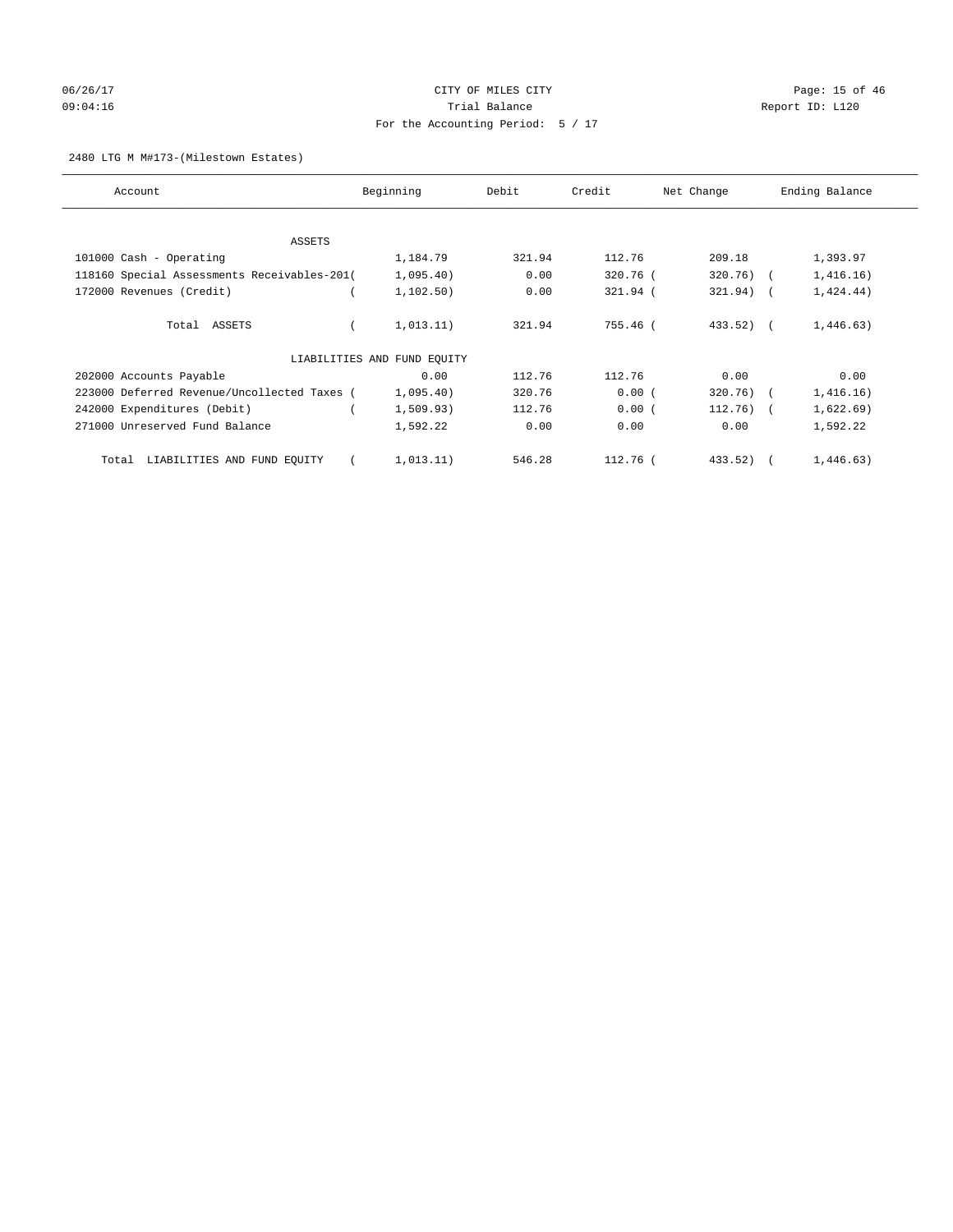# 06/26/17 Page: 16 of 46 09:04:16 COMPOSER TRIAL BALANCE COMPOSER TRIAL BALANCE COMPOSER REPORT ID: L120 For the Accounting Period: 5 / 17

2510 STR MAINT DIST #204

| Account                                     | Beginning                   | Debit      | Credit       | Net Change       | Ending Balance              |
|---------------------------------------------|-----------------------------|------------|--------------|------------------|-----------------------------|
|                                             |                             |            |              |                  |                             |
| <b>ASSETS</b>                               |                             |            |              |                  |                             |
| 101000 Cash - Operating                     | 429,384.27                  | 394,995.20 | 58,723.95    | 336, 271.25      | 765,655.52                  |
| 118130 Special Assessments Receivable 2013  | 210.31                      | 0.00       | 0.00         | 0.00             | 210.31                      |
| 118140 Special Assessments Receivables-201  | 452.37                      | 0.00       | 0.00         | 0.00             | 452.37                      |
| 118150 Special Assessments Receivables-201  | 3,713.21                    | 0.00       | 0.00         | 0.00             | 3,713.21                    |
| 118160 Special Assessments Receivables-201( | 698,242.34)                 | 0.00       | 390,854.54 ( | 390,854.54)      | (1,089,096.88)              |
| 172000 Revenues (Credit)                    | 762,632.90)                 | 0.00       | 394,995.20 ( | $394, 995, 20$ ( | 1,157,628.10)               |
| Total ASSETS                                | 1,027,115.08)               | 394,995.20 | 844,573.69 ( |                  | 449,578.49) ( 1,476,693.57) |
|                                             | LIABILITIES AND FUND EQUITY |            |              |                  |                             |
| 202000 Accounts Payable                     | 5.00                        | 22,187.34  | 22,182.34 (  | 5.00)            | 0.00                        |
| 223000 Deferred Revenue/Uncollected Taxes ( | 693,866.44)                 | 390,854.54 | 0.00(        | $390,854.54)$ (  | 1,084,720.98)               |
| 242000 Expenditures (Debit)                 | 696,686.12)                 | 58,718.95  | 0.00(        | 58,718.95) (     | 755,405.07)                 |
| 271000 Unreserved Fund Balance              | 363, 432.48                 | 0.00       | 0.00         | 0.00             | 363, 432.48                 |
| LIABILITIES AND FUND EQUITY<br>Total        | 1,027,115.08)               | 471,760.83 | 22,182.34 (  |                  | 449,578.49) ( 1,476,693.57) |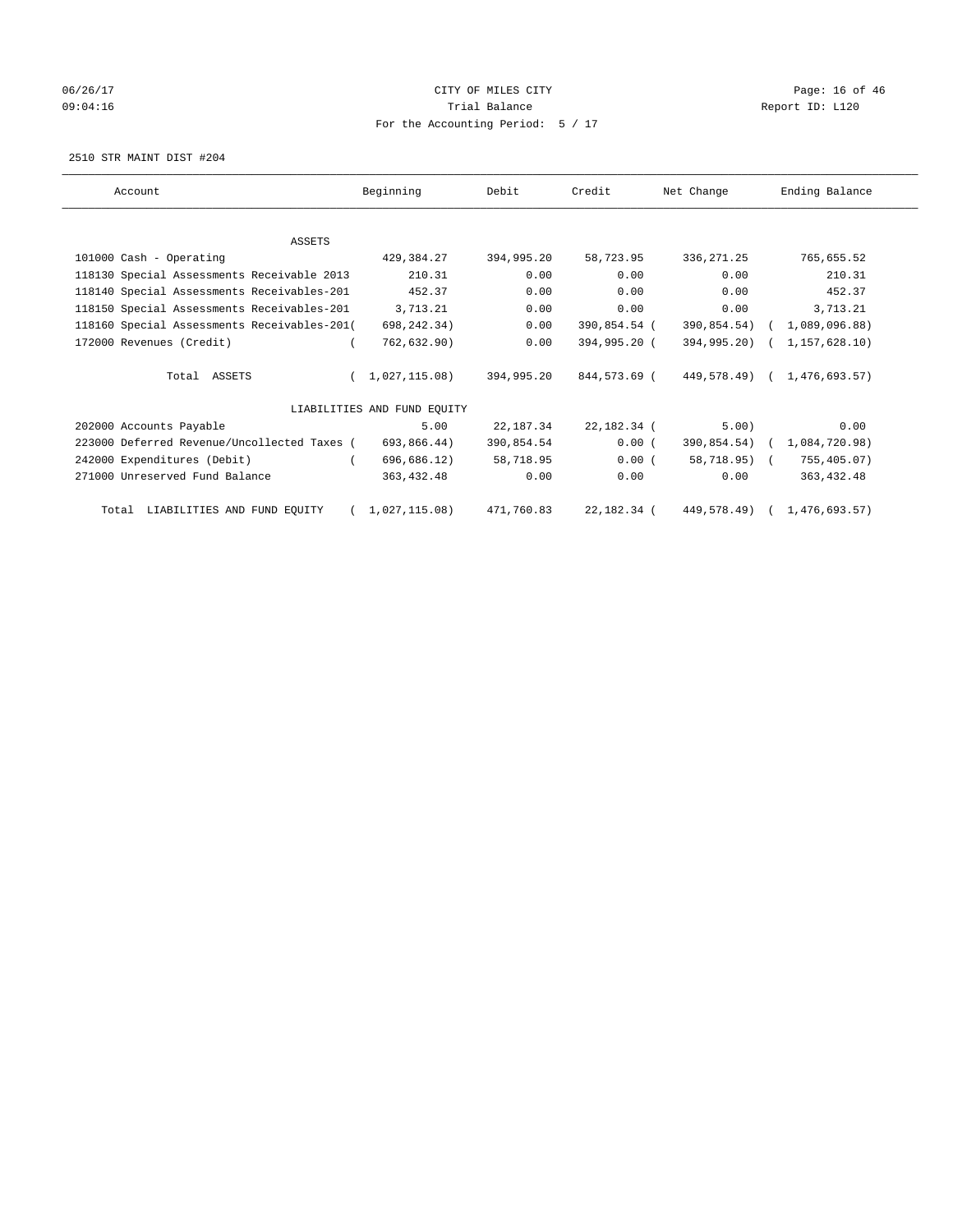# 06/26/17 Page: 17 of 46 09:04:16 COMPOSER TRIAL BALANCE COMPOSER TRIAL BALANCE COMPOSER REPORT ID: L120 For the Accounting Period: 5 / 17

2520 STR MAINT DIST #205

| Account                                     | Beginning                   | Debit     | Credit       | Net Change     | Ending Balance |
|---------------------------------------------|-----------------------------|-----------|--------------|----------------|----------------|
|                                             |                             |           |              |                |                |
| <b>ASSETS</b>                               |                             |           |              |                |                |
| 101000 Cash - Operating                     | 267,913.66                  | 61,821.97 | 12,487.11    | 49,334.86      | 317,248.52     |
| 118130 Special Assessments Receivable 2013( | 45.28)                      | 0.00      | 0.00         | 0.00           | 45.28)         |
| 118140 Special Assessments Receivables-201  | 604.50                      | 0.00      | 0.00         | 0.00           | 604.50         |
| 118150 Special Assessments Receivables-201  | 2,904.85                    | 0.00      | 861.25 (     | 861.25)        | 2,043.60       |
| 118160 Special Assessments Receivables-201( | 163,633.37)                 | 0.00      | 59,700.05 (  | 59,700.05) (   | 223, 333.42)   |
| 172000 Revenues (Credit)                    | 218, 431, 12)               | 0.00      | 61,821.97 (  | $61,821.97$ (  | 280, 253.09)   |
| Total ASSETS                                | 110,686.76)                 | 61,821.97 | 134,870.38 ( | 73,048.41) (   | 183,735.17)    |
|                                             | LIABILITIES AND FUND EQUITY |           |              |                |                |
| 202000 Accounts Payable                     | 5.00                        | 1,422.06  | 1,417.06 (   | 5.00)          | 0.00           |
| 223000 Deferred Revenue/Uncollected Taxes ( | 160, 169.46)                | 60,561.30 | 0.00(        | $60, 561.30$ ( | 220,730.76)    |
| 242000 Expenditures (Debit)                 | 174,217.90)                 | 12,482.11 | 0.00(        | $12,482.11)$ ( | 186,700.01)    |
| 271000 Unreserved Fund Balance              | 223,695.60                  | 0.00      | 0.00         | 0.00           | 223,695.60     |
| Total LIABILITIES AND FUND EQUITY           | 110,686.76)                 | 74,465.47 | 1,417.06 (   | 73,048.41) (   | 183,735.17)    |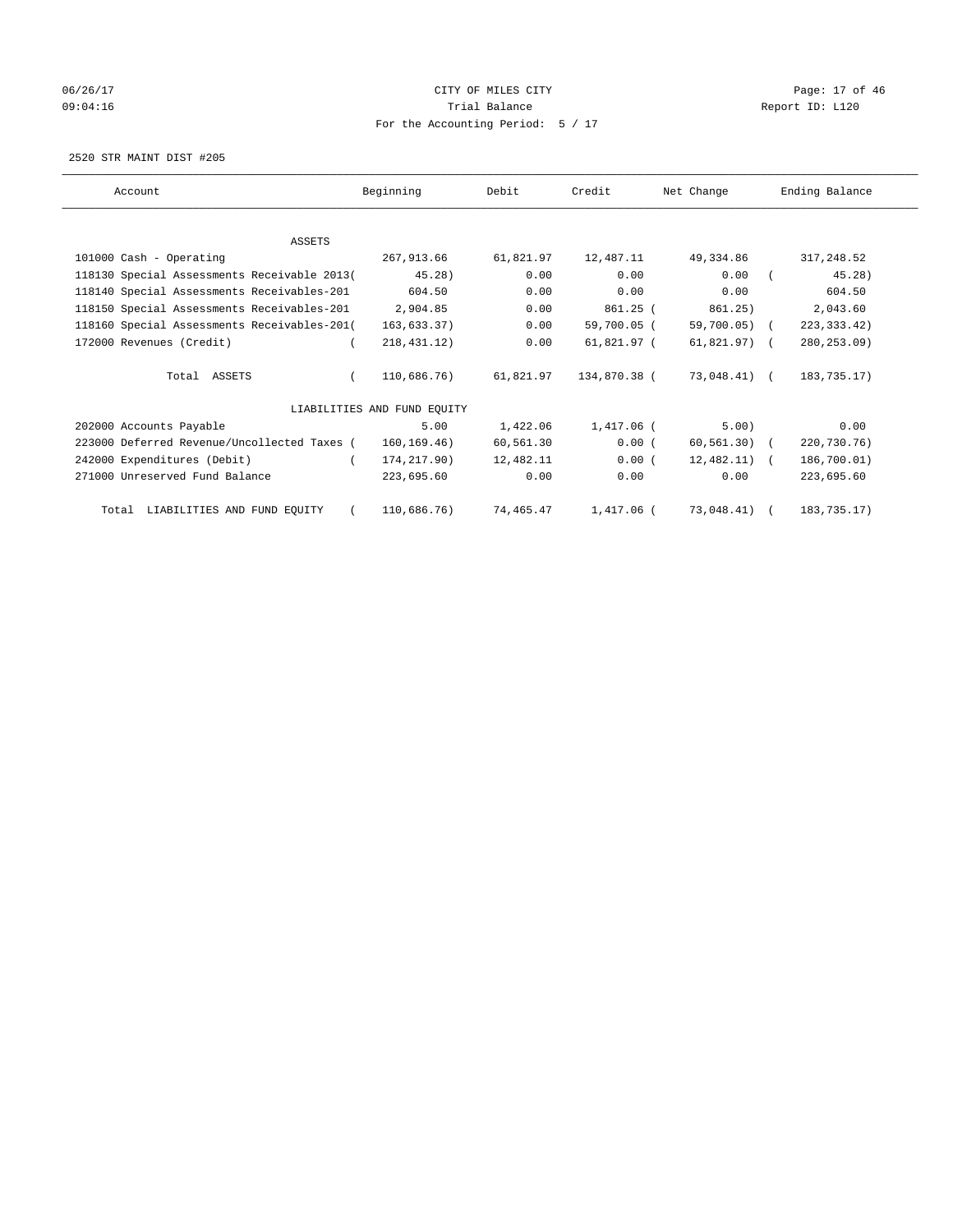# 06/26/17 Page: 18 of 46 09:04:16 COMPOSER TRIAL BALANCE COMPOSER TRIAL BALANCE COMPOSER REPORT ID: L120 For the Accounting Period: 5 / 17

#### 2540 STR MAINT DIST#207-(MILESTOWN ESTATES)

| Account                                     | Beginning                   | Debit    | Credit       | Net Change   | Ending Balance |
|---------------------------------------------|-----------------------------|----------|--------------|--------------|----------------|
|                                             |                             |          |              |              |                |
| ASSETS                                      |                             |          |              |              |                |
| 101000 Cash - Operating                     | 2,808.69                    | 1,261.23 | 487.23       | 774.00       | 3,582.69       |
| 118160 Special Assessments Receivables-201( | 3,941.36)                   | 0.00     | $1,258.05$ ( | $1,258.05$ ( | 5, 199.41)     |
| 172000 Revenues (Credit)                    | 3,968.46)                   | 0.00     | $1,261.23$ ( | $1,261.23$ ( | 5,229.69)      |
|                                             |                             |          |              |              |                |
| Total ASSETS                                | 5, 101.13)                  | 1,261.23 | $3,006.51$ ( | $1,745.28$ ) | 6,846.41)      |
|                                             |                             |          |              |              |                |
|                                             | LIABILITIES AND FUND EQUITY |          |              |              |                |
| 223000 Deferred Revenue/Uncollected Taxes ( | 3,941.36)                   | 1,258.05 | 0.00(        | 1, 258.05)   | 5, 199.41)     |
| 242000 Expenditures (Debit)                 | 4,518.98)                   | 487.23   | 0.00(        | 487.23) (    | 5,006.21)      |
| 271000 Unreserved Fund Balance              | 3,359.21                    | 0.00     | 0.00         | 0.00         | 3,359.21       |
|                                             |                             |          |              |              |                |
| LIABILITIES AND FUND EQUITY<br>Total        | 5, 101, 13)                 | 1,745.28 | 0.00(        | 1,745.28)    | 6,846.41)      |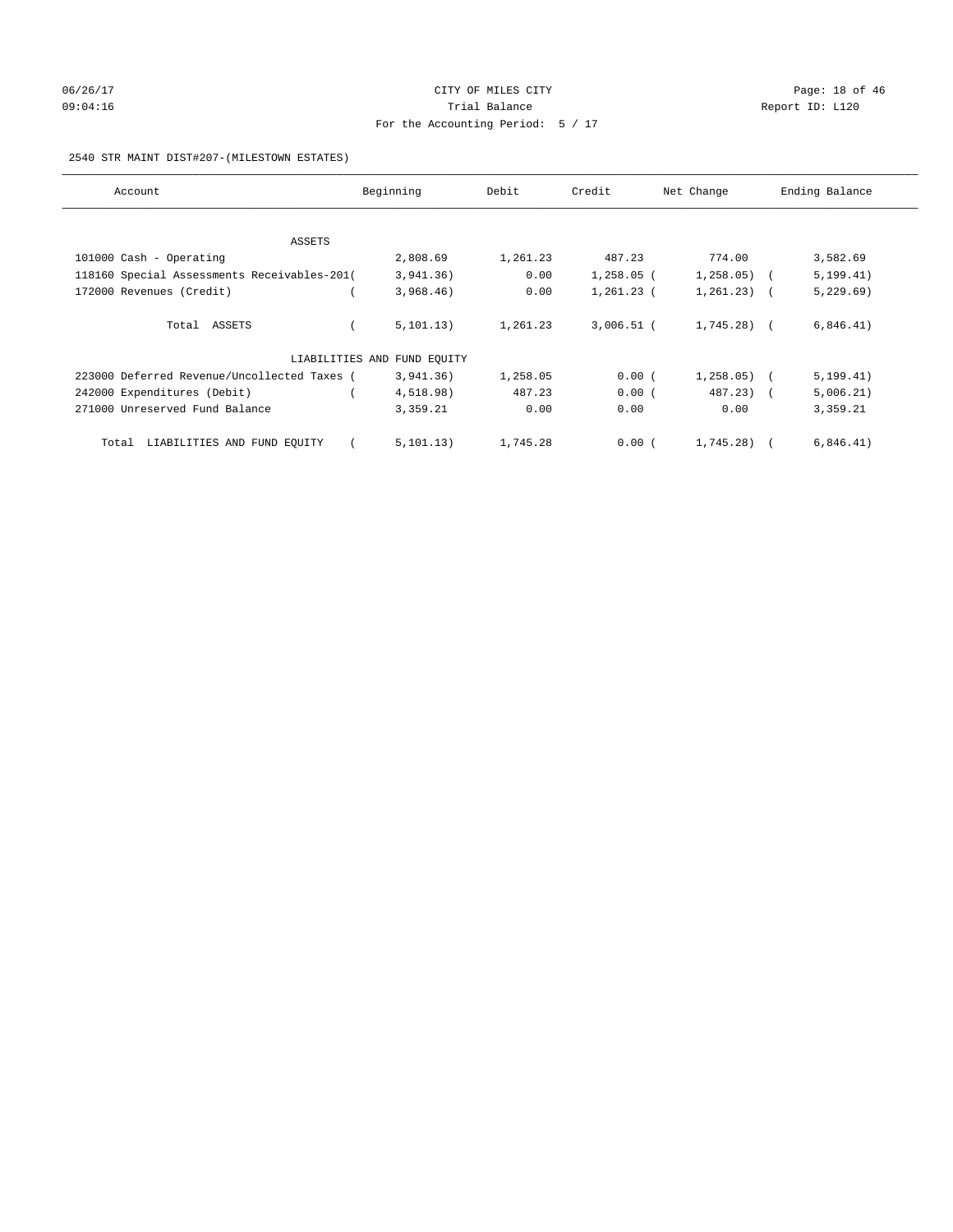# 06/26/17 Page: 19 of 46 09:04:16 COMPOSER TRIAL BALANCE COMPOSER TRIAL BALANCE COMPOSER REPORT ID: L120 For the Accounting Period: 5 / 17

#### 2701 Fire Grants

| Account                              | Beginning                   | Debit | Credit | Net Change | Ending Balance |
|--------------------------------------|-----------------------------|-------|--------|------------|----------------|
|                                      |                             |       |        |            |                |
| ASSETS                               |                             |       |        |            |                |
| 101000 Cash - Operating              | 1,375.15                    | 0.00  | 0.00   | 0.00       | 1,375.15       |
| 172000 Revenues (Credit)             | 350.00)                     | 0.00  | 0.00   | 0.00       | 350.00)        |
| Total ASSETS                         | 1,025.15                    | 0.00  | 0.00   | 0.00       | 1,025.15       |
|                                      | LIABILITIES AND FUND EQUITY |       |        |            |                |
| 271000 Unreserved Fund Balance       | 1,025.15                    | 0.00  | 0.00   | 0.00       | 1,025.15       |
| LIABILITIES AND FUND EQUITY<br>Total | 1,025.15                    | 0.00  | 0.00   | 0.00       | 1,025.15       |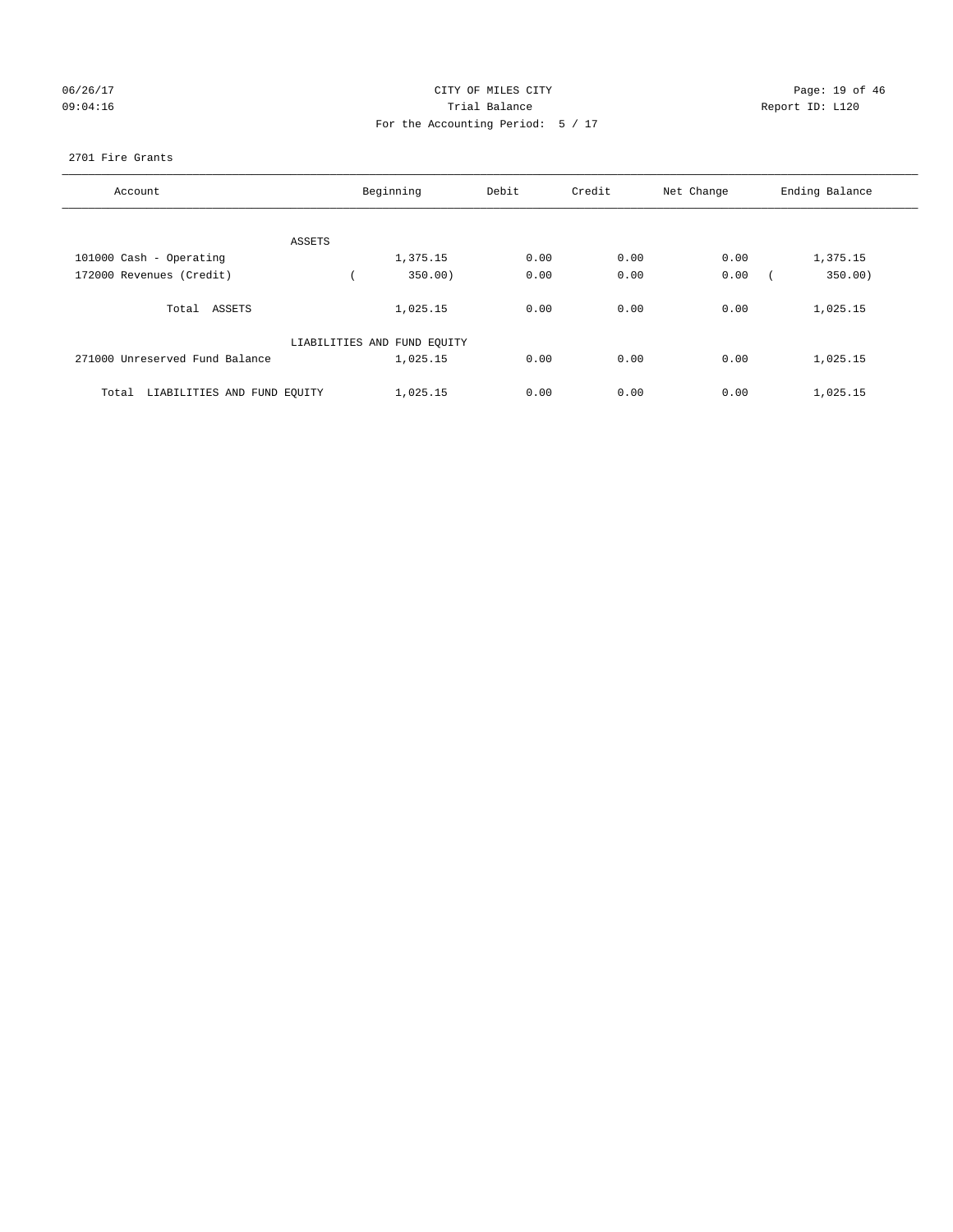# 06/26/17 Page: 20 of 46 09:04:16 COMPOSER TRIAL BALANCE COMPOSER TRIAL BALANCE COMPOSER REPORT ID: L120 For the Accounting Period: 5 / 17

#### 2820 GAS TAX

| Account                              |        | Beginning                   | Debit     | Credit      | Net Change | Ending Balance |
|--------------------------------------|--------|-----------------------------|-----------|-------------|------------|----------------|
|                                      |        |                             |           |             |            |                |
|                                      | ASSETS |                             |           |             |            |                |
| 101000 Cash - Operating              |        | 54,140.79                   | 14,927.12 | 557.00      | 14,370.12  | 68,510.91      |
| 172000 Revenues (Credit)             |        | 149, 271. 14)               | 0.00      | 14,927.12 ( | 14,927.12) | 164, 198. 26)  |
| Total ASSETS                         |        | 95,130.35)                  | 14,927.12 | 15,484.12 ( | $557.00$ ( | 95,687.35)     |
|                                      |        | LIABILITIES AND FUND EQUITY |           |             |            |                |
| 242000 Expenditures (Debit)          |        | 95,132.00)                  | 557.00    | 0.00(       | $557.00$ ( | 95,689.00)     |
| 271000 Unreserved Fund Balance       |        | 1.65                        | 0.00      | 0.00        | 0.00       | 1.65           |
| LIABILITIES AND FUND EQUITY<br>Total |        | 95,130.35)                  | 557.00    | 0.00(       | $557.00$ ) | 95,687.35)     |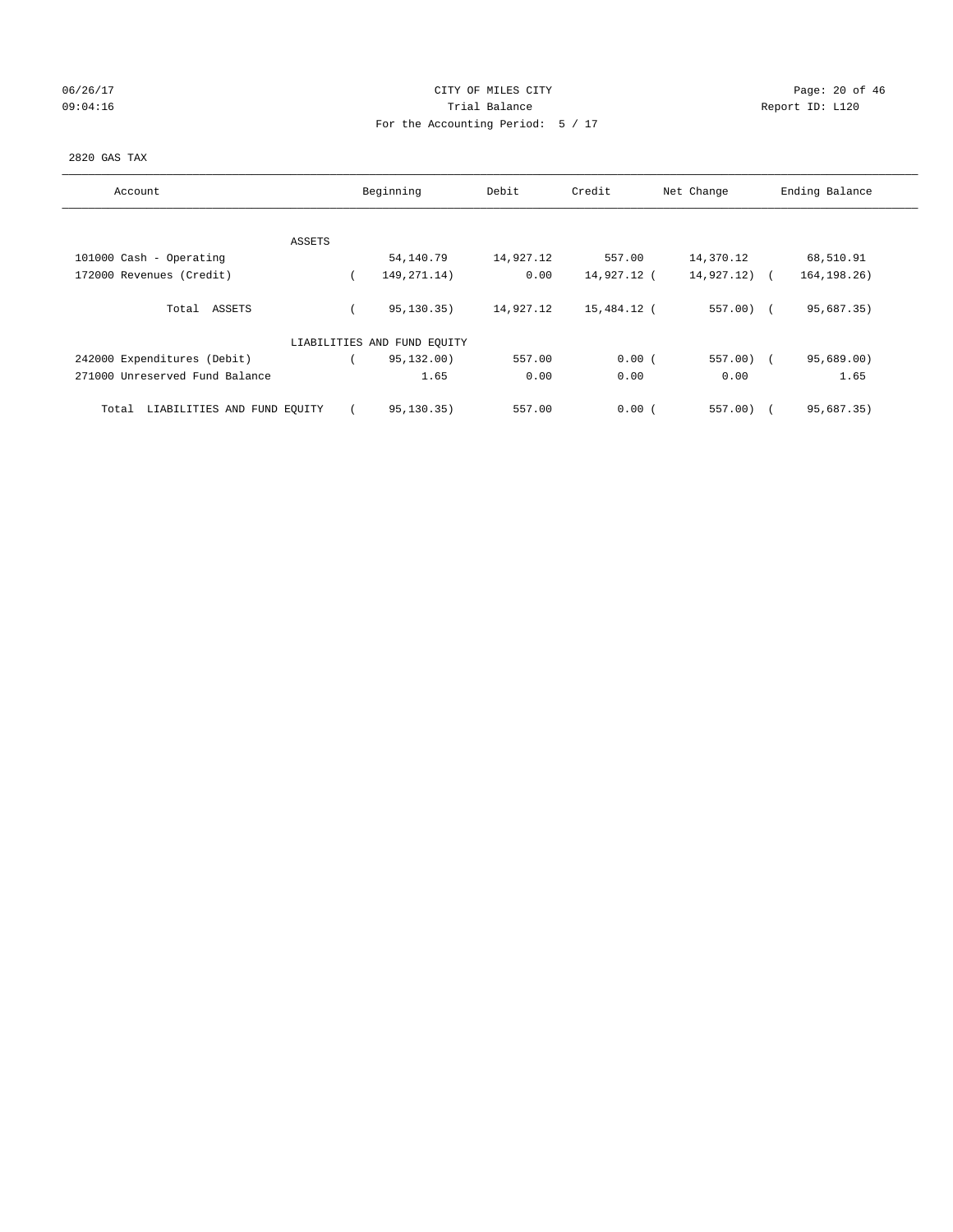## 06/26/17 Page: 21 of 46 09:04:16 COMPOSER TRIAL BALANCE COMPOSER TRIAL BALANCE COMPOSER REPORT ID: L120 For the Accounting Period: 5 / 17

#### 2850 911 EMERGENCY

| Account                              |        | Beginning                   | Debit     | Credit         | Net Change | Ending Balance            |
|--------------------------------------|--------|-----------------------------|-----------|----------------|------------|---------------------------|
|                                      |        |                             |           |                |            |                           |
|                                      | ASSETS |                             |           |                |            |                           |
| 101000 Cash - Operating              |        | 81,715.89                   | 3,425.61  | 3,406.45       | 19.16      | 81,735.05                 |
| 172000 Revenues (Credit)             |        | 182,734.54)                 | 0.00      | $65.61$ (      | $65.61)$ ( | 182,800.15)               |
| ASSETS<br>Total                      |        | 101,018.65)                 | 3,425.61  | $3,472.06$ (   | $46.45)$ ( | 101,065.10)               |
|                                      |        | LIABILITIES AND FUND EQUITY |           |                |            |                           |
| 202000 Accounts Payable              |        | 0.00                        | 6,766.45  | 6,766.45       | 0.00       | 0.00                      |
| 242000 Expenditures (Debit)          |        | 247,035.41)                 | 3,406.45  | $3,360.00$ (   | 46.45)     | 247,081.86)<br>$\sqrt{2}$ |
| 271000 Unreserved Fund Balance       |        | 146,016.76                  | 0.00      | 0.00           | 0.00       | 146,016.76                |
| LIABILITIES AND FUND EQUITY<br>Total |        | 101,018.65)                 | 10,172.90 | $10, 126.45$ ( | 46.45)     | 101,065.10)               |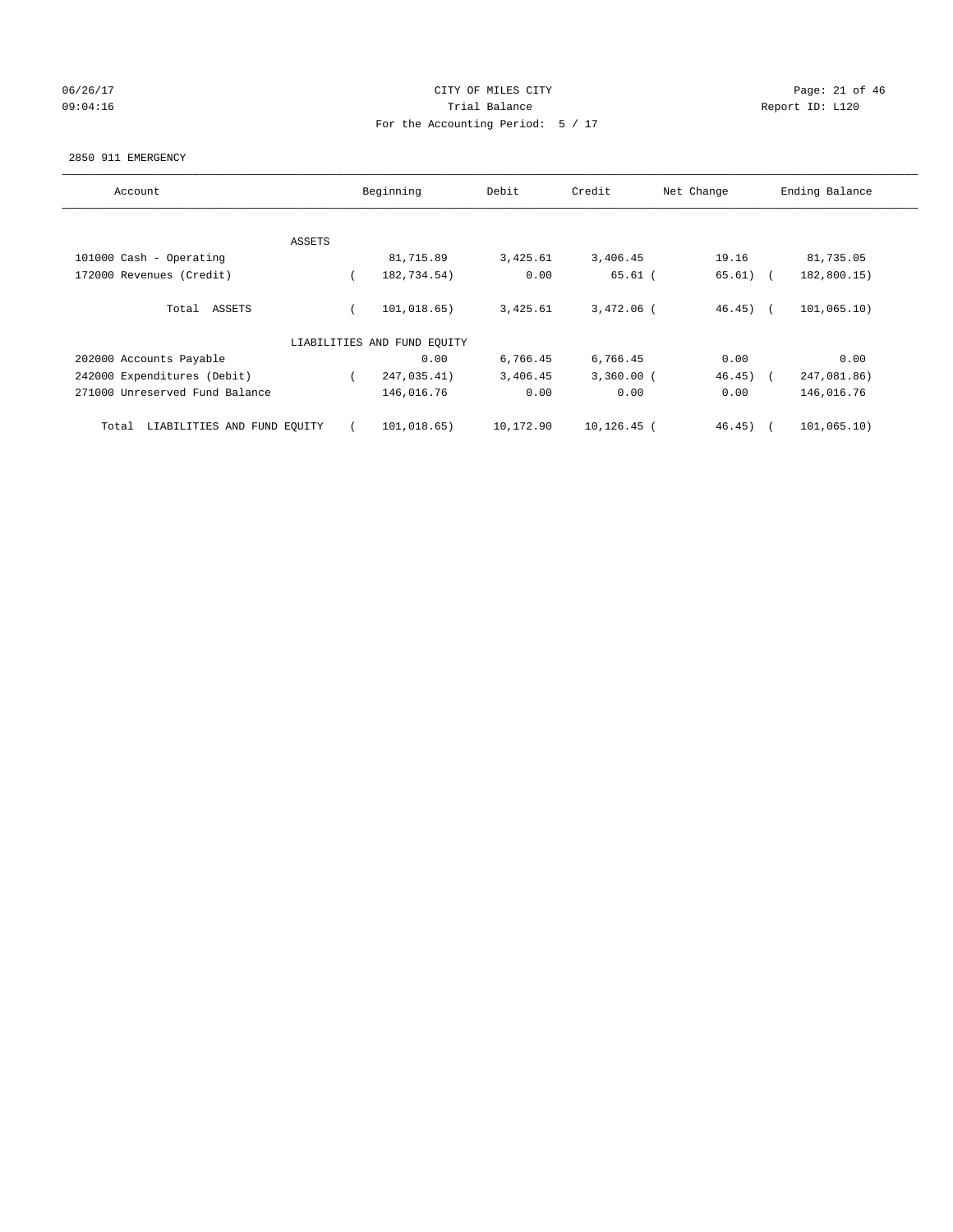## 06/26/17 Page: 22 of 46 09:04:16 COMPOSER TRIAL BALANCE COMPOSER TRIAL BALANCE COMPOSER REPORT ID: L120 For the Accounting Period: 5 / 17

#### 2880 LIBRARY GRANTS

| Account                                | Beginning                   | Debit    | Credit     | Net Change | Ending Balance |
|----------------------------------------|-----------------------------|----------|------------|------------|----------------|
|                                        |                             |          |            |            |                |
| <b>ASSETS</b>                          |                             |          |            |            |                |
| 101000 Cash - Operating                | 270.00)                     | 270.00   | 0.00       | 270.00     | 0.00           |
| 101003 Cash - per capita               | 16,159.67                   | 0.00     | $200.00$ ( | 200.00)    | 15,959.67      |
| 101020 Cash - Partners Program         | 39,301.20                   | 0.00     | $567.50$ ( | 567.50)    | 38,733.70      |
| 101030 Cash - Sagebrush Fed/Base Grant | 10,748.22                   | 0.00     | $200.00$ ( | 200.00)    | 10,548.22      |
| 101033 Library - Humanities Grant      | 502.08                      | 0.00     | 0.00       | 0.00       | 502.08         |
| 172000 Revenues (Credit)               | 10, 295.88)                 | 0.00     | 0.00       | 0.00       | 10, 295.88)    |
| Total ASSETS                           | 56,145.29                   | 270.00   | 967.50(    | 697.50)    | 55, 447. 79    |
|                                        | LIABILITIES AND FUND EQUITY |          |            |            |                |
| 202000 Accounts Payable                | 0.00                        | 697.50   | 697.50     | 0.00       | 0.00           |
| 242000 Expenditures (Debit)            | 5,405.23)                   | 697.50   | 0.00(      | 697.50)    | 6, 102.73)     |
| 271000 Unreserved Fund Balance         | 61,550.52                   | 0.00     | 0.00       | 0.00       | 61,550.52      |
| LIABILITIES AND FUND EQUITY<br>Total   | 56, 145.29                  | 1,395.00 | 697.50 (   | 697.50)    | 55, 447. 79    |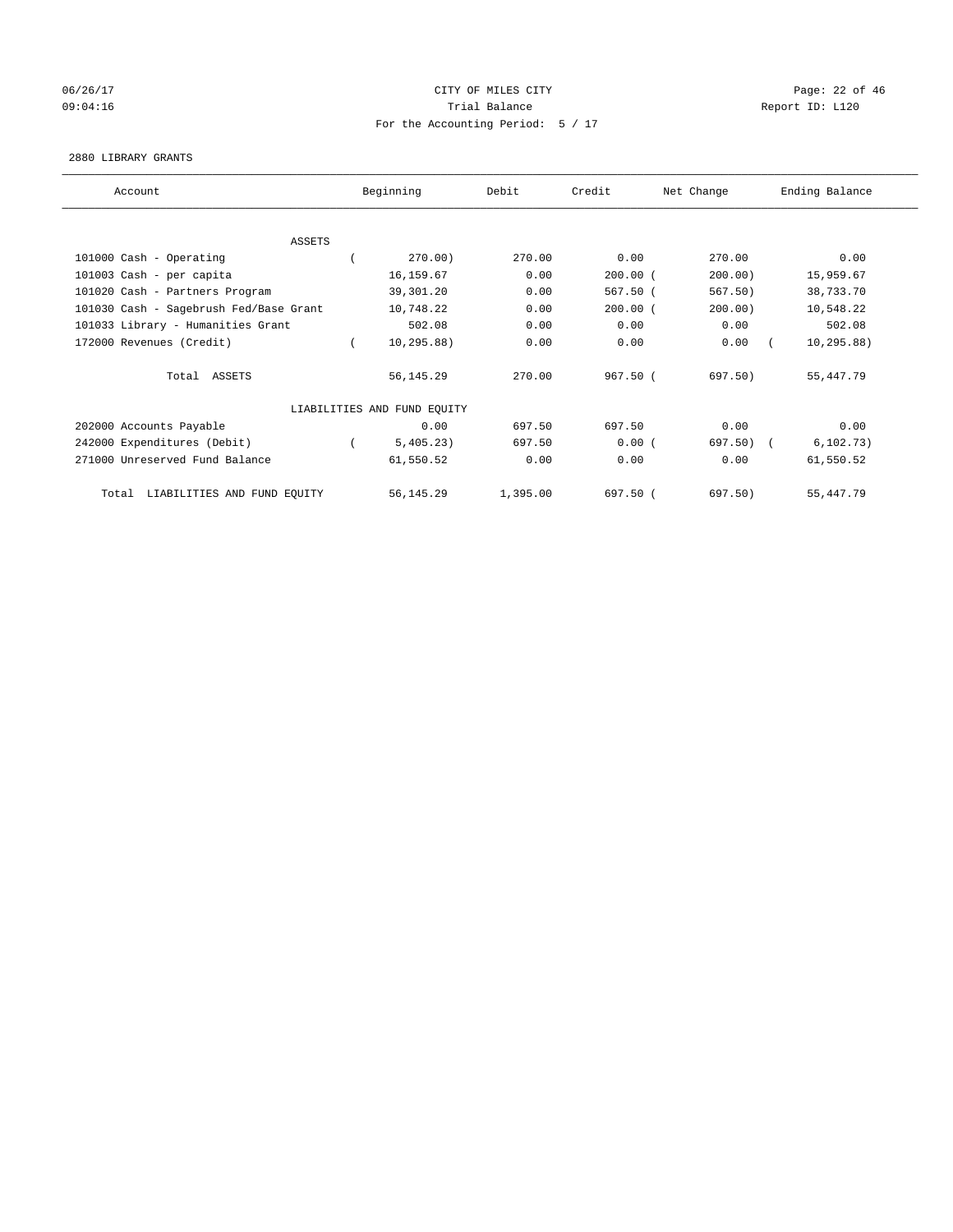## 06/26/17 Page: 23 of 46 09:04:16 COMPOSER TRIAL BALANCE COMPOSER TRIAL BALANCE COMPOSER REPORT ID: L120 For the Accounting Period: 5 / 17

2935 Historic Preservation

| Account                                 | Beginning                   | Debit    | Credit       | Net Change | Ending Balance |
|-----------------------------------------|-----------------------------|----------|--------------|------------|----------------|
| ASSETS                                  |                             |          |              |            |                |
| 101000 Cash - Operating                 | 3,981.62                    | 4,422.50 | 583.69       | 3,838.81   | 7,820.43       |
| 101039 HP- CCHS Grant                   | 286.00                      | 0.00     | 0.00         | 0.00       | 286.00         |
| 132000 Due From Government (Short Term) | 3,286.38                    | 0.00     | 0.00         | 0.00       | 3,286.38       |
| 172000 Revenues (Credit)                | 5,025.00                    | 0.00     | $4,422.50$ ( | 4,422.50)  | 9,447.50)      |
| Total ASSETS                            | 2,529.00                    | 4,422.50 | $5,006.19$ ( | 583.69)    | 1,945.31       |
|                                         | LIABILITIES AND FUND EQUITY |          |              |            |                |
| 202000 Accounts Payable                 | 0.00                        | 357.99   | 357.99       | 0.00       | 0.00           |
| 242000 Expenditures (Debit)             | 5,996.90)                   | 583.69   | 0.00(        | $583.69$ ( | 6,580.59)      |
| 271000 Unreserved Fund Balance          | 8,525.90                    | 0.00     | 0.00         | 0.00       | 8,525.90       |
| LIABILITIES AND FUND EQUITY<br>Total    | 2,529.00                    | 941.68   | 357.99 (     | 583.69)    | 1,945.31       |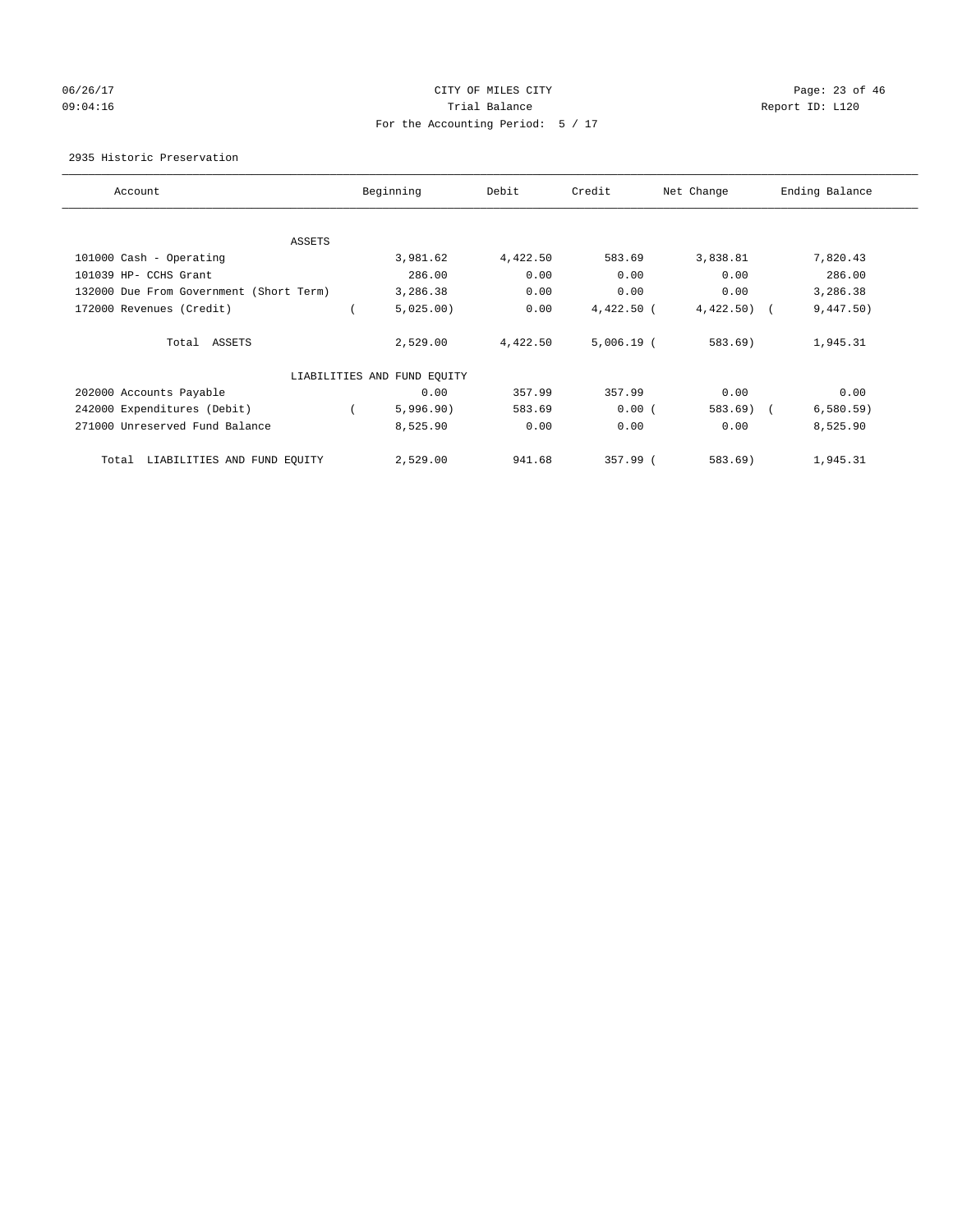# 06/26/17 Page: 24 of 46 09:04:16 Quantity Quantity Contract Contract Contract Contract Contract Contract Contract Contract Contract Contract Contract Contract Contract Contract Contract Contra For the Accounting Period: 5 / 17

#### 2985 RETIRED SENIOR VOLUNTEER PROG (RSVP)

| Account                                    |  | Beginning                   | Debit     | Credit       | Net Change    | Ending Balance |            |
|--------------------------------------------|--|-----------------------------|-----------|--------------|---------------|----------------|------------|
|                                            |  |                             |           |              |               |                |            |
| ASSETS                                     |  |                             |           |              |               |                |            |
| 101000 Cash - Operating                    |  | 7,492.68)                   | 6,104.71  | 8,179.38 (   | $2,074.67$ (  |                | 9, 567.35) |
| 101004 RSVP Non-Federal Cash Operating-Cus |  | 13,620.34                   | 1,718.04  | $2,127.61$ ( | 409.57)       |                | 13,210.77  |
| 101008 RSVP- Custer Excess                 |  | 1,444.37                    | 0.00      | 0.00         | 0.00          |                | 1,444.37   |
| 103100 Petty Cash-                         |  | 200.00                      | 0.00      | 0.00         | 0.00          |                | 200.00     |
| 172000 Revenues (Credit)                   |  | 75,708.48)                  | 0.00      | 7,119.71 (   | $7,119.71)$ ( |                | 82,828.19) |
| Total ASSETS                               |  | 67,936.45)                  | 7,822.75  | 17,426.70 (  | $9,603.95)$ ( |                | 77,540.40) |
|                                            |  | LIABILITIES AND FUND EQUITY |           |              |               |                |            |
| 202000 Accounts Payable                    |  | 0.00                        | 4,218.70  | 4,218.70     | 0.00          |                | 0.00       |
| 242000 Expenditures (Debit)                |  | 78,044.47)                  | 10,827.58 | $1,223.63$ ( | $9,603.95)$ ( |                | 87,648.42) |
| 271000 Unreserved Fund Balance             |  | 10,108.02                   | 0.00      | 0.00         | 0.00          |                | 10,108.02  |
| LIABILITIES AND FUND EQUITY<br>Total       |  | 67,936.45)                  | 15,046.28 | $5,442.33$ ( | 9,603.95)     |                | 77,540.40) |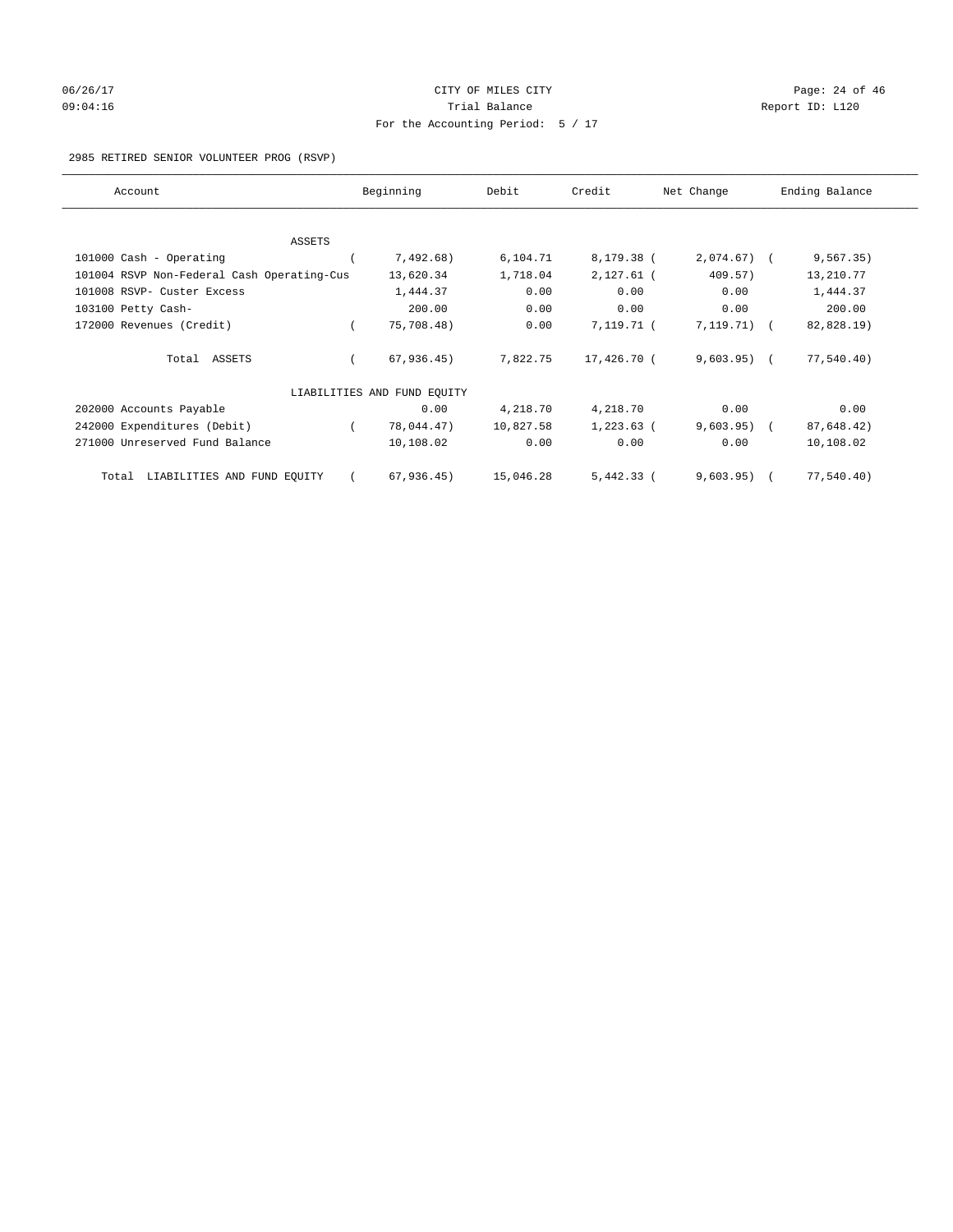3300 Judgement & Losses-Power Settlement

| Account                                     | Beginning                   |       | Debit | Credit | Net Change | Ending Balance |       |
|---------------------------------------------|-----------------------------|-------|-------|--------|------------|----------------|-------|
| ASSETS                                      |                             |       |       |        |            |                |       |
| 115208 Taxes Receivable - Personal 2008     |                             | 0.47) | 0.00  | 0.00   | 0.00       | $\sqrt{2}$     | 0.47) |
| Total ASSETS                                |                             | 0.47) | 0.00  | 0.00   | 0.00       | $\sqrt{2}$     | 0.47) |
|                                             | LIABILITIES AND FUND EQUITY |       |       |        |            |                |       |
| 223200 Deferred Revenue - Pers Prop Taxes ( |                             | 0.47) | 0.00  | 0.00   | 0.00       | $\sim$         | 0.47) |
| LIABILITIES AND FUND EQUITY<br>Total        |                             | 0.47) | 0.00  | 0.00   | 0.00       |                | 0.47) |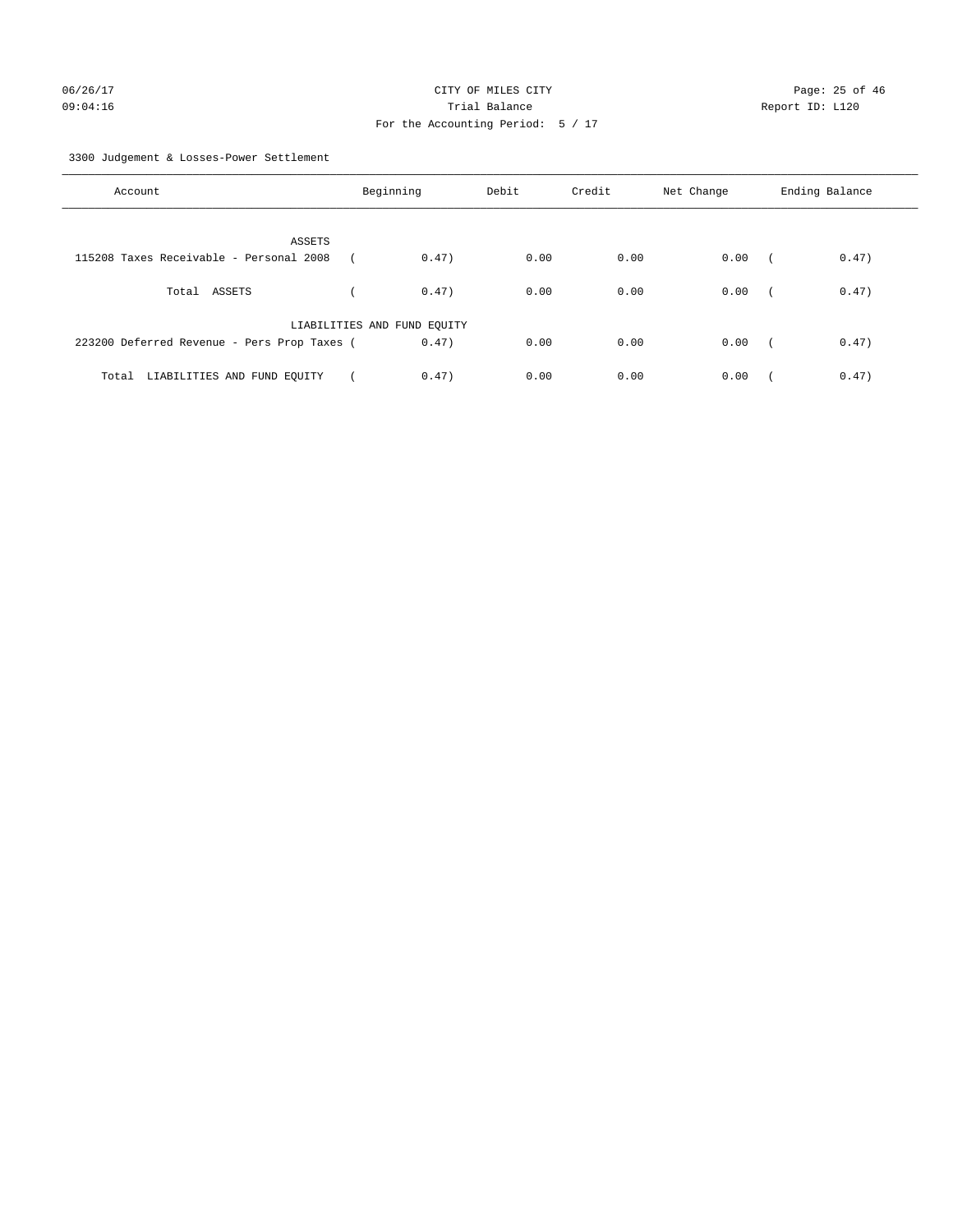## 06/26/17 Page: 26 of 46 09:04:16 Quantity Contract Contract Contract Contract Contract Contract Contract Contract Contract Contract Contract Contract Contract Contract Contract Contract Contra For the Accounting Period: 5 / 17

#### 3400 SID REVOLVING FUND

| Account                  |        | Beginning | Debit | Credit | Net Change | Ending Balance |
|--------------------------|--------|-----------|-------|--------|------------|----------------|
|                          | ASSETS |           |       |        |            |                |
| 101000 Cash - Operating  |        | 2,985.00  | 0.00  | 0.00   | 0.00       | 2,985.00       |
| 172000 Revenues (Credit) |        | 2,985.00  | 0.00  | 0.00   | 0.00       | 2,985.00       |
| Total ASSETS             |        | 0.00      | 0.00  | 0.00   | 0.00       | 0.00           |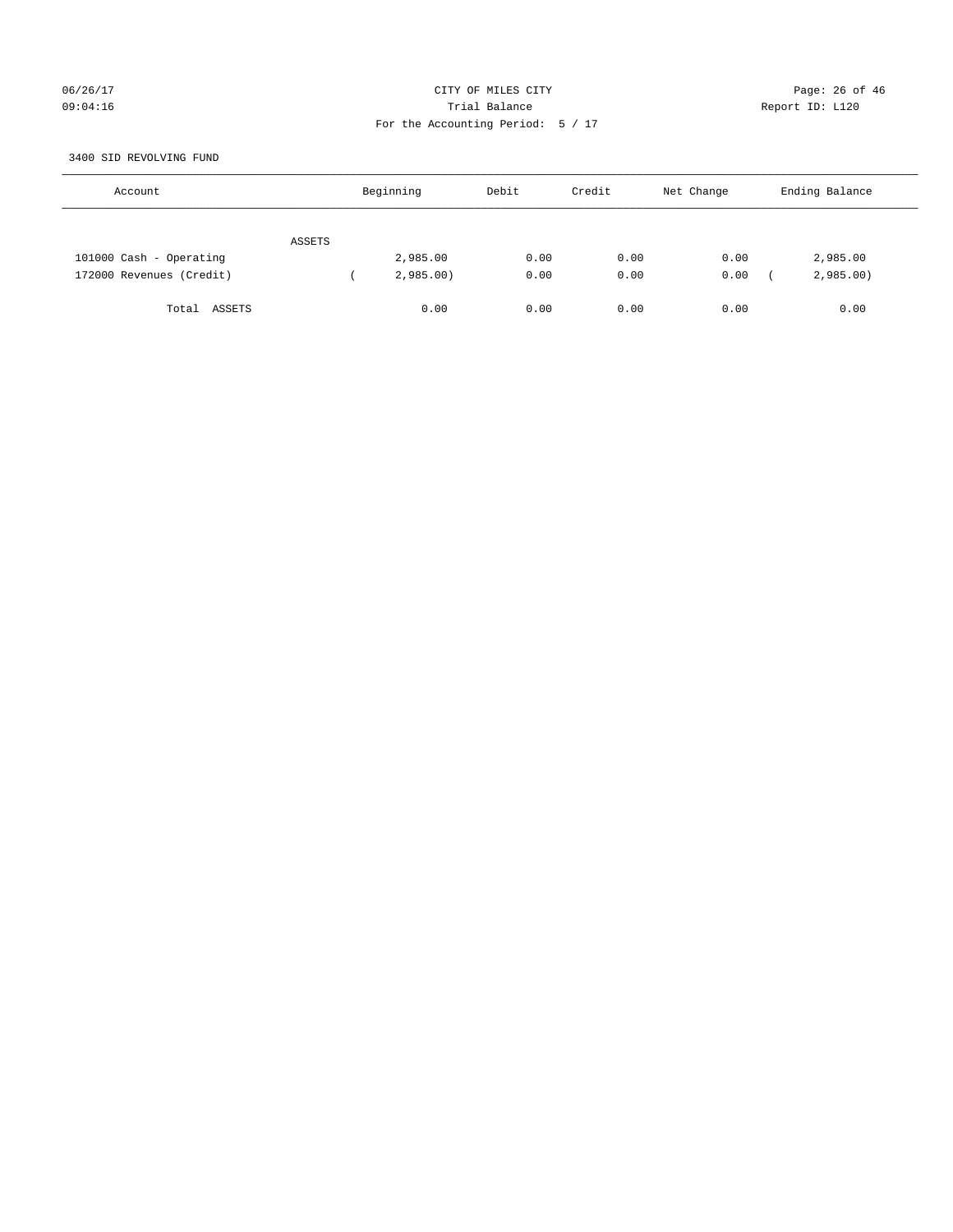# 06/26/17 Page: 27 of 46 09:04:16 COMPOSER TRIAL BALANCE COMPOSER TRIAL BALANCE COMPOSER REPORT ID: L120 For the Accounting Period: 5 / 17

#### 3670 SID 211

| Account                                     | Beginning                   | Debit  | Credit     | Net Change | Ending Balance |
|---------------------------------------------|-----------------------------|--------|------------|------------|----------------|
|                                             |                             |        |            |            |                |
| ASSETS                                      |                             |        |            |            |                |
| 101000 Cash - Operating                     | 12,828.35                   | 994.95 | 0.00       | 994.95     | 13,823.30      |
| 118000 Special Assessments Receivable 2000  | 2,551.35                    | 0.00   | 0.00       | 0.00       | 2,551.35       |
| 118150 Special Assessments Receivables-201  | 1,228.29                    | 0.00   | 0.00       | 0.00       | 1,228.29       |
| 118160 Special Assessments Receivables-201( | 3,816.70)                   | 0.00   | 994.95 (   | 994.95) (  | 4,811.65)      |
| 119000 Special Assmt Recbl - Deferred       | 37,821.52                   | 0.00   | 0.00       | 0.00       | 37,821.52      |
| 172000 Revenues (Credit)                    | 17,597.09)                  | 0.00   | 994.95 (   | 994.95) (  | 18,592.04)     |
| Total ASSETS                                | 33,015.72                   | 994.95 | 1,989.90 ( | 994.95)    | 32,020.77      |
|                                             | LIABILITIES AND FUND EQUITY |        |            |            |                |
| 223000 Deferred Revenue/Uncollected Taxes   | 37,784.46                   | 994.95 | 0.00(      | 994.95)    | 36,789.51      |
| 242000 Expenditures (Debit)                 | 7,534.32)                   | 0.00   | 0.00       | 0.00       | 7,534.32)      |
| 271000 Unreserved Fund Balance              | 2,765.58                    | 0.00   | 0.00       | 0.00       | 2,765.58       |
| Total LIABILITIES AND FUND EQUITY           | 33,015.72                   | 994.95 | 0.00(      | 994.95)    | 32,020.77      |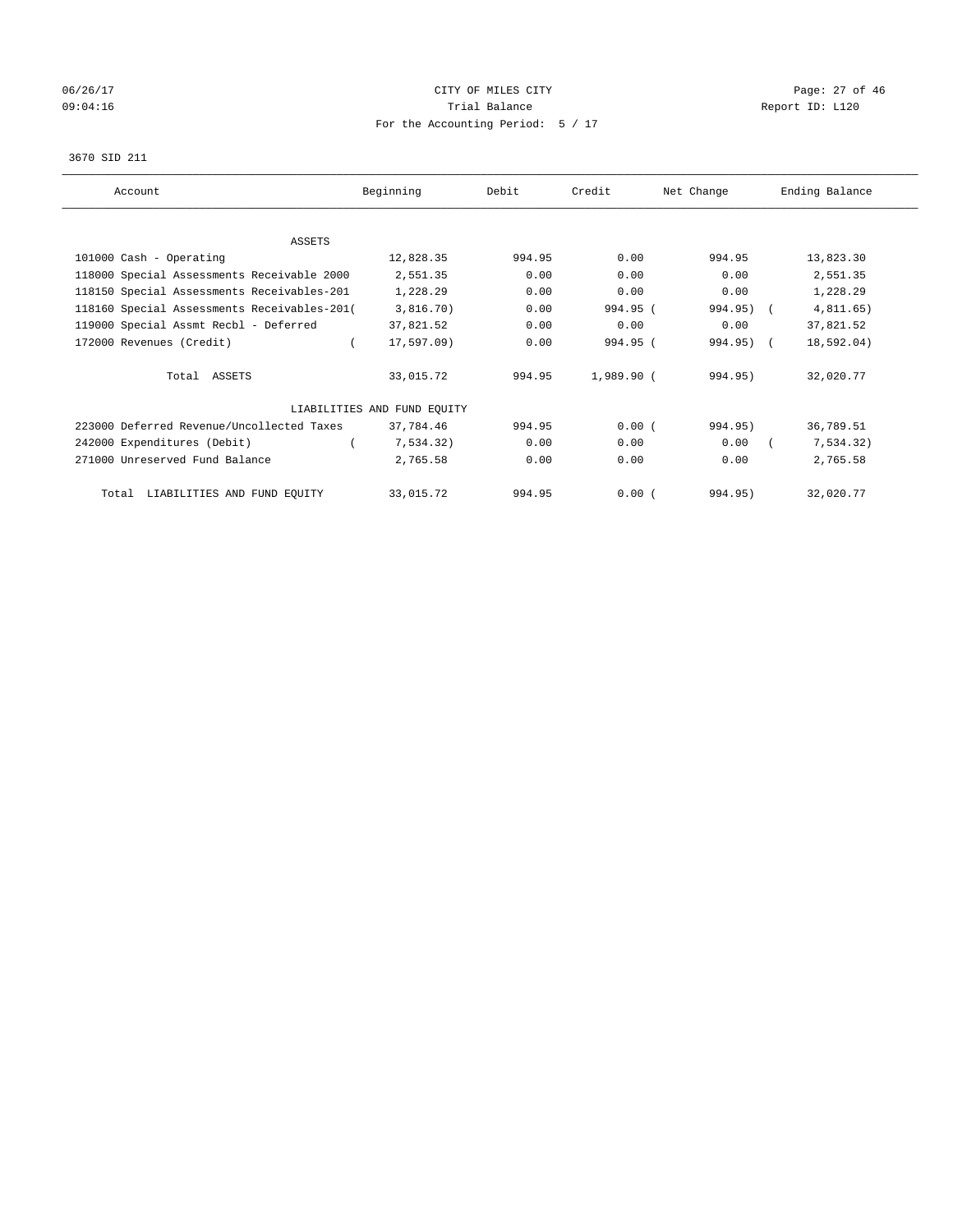4000 General Fund Capitol Improvement Fund

| Account                              | Beginning                   | Debit | Credit    | Net Change | Ending Balance |
|--------------------------------------|-----------------------------|-------|-----------|------------|----------------|
| ASSETS                               |                             |       |           |            |                |
| 101000 Cash - Operating              | 73,982.95                   | 59.40 | 0.00      | 59.40      | 74,042.35      |
| 172000 Revenues (Credit)             | 77,399.44)                  | 0.00  | $59.40$ ( | $59.40$ (  | 77,458.84)     |
| Total ASSETS                         | 3,416.49)                   | 59.40 | 59.40     | 0.00       | 3,416.49)      |
|                                      | LIABILITIES AND FUND EQUITY |       |           |            |                |
| 242000 Expenditures (Debit)          | 39,866.15)                  | 0.00  | 0.00      | 0.00       | 39,866.15)     |
| 271000 Unreserved Fund Balance       | 36,449.66                   | 0.00  | 0.00      | 0.00       | 36,449.66      |
| LIABILITIES AND FUND EQUITY<br>Total | 3,416.49)                   | 0.00  | 0.00      | 0.00       | 3,416.49)      |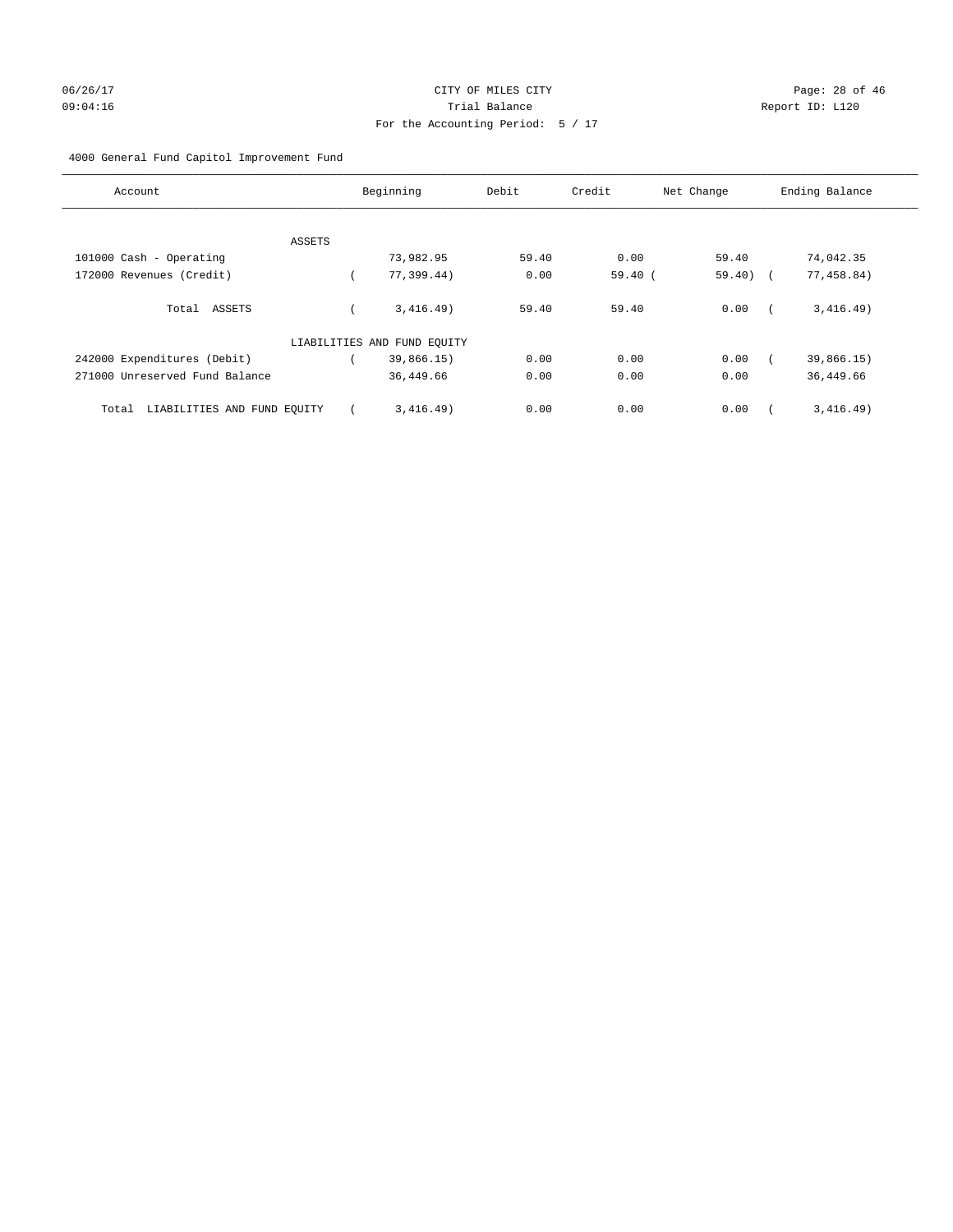4050 Ambulance Capital Improvement Fund

| Account                              | Beginning                   | Debit | Credit | Net Change | Ending Balance |
|--------------------------------------|-----------------------------|-------|--------|------------|----------------|
| <b>ASSETS</b>                        |                             |       |        |            |                |
| 101000 Cash - Operating              | 13,779.06                   | 0.00  | 0.00   | 0.00       | 13,779.06      |
| Total ASSETS                         | 13,779.06                   | 0.00  | 0.00   | 0.00       | 13,779.06      |
|                                      | LIABILITIES AND FUND EQUITY |       |        |            |                |
| 271000 Unreserved Fund Balance       | 13,779.06                   | 0.00  | 0.00   | 0.00       | 13,779.06      |
| LIABILITIES AND FUND EQUITY<br>Total | 13,779.06                   | 0.00  | 0.00   | 0.00       | 13,779.06      |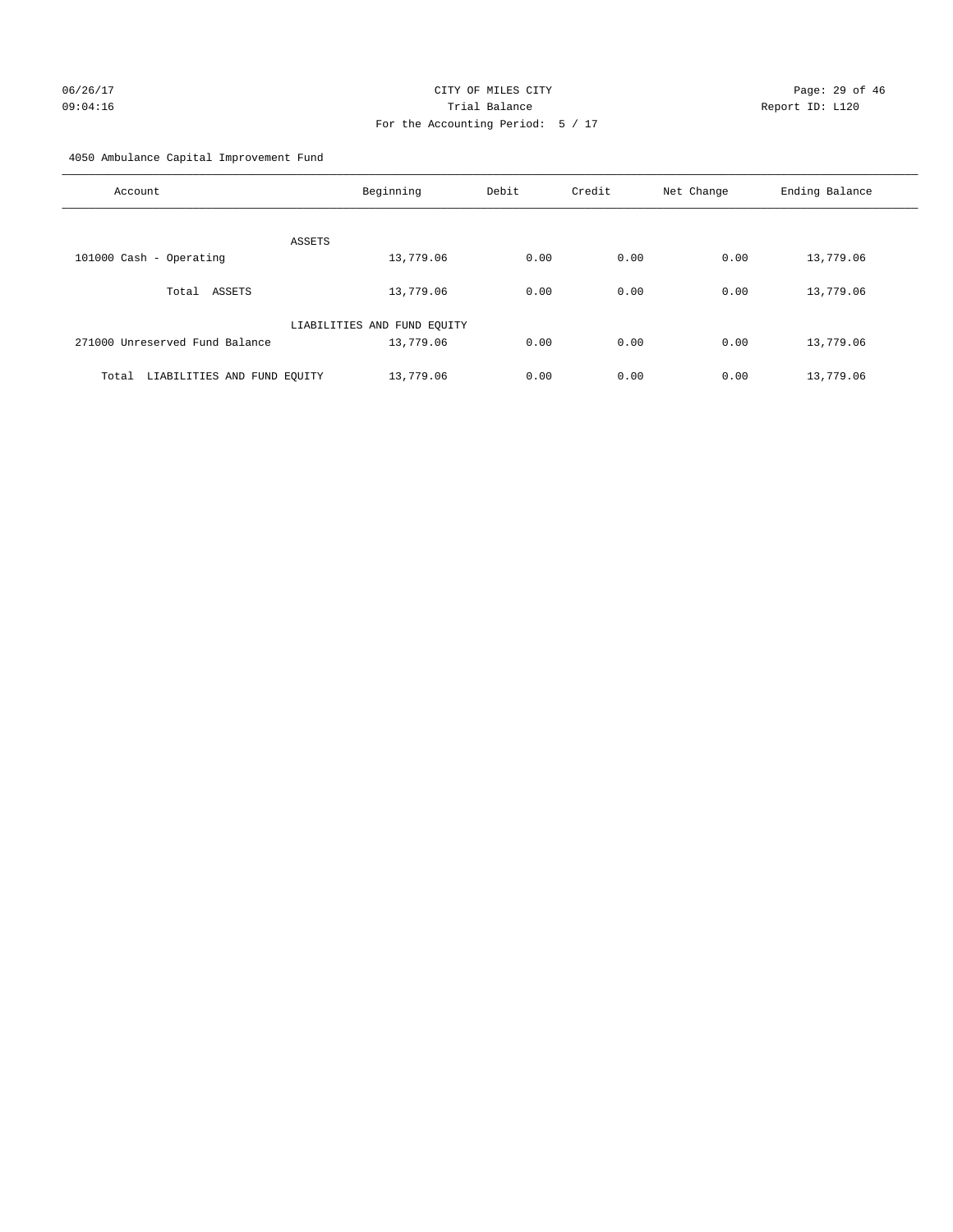# 06/26/17 Page: 30 of 46 09:04:16 Trial Balance Report ID: L120 For the Accounting Period: 5 / 17

## 4056 Airport- Capital Improvement Plan

| Account                              |        | Beginning                   | Debit     | Credit      | Net Change   | Ending Balance           |
|--------------------------------------|--------|-----------------------------|-----------|-------------|--------------|--------------------------|
|                                      |        |                             |           |             |              |                          |
|                                      | ASSETS |                             |           |             |              |                          |
| 101000 Cash - Operating              |        | 54,030.12                   | 0.00      | 54,030.12 ( | 54,030.12)   | 0.00                     |
| 172000 Revenues (Credit)             |        | 11,339.12)                  | 0.00      | 0.00        | 0.00         | 11,339.12)               |
| Total ASSETS                         |        | 42,691.00                   | 0.00      | 54,030.12 ( | 54,030.12) ( | 11,339.12)               |
|                                      |        | LIABILITIES AND FUND EQUITY |           |             |              |                          |
| 242000 Expenditures (Debit)          |        | 30,500.00)                  | 54,030.12 | 0.00(       | 54,030.12)   | 84,530.12)<br>$\sqrt{2}$ |
| 271000 Unreserved Fund Balance       |        | 73,191.00                   | 0.00      | 0.00        | 0.00         | 73,191.00                |
| LIABILITIES AND FUND EQUITY<br>Total |        | 42,691.00                   | 54,030.12 | 0.00(       | 54,030.12)   | 11, 339.12)              |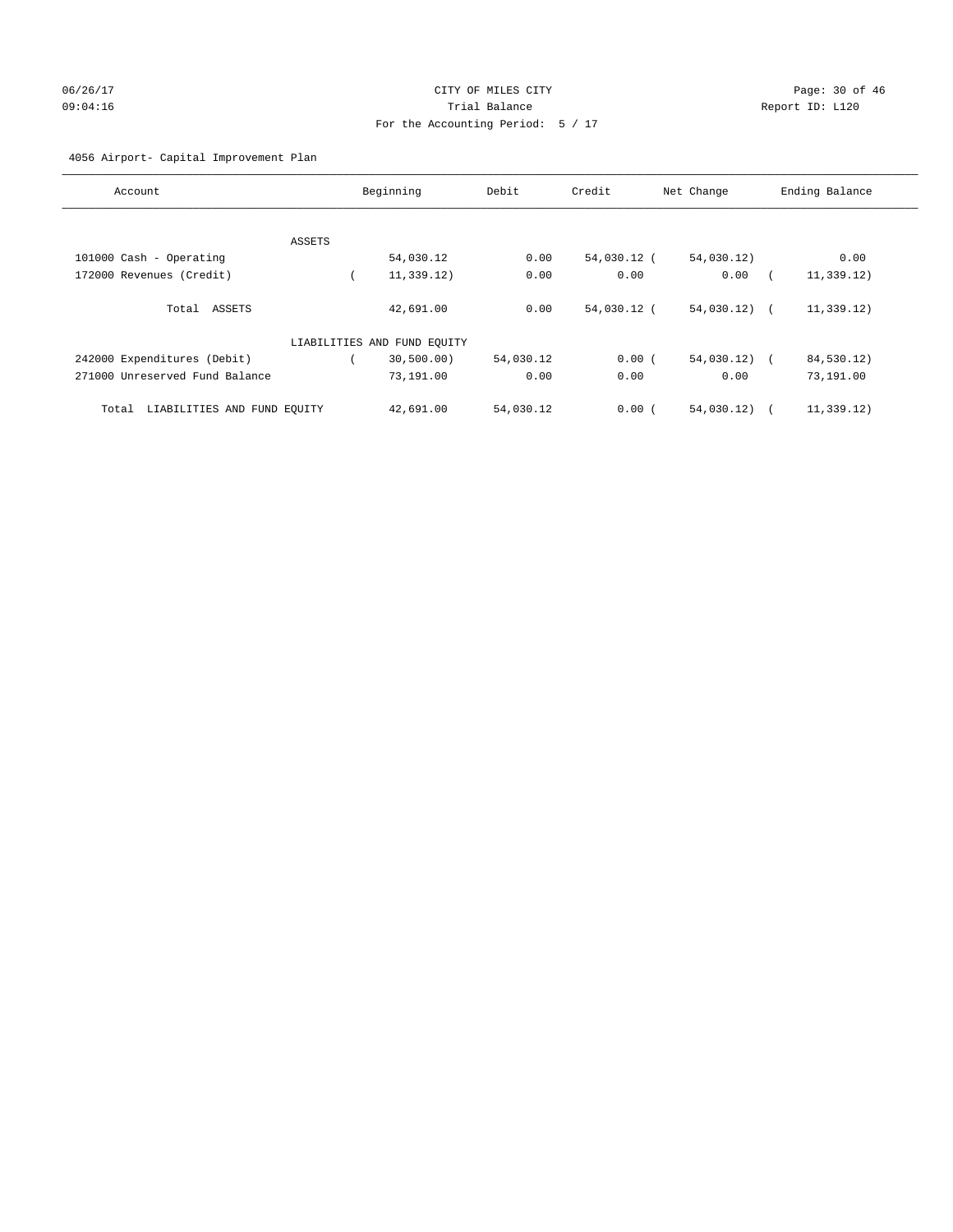## 06/26/17 Page: 31 of 46 09:04:16 COMPOSER TRIAL BALANCE COMPOSER TRIAL BALANCE COMPOSER REPORT ID: L120 For the Accounting Period: 5 / 17

#### 4060 CAPITAL IMPROV-PUBLIC WORKS

| Account                           | Beginning                   | Debit     | Credit      | Net Change   | Ending Balance |
|-----------------------------------|-----------------------------|-----------|-------------|--------------|----------------|
|                                   |                             |           |             |              |                |
| ASSETS<br>101000 Cash - Operating | 310, 376.83                 | 852.00    | 29,000.00 ( | 28,148.00)   | 282, 228.83    |
| 122000 Accounts Receivable        | 0.00                        | 512.79    | 512.79      | 0.00         | 0.00           |
|                                   |                             |           |             |              |                |
| 172000 Revenues (Credit)          | 83,362.70)                  | 0.00      | 852.00 (    | 852.00) (    | 84, 214. 70)   |
| Total ASSETS                      | 227,014.13                  | 1,364.79  | 30,364.79 ( | 29,000.00)   | 198,014.13     |
|                                   | LIABILITIES AND FUND EQUITY |           |             |              |                |
| 202000 Accounts Payable           | 0.00                        | 29,000.00 | 29,000.00   | 0.00         | 0.00           |
| 242000 Expenditures (Debit)       | 0.00                        | 29,000.00 | 0.00(       | 29,000.00) ( | 29,000.00)     |
| 271000 Unreserved Fund Balance    | 227,014.13                  | 0.00      | 0.00        | 0.00         | 227,014.13     |
| Total LIABILITIES AND FUND EOUITY | 227,014.13                  | 58,000.00 | 29,000.00 ( | 29,000.00)   | 198,014.13     |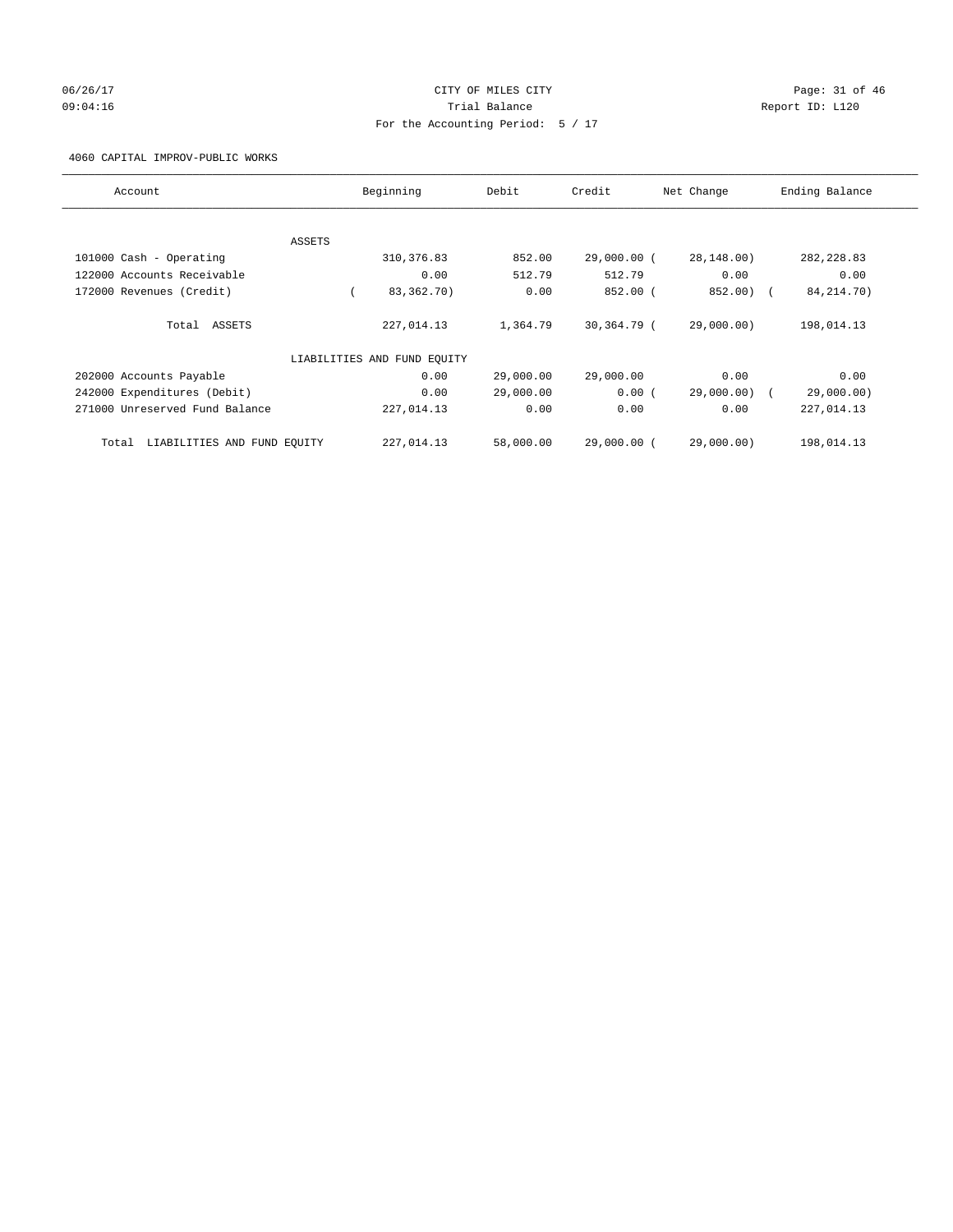## 06/26/17 Page: 32 of 46 09:04:16 Trial Balance Report ID: L120 For the Accounting Period: 5 / 17

#### 5210 WATER UTILITY

| Account                                                   | Beginning                   | Debit       | Credit       | Net Change  | Ending Balance          |
|-----------------------------------------------------------|-----------------------------|-------------|--------------|-------------|-------------------------|
| ASSETS                                                    |                             |             |              |             |                         |
| 101000 Cash - Operating                                   | 2,703,540.30                | 152, 275.22 | 116,552.78   | 35,722.44   | 2,739,262.74            |
| 101010 Deposit Cash                                       | 98,850.00                   | 3,100.00    | 2,900.00     | 200.00      | 99,050.00               |
| 102240 Cash - Replacement & Depreciation                  | 1,489,589.35                | 0.00        | 0.00         | 0.00        | 1,489,589.35            |
| 102250 Cash - System Devlopment Fees                      | 297,953.25                  | 600.00      | 0.00         | 600.00      | 298,553.25              |
| 102270 Cash - Curb Stop Replacement Fee                   | 288, 175.41                 | 3,642.69    | 2,361.57     | 1,281.12    | 289, 456.53             |
| 102312 RevBnd/CurYearDebt-DNRC/CarbonTank                 | 63,895.27                   | 11,520.52   | 0.00         | 11,520.52   | 75, 415.79              |
| 102313 RevBnd/CurYearDebt-DNRC/NE WtrLine                 | 52,825.21                   | 11,805.94   | 0.00         | 11,805.94   | 64,631.15               |
| 102315 RevBnd/CurYearDebt-ARRA/NE Water Li                | 5,880.92                    | 1,473.96    | 0.00         | 1,473.96    | 7,354.88                |
| 102322 RevBnd/Reserve-DNRC/CarbonTank                     | 153,009.00                  | 0.00        | 0.00         | 0.00        | 153,009.00              |
| 102323 RevBnd/Reserve-DNRC/NE WtrLine                     | 128,653.00                  | 0.00        | 0.00         | 0.00        | 128,653.00              |
| 102325 RevBnd/Reserve-ARRA B-NE Waterline                 | 18,245.00                   | 0.00        | 0.00         | 0.00        | 18,245.00               |
| 103000 Petty Cash                                         | 330.00                      | 0.00        | 0.00         | 0.00        | 330.00                  |
| 122000 Accounts Receivable                                | 167,288.71                  | 168, 317.75 | 148,711.86   | 19,605.89   | 186,894.60              |
| 122020 Accounts Receivable-\$2.00 State Ass               | 22.00                       | 0.00        | $14.00$ (    | 14.00)      | 8.00                    |
| 132000 Due From Government (Short Term)                   | 11,027.93                   | 0.00        | 0.00         | 0.00        | 11,027.93               |
| 162000 Deferred outflows-GASB68                           | 35,161.00                   | 0.00        | 0.00         | 0.00        | 35,161.00               |
| 172000 Revenues (Credit)<br>$\left($                      | 1,809,404.65)               | 187.21      | 168,862.68 ( | 168,675.47) | 1,978,080.12)           |
| 181000 Land                                               | 41,844.00                   | 0.00        | 0.00         | 0.00        | 41,844.00               |
| 182000 Buildings                                          | 22,997.00                   | 0.00        | 0.00         | 0.00        | 22,997.00               |
| 182100 Allowance for Depr - Buildings (Cre(               | 22,997.00)                  | 0.00        | 0.00         | 0.00        | 22,997.00)              |
| 186000 Machinery and Equipment                            | 427, 225.70                 | 0.00        | 0.00         | 0.00        | 427, 225.70             |
| 186100 Allowance for Depr - Machinery & Eq(               | 265, 339.00)                | 0.00        | 0.00         | 0.00        | 265, 339.00)            |
| 188000 Const. Work in Progress-NE Wtr Line                | 81,951.75                   | 0.00        | 0.00         | 0.00        | 81,951.75               |
| 189100 Source of Supply                                   | 3, 448, 234.49              | 0.00        | 0.00         | 0.00        | 3,448,234.49            |
| 189110 Allowance for Depreciation - Source(               | 569,298.00)                 | 0.00        | 0.00         | 0.00        | 569,298.00)<br>$\left($ |
| 189300 Treatment Plant                                    | 3,716,158.00                | 0.00        | 0.00         | 0.00        | 3,716,158.00            |
| 189310 Allowance for Depr - Treatment Plan(               | 1,895,615.00)               | 0.00        | 0.00         | 0.00        | (1,895,615.00)          |
| 189400 Transmission & Distribution                        | 12,964,779.77               | 0.00        | 0.00         | 0.00        | 12,964,779.77           |
| 189410 Allowance for Depr - Trans & Distri( 3,749,501.00) |                             | 0.00        | 0.00         | 0.00        | 3,749,501.00)           |
| Total ASSETS                                              | 17,905,482.41               | 352,923.29  | 439,402.89 ( | 86,479.60)  | 17,819,002.81           |
|                                                           | LIABILITIES AND FUND EQUITY |             |              |             |                         |
| 202000 Accounts Payable                                   | 0.00                        | 30,259.87   | 30,259.87    | 0.00        | 0.00                    |
| 214000 Deposits Payable                                   | 99,000.00                   | 2,900.00    | 3,100.00     | 200.00      | 99,200.00               |
| 214010 Refunds Payable<br>$\left($                        | 189.50)                     | 1,487.13    | 687.13 (     | 800.00)     | 989.50)                 |
| 223899 Deferred inflows-GASB 68                           | 49,087.00                   | 0.00        | 0.00         | 0.00        | 49,087.00               |
| 231000 BONDS PAYABLE                                      | 4,665,000.00                | 0.00        | 0.00         | 0.00        | 4,665,000.00            |
| 237000 Net Pension liability-GASB 68                      | 473,885.00                  | 0.00        | 0.00         | 0.00        | 473,885.00              |
| 238000 Other Post Employment Benefits                     | 5,459.00                    | 0.00        | 0.00         | 0.00        | 5,459.00                |
| 239000 Compensated Absences Payable                       | 91,620.00                   | 0.00        | 0.00         | 0.00        | 91,620.00               |
| 242000 Expenditures (Debit)                               | (1, 473, 588.80)            | 86,639.12   | 759.52 (     | 85,879.60)  | 1,559,468.40)           |
| 250300 Reserve Revenue Bond - Current Debt                | 323, 303.85                 | 0.00        | 0.00         | 0.00        | 323, 303.85             |
| 250500 Reserve - System Dev Fees                          | 171,098.25                  | 0.00        | 0.00         | 0.00        | 171,098.25              |
| 250600 Reserve for Replacement & Depreciat                | 1,351,889.30                | 0.00        | 0.00         | 0.00        | 1,351,889.30            |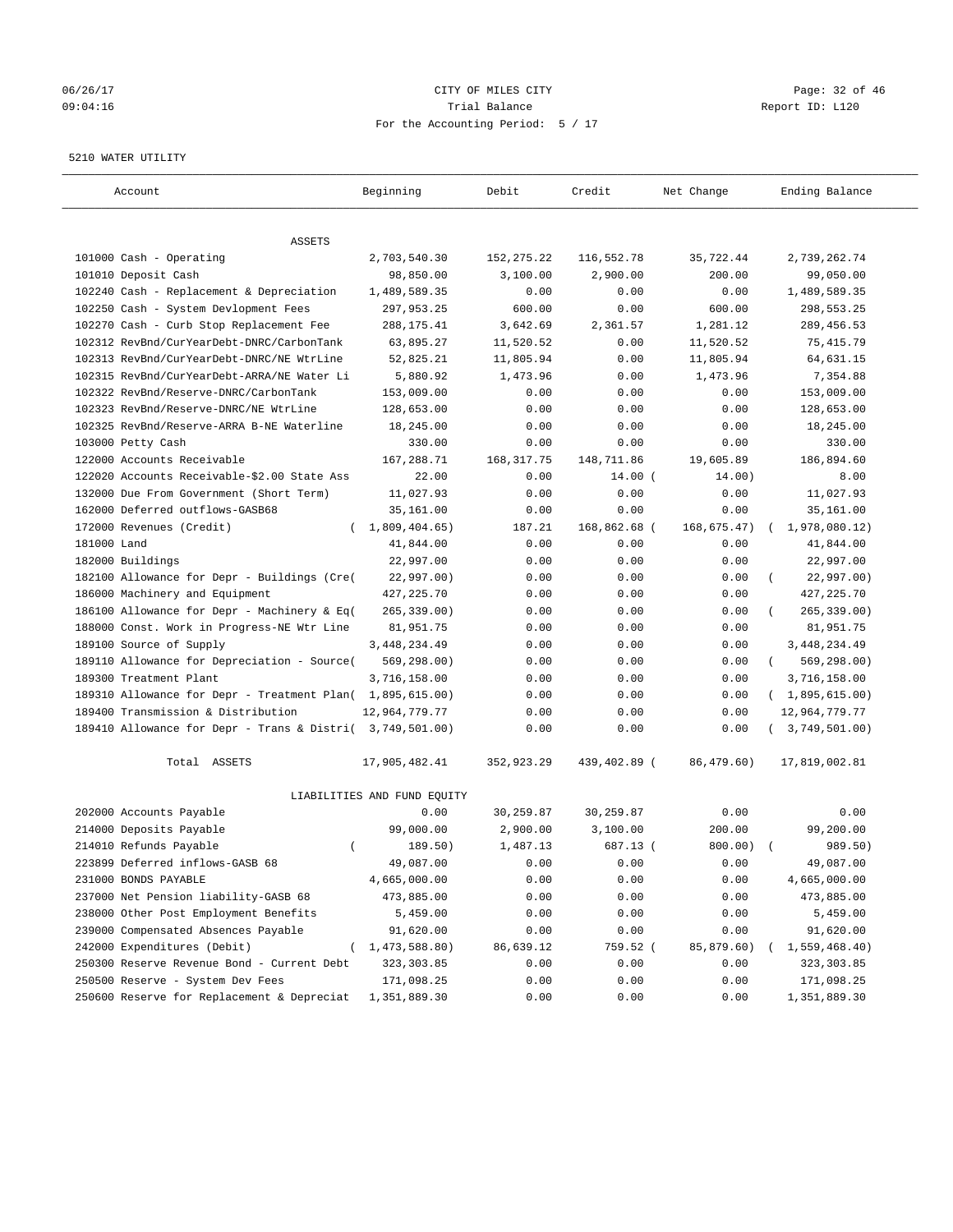# 06/26/17 Page: 33 of 46 09:04:16 COMPOSERT REPORT TO SALLANCE TRIAL BALANCE TRIAL BALANCE REPORT ID: L120 For the Accounting Period: 5 / 17

5210 WATER UTILITY

| Account                              | Beginning     | Debit      | Credit      | Net Change | Ending Balance |
|--------------------------------------|---------------|------------|-------------|------------|----------------|
| 271000 Unreserved Fund Balance       | 479,092.93)   | 0.00       | 0.00        | 0.00       | 479,092.93)    |
| 272000 Unreserved Retained Earnings  | 12,628,011.24 | 0.00       | 0.00        | 0.00       | 12,628,011.24  |
| LIABILITIES AND FUND EQUITY<br>Total | 17,905,482.41 | 121,286.12 | 34,806.52 ( | 86,479.60) | 17,819,002.81  |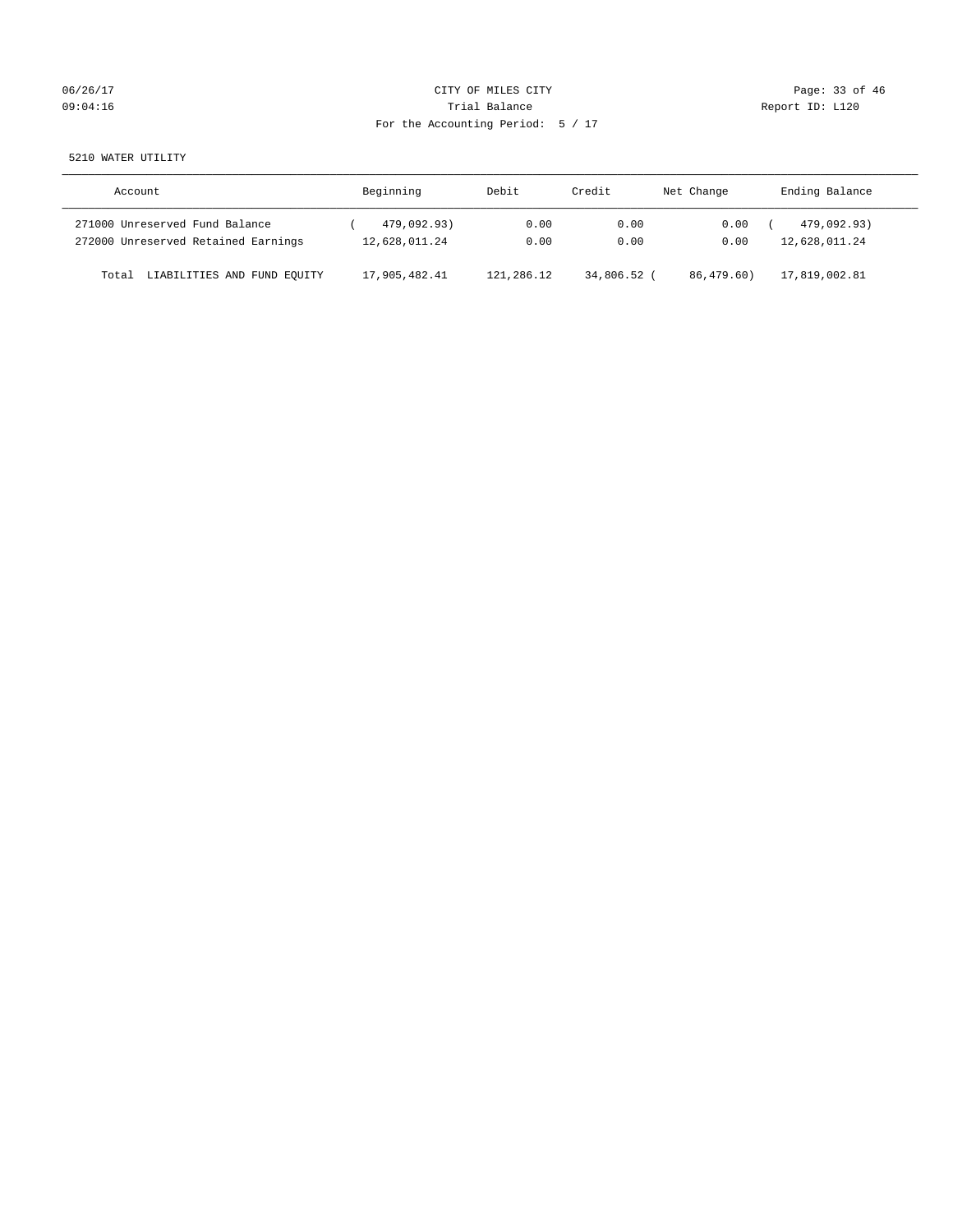## 06/26/17 Page: 34 of 46 09:04:16 Trial Balance Report ID: L120 For the Accounting Period: 5 / 17

#### 5310 SEWER UTILITY

| Account                                                   | Beginning                   | Debit       | Credit                    | Net Change   | Ending Balance    |
|-----------------------------------------------------------|-----------------------------|-------------|---------------------------|--------------|-------------------|
| <b>ASSETS</b>                                             |                             |             |                           |              |                   |
| 101000 Cash - Operating                                   | 751,517.37                  | 172,522.30  | 96, 435.89                | 76,086.41    | 827,603.78        |
| 102240 Cash - Replacement & Depreciation                  | 195,098.39                  | 0.00        | 0.00                      | 0.00         | 195,098.39        |
| 102250 Cash - System Devlopment Fees                      | 144,480.91                  | 600.00      | 0.00                      | 600.00       | 145,080.91        |
| 102279 WWtr Treatment Plant-Phase II Const(               | 1,543,867.65)               | 340,000.00  | 437,090.82 (              | 97,090.82)   | 1,640,958.47)     |
| 102280 WWtr Treatment Plant-Phase I Constr                | 1,018,063.46                | 0.00        | 340,000.00 (              | 340,000.00)  | 678,063.46        |
| 102316 RevBnd/CurYearDebt-Phase 1 Haynes L                | 133,976.40                  | 8,398.75    | 0.00                      | 8,398.75     | 142, 375. 15      |
| 102317 RevBnd/CurYearDebt-WWTP Phase II                   | 155,996.95                  | 27,882.64   | 0.00                      | 27,882.64    | 183,879.59        |
| 102390 REV BOND/RESERVE-Sewer Phase 1                     | 101,735.00                  | 0.00        | 0.00                      | 0.00         | 101,735.00        |
| 102396 REV BOND/RESERVE-SEWER PHASE II                    | 2,368.00                    | 0.00        | 0.00                      | 0.00         | 2,368.00          |
| 122000 Accounts Receivable                                | 210,178.25                  | 164, 152.59 | 168,572.22 (              | 4,419.63)    | 205,758.62        |
| 132000 Due From Government (Short Term)                   | 11,027.93                   | 0.00        | 0.00                      | 0.00         | 11,027.93         |
| 162000 Deferred outflows-GASB68                           | 28,579.00                   | 0.00        | 0.00                      | 0.00         | 28,579.00         |
| 172000 Revenues (Credit)<br>$\left($                      | 2,858,790.72)               | 126.20      | 168,811.37 (              | 168, 685.17) | 3,027,475.89      |
| 181000 Land                                               | 2.00                        | 0.00        | 0.00                      | 0.00         | 2.00              |
| 186000 Machinery and Equipment                            | 742,196.54                  | 0.00        | 0.00                      | 0.00         | 742,196.54        |
| 186100 Allowance for Depr - Machinery & Eq(               | 419,509.00)                 | 0.00        | 0.00                      | 0.00         | 419,509.00)       |
| 188000 Const. Work in Progress-NE Wtr Line                | 436,099.60                  | 0.00        | 0.00                      | 0.00         | 436,099.60        |
| 189300 Treatment Plant                                    | 4,648,138.96                | 0.00        | 0.00                      | 0.00         | 4,648,138.96      |
| 189310 Allowance for Depr - Treatment Plan( 1,346,808.00) |                             | 0.00        | 0.00                      | 0.00         | (1, 346, 808.00)  |
| 189400 Transmission & Distribution                        | 4,028,819.40                | 0.00        | 0.00                      | 0.00         | 4,028,819.40      |
| 189410 Allowance for Depr - Trans & Distri(               | 1,402,371.00)               | 0.00        | 0.00                      | 0.00         | (1, 402, 371, 00) |
| Total ASSETS                                              | 5,036,931.79                |             | 713,682.48 1,210,910.30 ( | 497, 227.82) | 4,539,703.97      |
|                                                           | LIABILITIES AND FUND EQUITY |             |                           |              |                   |
| 202000 Accounts Payable                                   | 0.00                        | 450,528.67  | 450,528.67                | 0.00         | 0.00              |
| 223899 Deferred inflows-GASB 68                           | 39,898.00                   | 0.00        | 0.00                      | 0.00         | 39,898.00         |
| 231300 Bonds Pay 1979 Issue                               | 1,275,000.00                | 0.00        | 0.00                      | 0.00         | 1,275,000.00      |
| 237000 Net Pension liability-GASB 68                      | 385,177.00                  | 0.00        | 0.00                      | 0.00         | 385,177.00        |
| 238000 Other Post Employment Benefits                     | 4,469.00                    | 0.00        | 0.00                      | 0.00         | 4,469.00          |
| 239000 Compensated Absences Payable                       | 73,362.00                   | 0.00        | 0.00                      | 0.00         | 73,362.00         |
| 242000 Expenditures (Debit)<br>$\left($                   | 3,439,268.70)               | 505,801.29  | 8,573.47 (                | 497, 227.82) | 3,936,496.52)     |
| 250500 Reserve - System Dev Fees                          | 82,925.91                   | 0.00        | 0.00                      | 0.00         | 82,925.91         |
| 250600 Reserve for Replacement & Depreciat                | 1,666,491.83                | 0.00        | 0.00                      | 0.00         | 1,666,491.83      |
| 271000 Unreserved Fund Balance<br>$\left($                | 362,628.93)                 | 0.00        | 0.00                      | 0.00         | 362,628.93)       |
| 272000 Unreserved Retained Earnings                       | 5, 311, 505.68              | 0.00        | 0.00                      | 0.00         | 5, 311, 505.68    |
| Total LIABILITIES AND FUND EQUITY                         | 5,036,931.79                | 956, 329.96 | 459,102.14 (              | 497.227.82)  | 4,539,703.97      |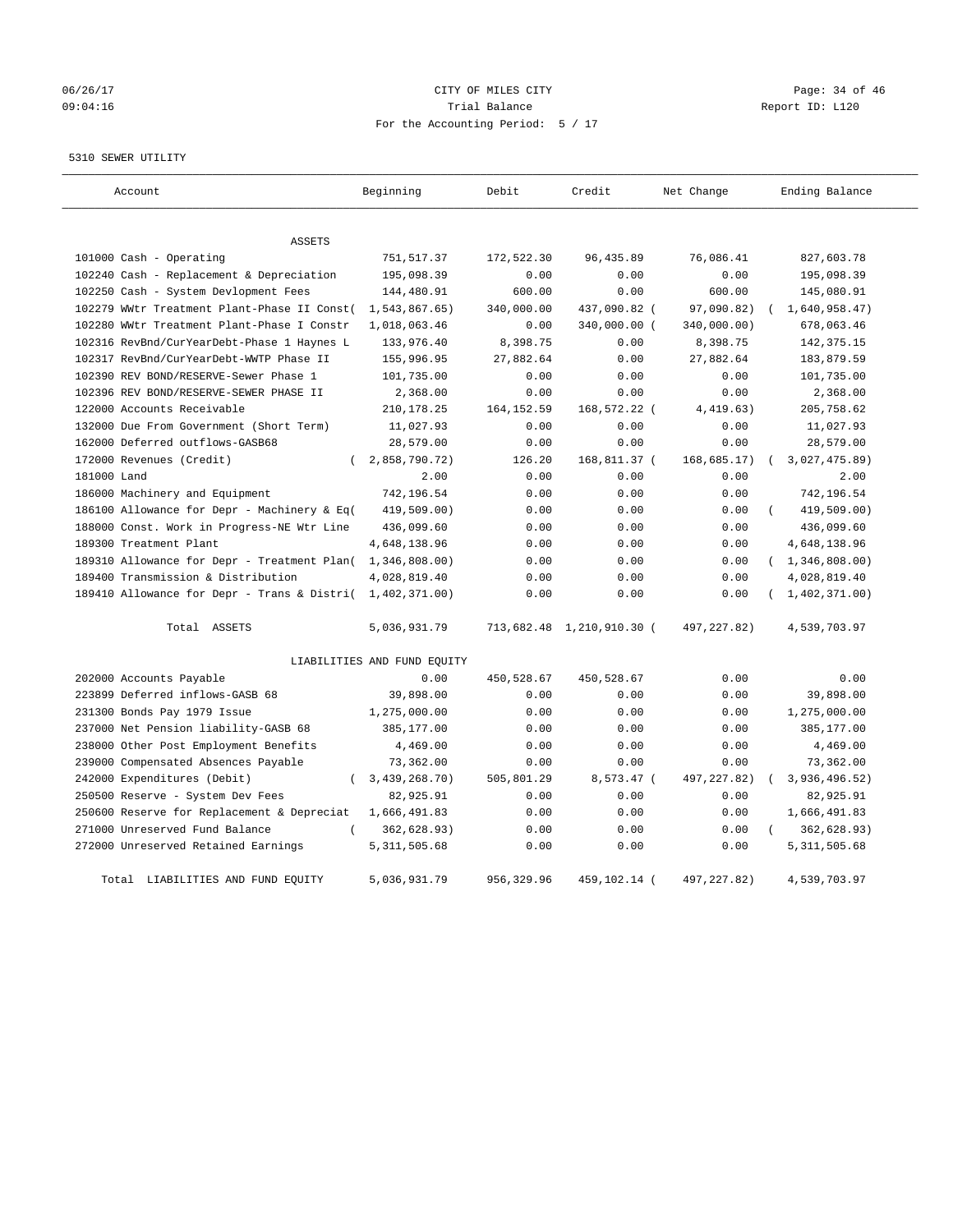# 06/26/17 Page: 35 of 46 09:04:16 Trial Balance Report ID: L120 For the Accounting Period: 5 / 17

#### 5510 AMBULANCE FUND

| Account                                           | Beginning                   | Debit      | Credit        | Net Change   | Ending Balance            |
|---------------------------------------------------|-----------------------------|------------|---------------|--------------|---------------------------|
| ASSETS                                            |                             |            |               |              |                           |
| 101000 Cash - Operating<br>$\left($               | 203,094.29)                 | 56,729.88  | 32,887.63     | 23,842.25    | 179,252.04)               |
| 113211 Taxes Receivable - Real 2011               | 19.68                       | 0.00       | 0.00          | 0.00         | 19.68                     |
| 113213 Tax Receivables Real-2013<br>$\left($      | 0.47)                       | 0.00       | 0.00          | 0.00         | 0.47)                     |
| 113214 Taxes Receivable- Real 2014                | 1.89                        | 0.00       | 0.00          | 0.00         | 1.89                      |
| 113215 Tax Receivables Real-2015                  | 17.40                       | 0.00       | 0.25(         | 0.25)        | 17.15                     |
| 113216 Tax Receivables real-2016<br>$\left($      | 4,865.56)                   | 8,339.13   | 3,122.69      | 5,216.44     | 350.88                    |
| 115208 Taxes Receivable - Personal 2008           | 0.01                        | 0.00       | 0.00          | 0.00         | 0.01                      |
| 115214 Taxes Receivable Personal 2014<br>$\left($ | 0.01)                       | 0.00       | 0.00          | 0.00         | 0.01)                     |
| 115215 Taxes Receivable Personal-2015             | 0.12                        | 0.00       | 0.13(         | 0.13)        | 0.01)                     |
| 115216 Tax receivable personal-2016               | 2.01                        | 0.00       | 1.13(         | 1.13)        | 0.88                      |
| 115217 Tax receivable personal-2017               | 0.00                        | 233.40     | 23.11         | 210.29       | 210.29                    |
| 122000 Accounts Receivable                        | 215, 329.85                 | 86,818.52  | 91,912.40 (   | 5,093.88)    | 210,235.97                |
| 122100 Acct Receivable                            | 204, 915. 20)               | 0.00       | 0.00          | 0.00         | 204, 915. 20)             |
| 162000 Deferred outflows-GASB68                   | 24,356.00                   | 0.00       | 0.00          | 0.00         | 24,356.00                 |
| 172000 Revenues (Credit)<br>$\left($              | 660, 541.56)                | 212.24     | 86,538.98 (   | 86, 326. 74) | 746,868.30)               |
| 186000 Machinery and Equipment                    | 411, 482.11                 | 0.00       | 0.00          | 0.00         | 411, 482.11               |
| 186100 Allowance for Depr - Machinery & Eq(       | 245,859.00)                 | 0.00       | 0.00          | 0.00         | 245,859.00)               |
| Total ASSETS<br>$\left($                          | 668,067.02)                 | 152,333.17 | 214,486.32 (  | 62, 153, 15) | 730,220.17)<br>$\sqrt{2}$ |
|                                                   | LIABILITIES AND FUND EQUITY |            |               |              |                           |
| 202000 Accounts Payable                           | 0.00                        | 7,387.85   | 7,387.85      | 0.00         | 0.00                      |
| 223100 Deferred Revenue - Real Prop Taxes (       | 4,946.51)                   | 3,122.94   | 8,339.13      | 5,216.19     | 269.68                    |
| 223200 Deferred Revenue - Pers Prop Taxes (       | 17.45)                      | 24.37      | 233.40        | 209.03       | 191.58                    |
| 223899 Deferred inflows-GASB 68                   | 16,741.00                   | 0.00       | 0.00          | 0.00         | 16,741.00                 |
| 235000 CONTRACTS/NOTES/LOANS PAYABLE              | 13,180.35                   | 0.00       | 0.00          | 0.00         | 13,180.35                 |
| 237000 Net Pension liability-GASB 68              | 123,016.00                  | 0.00       | 0.00          | 0.00         | 123,016.00                |
| 238000 Other Post Employment Benefits             | 2,330.00                    | 0.00       | 0.00          | 0.00         | 2,330.00                  |
| 239000 Compensated Absences Payable               | 19,147.00                   | 0.00       | 0.00          | 0.00         | 19,147.00                 |
| 242000 Expenditures (Debit)<br>$\left($           | 731,959.14)                 | 73,746.80  | $6, 168.43$ ( | 67, 578.37)  | 799,537.51)               |
| 271000 Unreserved Fund Balance                    | 121, 630.00)                | 0.00       | 0.00          | 0.00         | 121,630.00)               |
| 272000 Unreserved Retained Earnings               | 16,071.73                   | 0.00       | 0.00          | 0.00         | 16,071.73                 |
| Total LIABILITIES AND FUND EQUITY<br>$\left($     | 668,067.02)                 | 84,281.96  | 22,128.81 (   | 62, 153.15)  | 730,220.17)               |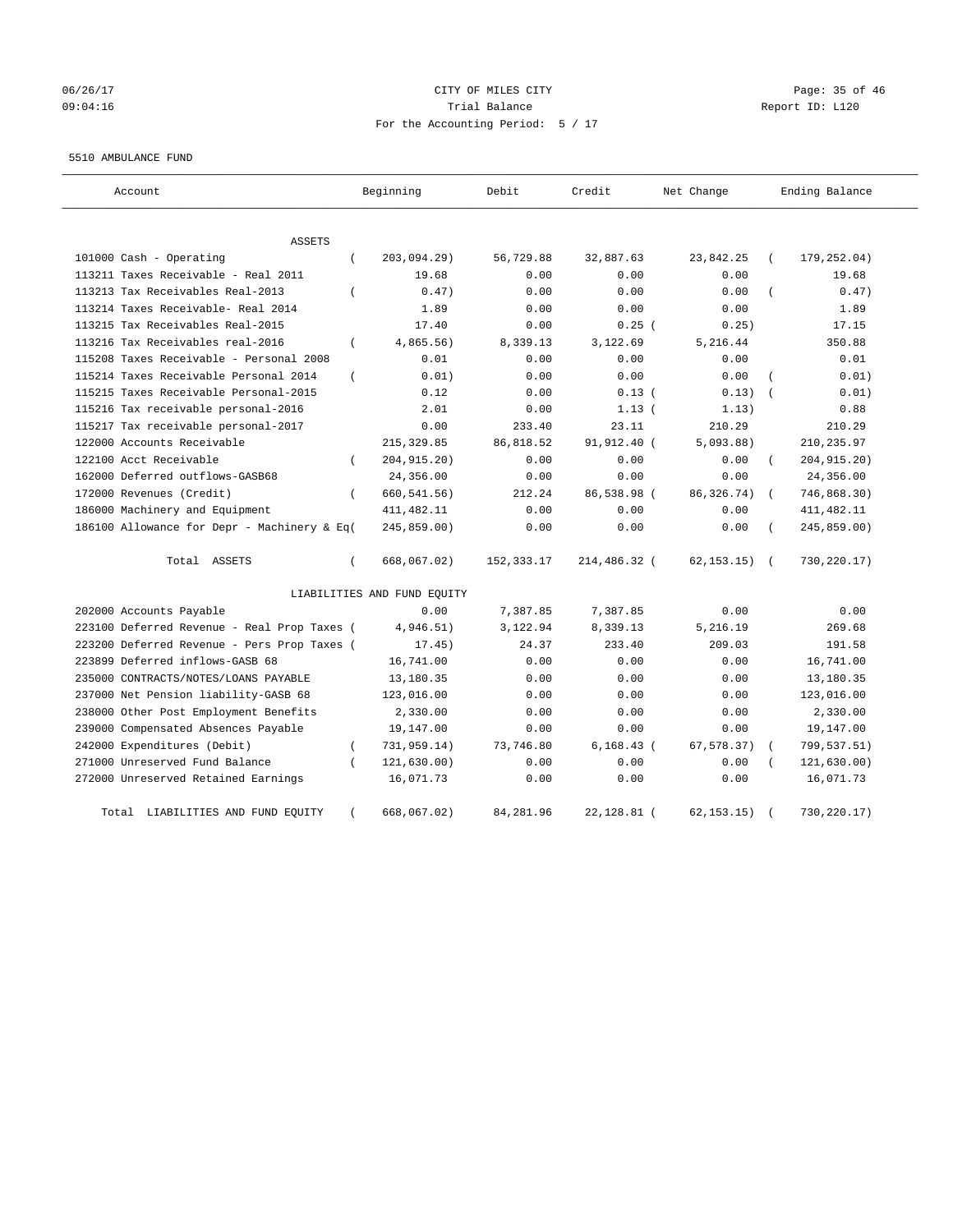## 06/26/17 Page: 36 of 46 09:04:16 Trial Balance Report ID: L120 For the Accounting Period: 5 / 17

#### 5610 AIRPORT OPERATING

| Account                                              | Beginning                   | Debit      | Credit       | Net Change | Ending Balance |
|------------------------------------------------------|-----------------------------|------------|--------------|------------|----------------|
| ASSETS                                               |                             |            |              |            |                |
| 101000 Cash - Operating                              | 23,717.52                   | 45,406.32  | 62,270.77 (  | 16,864.45) | 6,853.07       |
| 101100 Cash-FAA Grant/St Loan-2008                   | 6,748.74                    | 0.00       | 0.00         | 0.00       | 6,748.74       |
| 102117 Airport Improvement                           | 0.00                        | 56,055.12  | 0.00         | 56,055.12  | 56,055.12      |
| 102230 Cash - Surplus/Credit Card Acct               | 92.31                       | 47,512.29  | 47,512.29    | 0.00       | 92.31          |
| 103000 Petty Cash                                    | 100.00                      | 0.00       | 0.00         | 0.00       | 100.00         |
| 113211 Taxes Receivable - Real 2011                  | 11.57                       | 0.00       | 0.00         | 0.00       | 11.57          |
| 113213 Tax Receivables Real-2013<br>$\overline{(\ }$ | 0.74)                       | 0.00       | 0.00         | 0.00       | 0.74)          |
| 113214 Taxes Receivable- Real 2014                   | 2.85                        | 0.00       | 0.00         | 0.00       | 2.85           |
| 113215 Tax Receivables Real-2015                     | 26.14                       | 0.00       | 0.37(        | 0.37)      | 25.77          |
| 113216 Tax Receivables real-2016<br>$\left($         | 7, 298.38)                  | 12,508.70  | 4,684.03     | 7,824.67   | 526.29         |
| 115208 Taxes Receivable - Personal 2008              | 0.02                        | 0.00       | 0.00         | 0.00       | 0.02           |
| 115215 Taxes Receivable Personal-2015                | 0.20                        | 0.00       | $0.19$ (     | 0.19)      | 0.01           |
| 115216 Tax receivable personal-2016                  | 3.03                        | 0.00       | $1.69$ (     | 1.69)      | 1.34           |
| 115217 Tax receivable personal-2017                  | 0.00                        | 350.10     | 34.67        | 315.43     | 315.43         |
| 132000 Due From Government (Short Term)              | 306,196.40                  | 0.00       | 0.00         | 0.00       | 306,196.40     |
| 141000 Prepaid Expense                               | 4,615.00                    | 0.00       | 0.00         | 0.00       | 4,615.00       |
| 162000 Deferred outflows-GASB68                      | 6,871.00                    | 0.00       | 0.00         | 0.00       | 6,871.00       |
| 172000 Revenues (Credit)<br>$\left($                 | 814, 312. 42)               | 24,562.33  | 123,998.77 ( | 99,436.44) | 913,748.86)    |
| 181000 Land                                          | 19,983.00                   | 0.00       | 0.00         | 0.00       | 19,983.00      |
| 182000 Buildings                                     | 677,537.00                  | 0.00       | 0.00         | 0.00       | 677,537.00     |
| 182100 Allowance for Depr - Buildings (Cre(          | 358,424.00)                 | 0.00       | 0.00         | 0.00       | 358,424.00)    |
| 184000 Improvements Other Than Buildings             | 8,543,759.48                | 0.00       | 0.00         | 0.00       | 8,543,759.48   |
| 184100 Allowance for Depr - Imp Other Than(          | 2,580,004.00                | 0.00       | 0.00         | 0.00       | (2,580,004.00) |
| 186000 Machinery and Equipment                       | 907,191.59                  | 0.00       | 0.00         | 0.00       | 907,191.59     |
| 186100 Allowance for Depr - Machinery & Eq(          | 387,207.00)                 | 0.00       | 0.00         | 0.00       | 387,207.00)    |
| 188000 Const. Work in Progress-NE Wtr Line           | 4, 424, 881.78              | 0.00       | 0.00         | 0.00       | 4, 424, 881.78 |
| Total ASSETS                                         | 10,774,491.09               | 186,394.86 | 238,502.78 ( | 52,107.92) | 10,722,383.17  |
|                                                      | LIABILITIES AND FUND EQUITY |            |              |            |                |
| 202000 Accounts Payable                              | 267,565.29                  | 47,768.57  | 48,269.33    | 500.76     | 268,066.05     |
| 223100 Deferred Revenue - Real Prop Taxes (          | 7,419.78)                   | 4,684.40   | 12,508.70    | 7,824.30   | 404.52         |
| 223200 Deferred Revenue - Pers Prop Taxes (          | 26.17)                      | 36.55      | 350.10       | 313.55     | 287.38         |
| 223899 Deferred inflows-GASB 68                      | 9,592.00                    | 0.00       | 0.00         | 0.00       | 9,592.00       |
| 235000 CONTRACTS/NOTES/LOANS PAYABLE                 | 7,801.10                    | 0.00       | 0.00         | 0.00       | 7,801.10       |
| 235140 LTrm Pay/Intercap-Runway                      | 35,649.13                   | 0.00       | 0.00         | 0.00       | 35,649.13      |
| 235150 LTrm Pay/MT Aeronautics                       | 9,842.00                    | 0.00       | 0.00         | 0.00       | 9,842.00       |
| 235160 LTrm Pay/MT Aeronautics (2)                   | 152,577.00                  | 0.00       | 0.00         | 0.00       | 152,577.00     |
| 237000 Net Pension liability-GASB 68                 | 92,598.00                   | 0.00       | 0.00         | 0.00       | 92,598.00      |
| 238000 Other Post Employment Benefits                | 1,266.00                    | 0.00       | 0.00         | 0.00       | 1,266.00       |
| 239000 Compensated Absences Payable                  | 6,943.00                    | 0.00       | 0.00         | 0.00       | 6,943.00       |
| 242000 Expenditures (Debit)<br>$\left($              | 773,705.79)                 | 62,095.77  | $1,349.24$ ( | 60,746.53) | 834,452.32)    |
| 250600 Reserve for Replacement & Depreciat           | 18,913.67                   | 0.00       | 0.00         | 0.00       | 18,913.67      |
| 271000 Unreserved Fund Balance<br>$\left($           | 80,253.00)                  | 0.00       | 0.00         | 0.00       | 80,253.00)     |
| 272000 Unreserved Retained Earnings                  | 11,033,148.64               | 0.00       | 0.00         | 0.00       | 11,033,148.64  |
| Total LIABILITIES AND FUND EQUITY                    | 10,774,491.09               | 114,585.29 | 62,477.37 (  | 52,107.92) | 10,722,383.17  |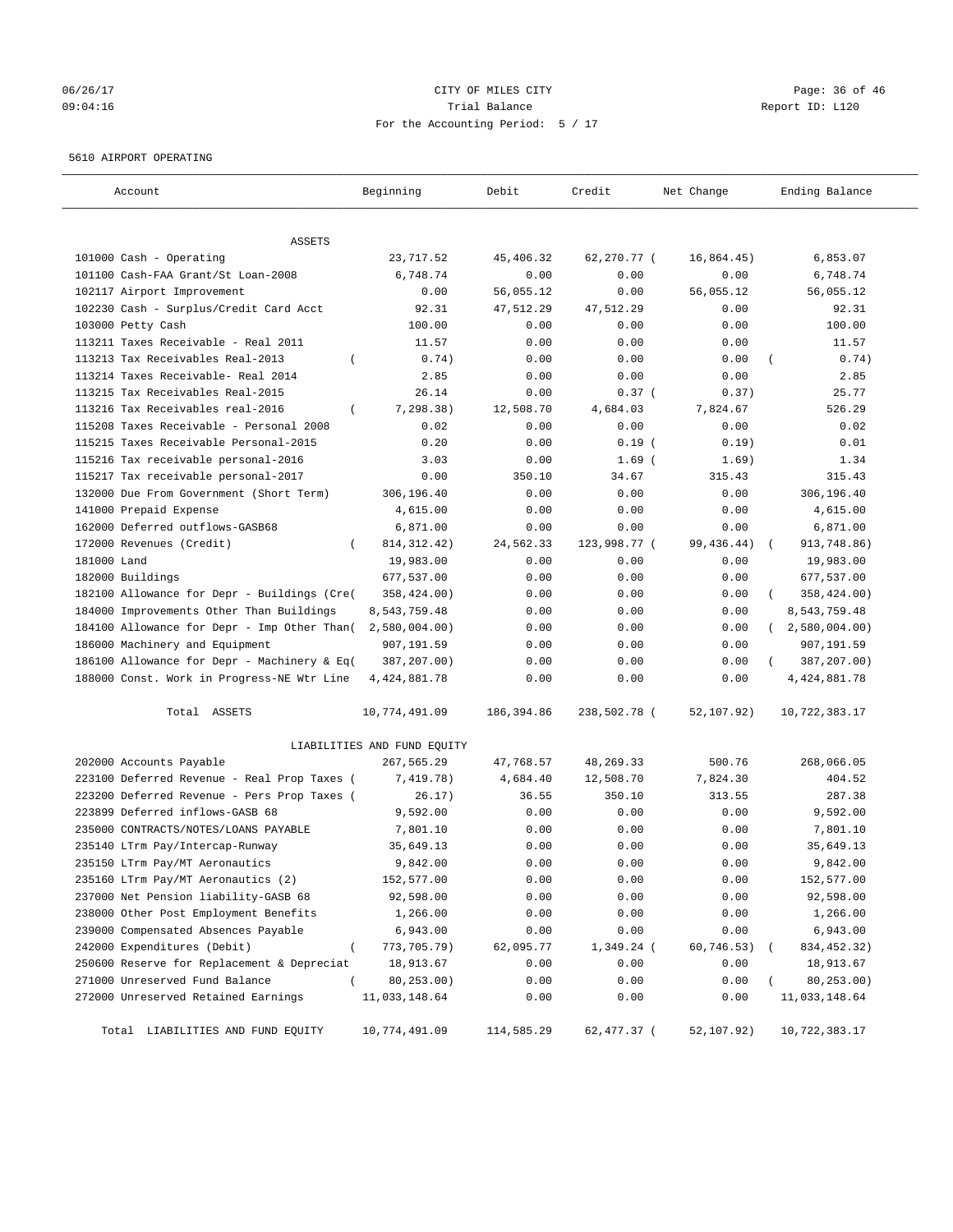## 06/26/17 Page: 37 of 46 09:04:16 COMPOSER TRIAL BALANCE COMPOSER TRIAL BALANCE COMPOSER REPORT ID: L120 For the Accounting Period: 5 / 17

#### 6040 PUBLIC WORKS

| Account                              | Beginning                   | Debit     | Credit      | Net Change   | Ending Balance |
|--------------------------------------|-----------------------------|-----------|-------------|--------------|----------------|
| <b>ASSETS</b>                        |                             |           |             |              |                |
| 101000 Cash - Operating              | 35,541.33                   | 0.00      | 13,604.39 ( | 13,604.39)   | 21,936.94      |
| 172000 Revenues (Credit)             | 99,574.70)                  | 0.00      | 0.00        | 0.00         | 99,574.70)     |
| Total ASSETS                         | 64,033.37)                  | 0.00      | 13,604.39 ( | 13,604.39) ( | 77,637.76)     |
|                                      | LIABILITIES AND FUND EQUITY |           |             |              |                |
| 202000 Accounts Payable              | 0.00                        | 856.81    | 856.81      | 0.00         | 0.00           |
| 239000 Compensated Absences Payable  | 13,896.00                   | 0.00      | 0.00        | 0.00         | 13,896.00      |
| 242000 Expenditures (Debit)          | 145,545.73)                 | 13,604.39 | 0.00(       | 13,604.39)   | 159,150.12)    |
| 271000 Unreserved Fund Balance       | 29,119.09)                  | 0.00      | 0.00        | 0.00         | 29,119.09)     |
| 272000 Unreserved Retained Earnings  | 96,735.45                   | 0.00      | 0.00        | 0.00         | 96,735.45      |
| LIABILITIES AND FUND EQUITY<br>Total | 64,033.37)                  | 14,461.20 | 856.81 (    | 13,604.39)   | 77,637.76)     |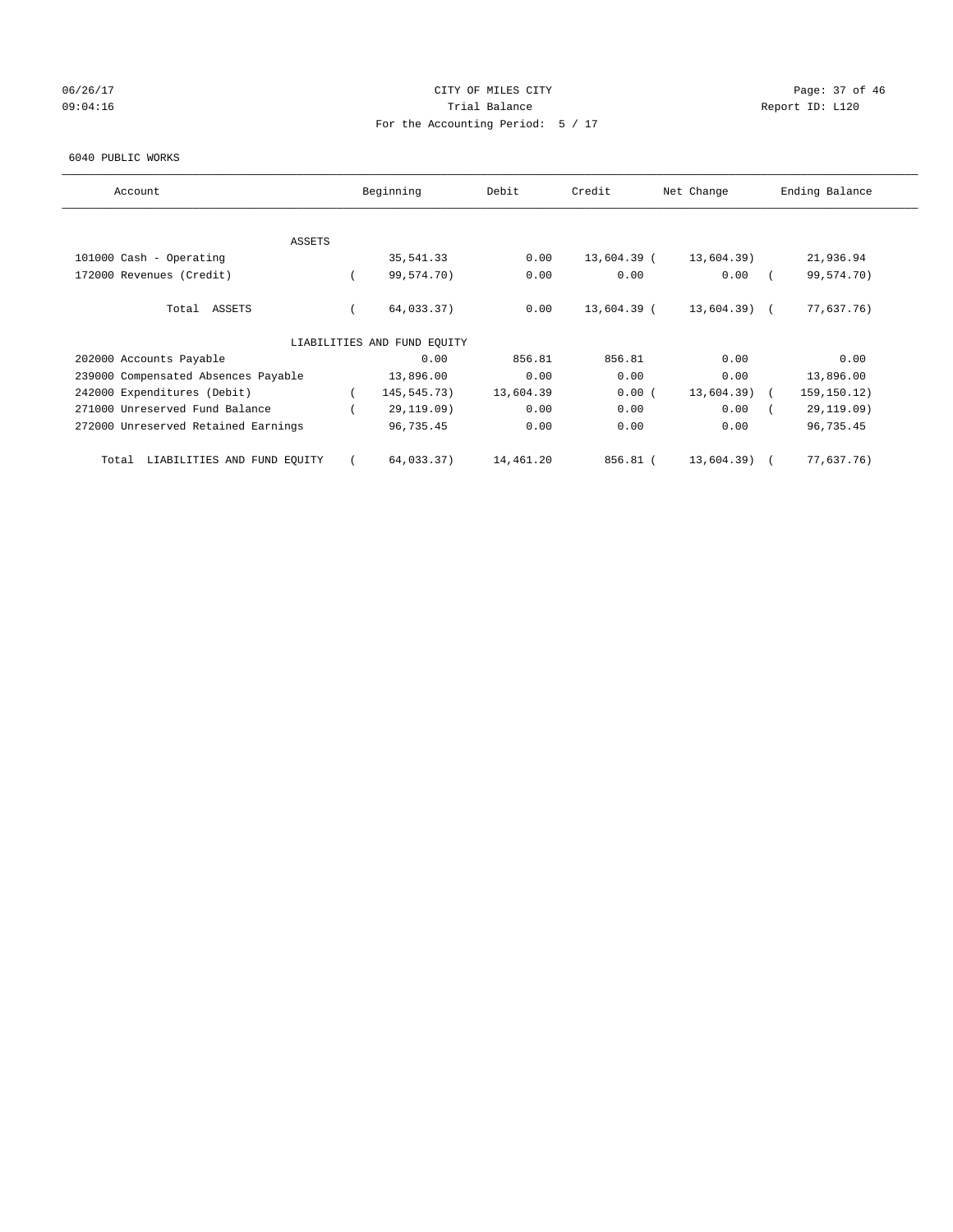## 06/26/17 Page: 38 of 46 09:04:16 Quantity Contract Contract Contract Contract Contract Contract Contract Contract Contract Contract Contract Contract Contract Contract Contract Contract Contra For the Accounting Period: 5 / 17

#### 7370 TBID

| Account                              | Beginning                   | Debit             | Credit    | Net Change | Ending Balance |
|--------------------------------------|-----------------------------|-------------------|-----------|------------|----------------|
|                                      |                             |                   |           |            |                |
|                                      | ASSETS                      |                   |           |            |                |
| 101000 Cash - Operating              |                             | 0.00<br>10,440.00 | 10,440.00 | 0.00       | 0.00           |
| Total ASSETS                         |                             | 0.00<br>10,440.00 | 10,440.00 | 0.00       | 0.00           |
|                                      | LIABILITIES AND FUND EQUITY |                   |           |            |                |
| 202000 Accounts Payable              |                             | 0.00<br>10,440.00 | 10,440.00 | 0.00       | 0.00           |
| 212500 Due to Others                 |                             | 0.00<br>10,440.00 | 10,440.00 | 0.00       | 0.00           |
|                                      |                             |                   |           |            |                |
| LIABILITIES AND FUND EQUITY<br>Total |                             | 20,880.00<br>0.00 | 20,880.00 | 0.00       | 0.00           |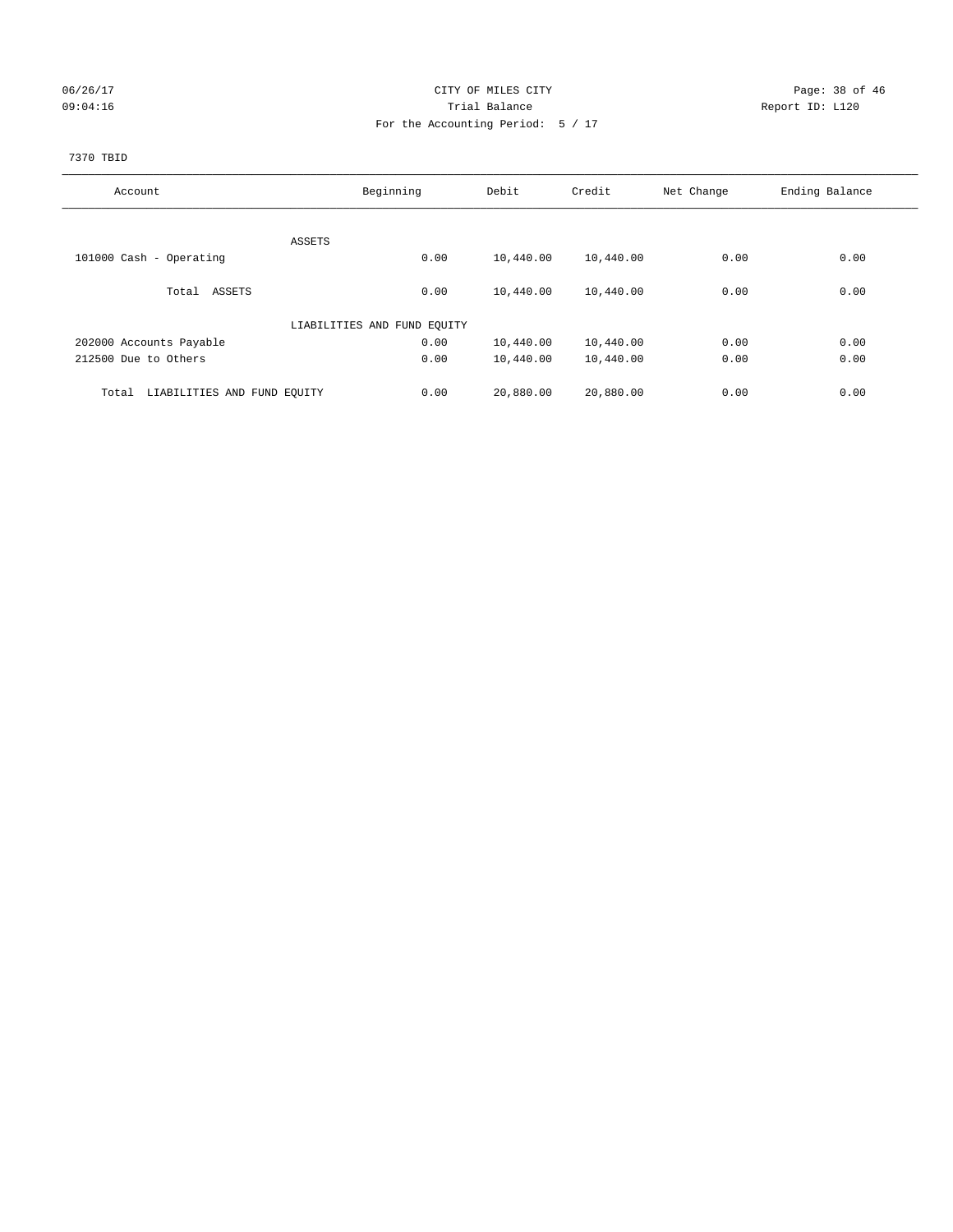# 06/26/17 Page: 39 of 46 09:04:16 Trial Balance Report ID: L120 For the Accounting Period: 5 / 17

7467 Law Enforcement Academy Surcharge

| Account                                   | Beginning                   | Debit  | Credit | Net Change | Ending Balance |
|-------------------------------------------|-----------------------------|--------|--------|------------|----------------|
| <b>ASSETS</b>                             |                             |        |        |            |                |
| 101000 Cash - Operating                   | 699.00                      | 950.00 | 0.00   | 950.00     | 1,649.00       |
| Total ASSETS                              | 699.00                      | 950.00 | 0.00   | 950.00     | 1,649.00       |
|                                           | LIABILITIES AND FUND EQUITY |        |        |            |                |
| 212200 Due to Federal, Soc Sec & Medicare | 699.00                      | 0.00   | 950.00 | 950.00     | 1,649.00       |
| LIABILITIES AND FUND EQUITY<br>Total      | 699.00                      | 0.00   | 950.00 | 950.00     | 1,649.00       |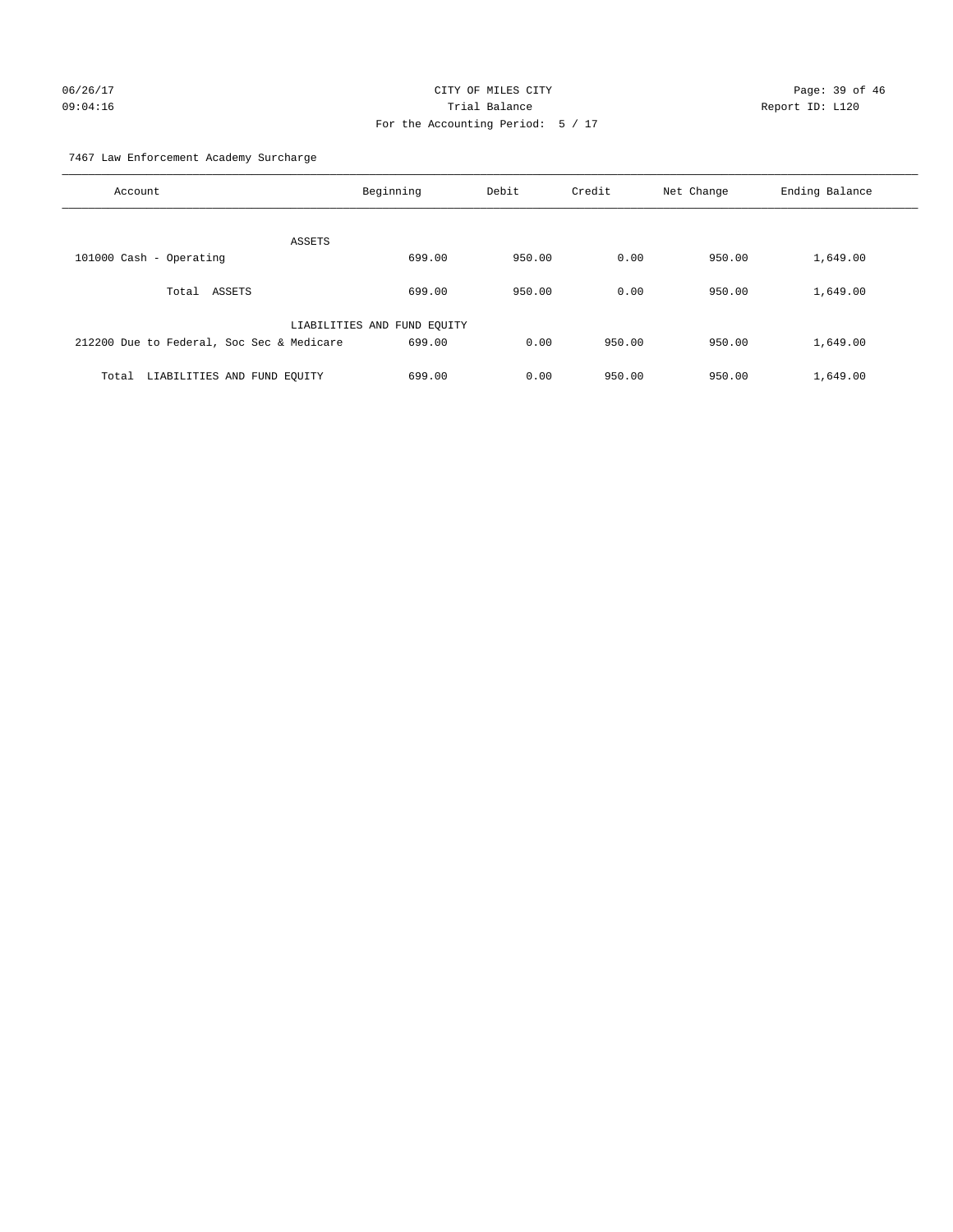#### 7471 CIVIL LEGAL ASSIST/VICTIM DOM VIOLENCE PROG

| Account                              | Beginning                   | Debit    | Credit   | Net Change | Ending Balance |
|--------------------------------------|-----------------------------|----------|----------|------------|----------------|
| <b>ASSETS</b>                        |                             |          |          |            |                |
| 101000 Cash - Operating              | 1,001.00                    | 1,370.50 | 0.00     | 1,370.50   | 2,371.50       |
| ASSETS<br>Total                      | 1,001.00                    | 1,370.50 | 0.00     | 1,370.50   | 2,371.50       |
|                                      | LIABILITIES AND FUND EQUITY |          |          |            |                |
| 212500 Due to Others                 | 1,001.00                    | 0.00     | 1,370.50 | 1,370.50   | 2,371.50       |
| LIABILITIES AND FUND EQUITY<br>Total | 1,001.00                    | 0.00     | 1,370.50 | 1,370.50   | 2,371.50       |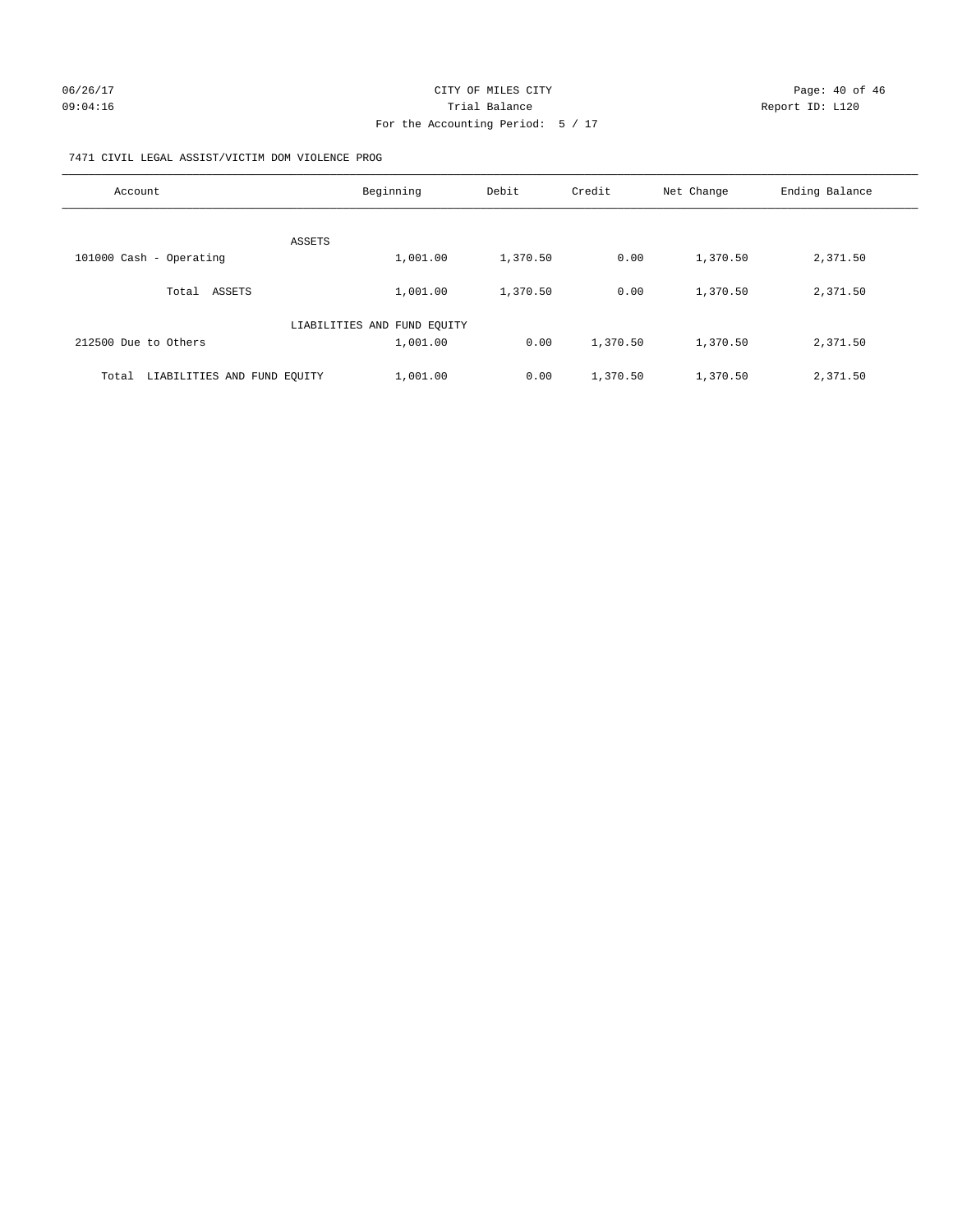# 06/26/17 Page: 41 of 46 09:04:16 COMPOSER TRIAL BALANCE COMPOSER TRIAL BALANCE COMPOSER REPORT ID: L120 For the Accounting Period: 5 / 17

#### 7910 PAYROLL FUND

| Account                                   | Beginning                   | Debit       | Credit      | Net Change | Ending Balance |  |
|-------------------------------------------|-----------------------------|-------------|-------------|------------|----------------|--|
|                                           |                             |             |             |            |                |  |
| ASSETS                                    |                             |             |             |            |                |  |
| 101000 Cash - Operating                   | 86,887.51                   | 477,229.57  | 462,345.70  | 14,883.87  | 101,771.38     |  |
|                                           |                             |             |             |            |                |  |
| Total ASSETS                              | 86,887.51                   | 477,229.57  | 462,345.70  | 14,883.87  | 101,771.38     |  |
|                                           |                             |             |             |            |                |  |
|                                           | LIABILITIES AND FUND EQUITY |             |             |            |                |  |
| 201000 Warrants Payable                   | 72,066.38                   | 86,132.64   | 85,389.69 ( | 742.95)    | 71,323.43      |  |
| 212200 Due to Federal, Soc Sec & Medicare | 0.00                        | 72,451.64   | 72,451.64   | 0.00       | 0.00           |  |
| 212202 Due to State Unemployment          | 507.00                      | 0.00        | 524.15      | 524.15     | 1,031.15       |  |
| 212203 Due to Worker's Compensation       | 14,218.20                   | 0.00        | 15,006.73   | 15,006.73  | 29, 224.93     |  |
| 212204 Due to State Income Tax            | 0.00                        | 15,364.00   | 15,364.00   | 0.00       | 0.00           |  |
| 212205 due to MPORS-GABA                  | 95.93                       | 12,974.01   | 13,069.95   | 95.94      | 191.87         |  |
| 212207 Due to AFLAC, AFLAC PRETAX         | 0.00                        | 434.22      | 434.22      | 0.00       | 0.00           |  |
| 212208 Due to Health Ins, Dental, Vision  | 0.00                        | 58,073.24   | 58,073.24   | 0.00       | 0.00           |  |
| 212209 Due to PERS Retirement             | 0.00                        | 35, 272. 73 | 35, 272. 73 | 0.00       | 0.00           |  |
| 212210 Due to FURS-GABA Retirement        | 0.00                        | 13,354.28   | 13,354.28   | 0.00       | 0.00           |  |
| Total LIABILITIES AND FUND EQUITY         | 86,887.51                   | 294,056.76  | 308,940.63  | 14,883.87  | 101,771.38     |  |
|                                           |                             |             |             |            |                |  |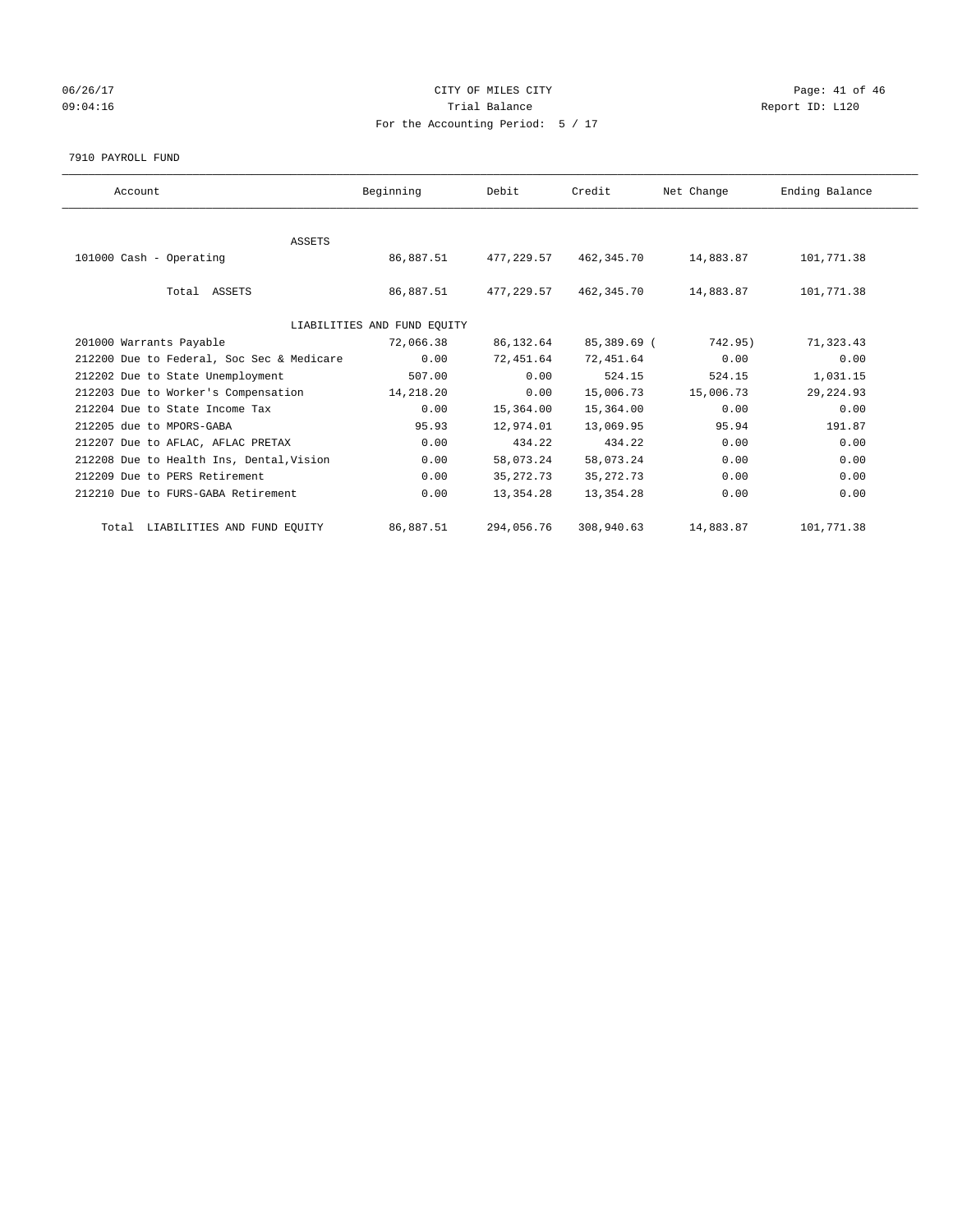| 06/26/17 |  |
|----------|--|
| 09:04:16 |  |

## CITY OF MILES CITY CONTROL CONTROL CITY CONTROL Page: 42 of 46 Prial Balance **Report ID:** L120 For the Accounting Period: 5 / 17

#### 7930 CLAIMS FUND

| Account                              | Beginning                   | Debit      | Credit       | Net Change | Ending Balance |
|--------------------------------------|-----------------------------|------------|--------------|------------|----------------|
| <b>ASSETS</b>                        |                             |            |              |            |                |
| 101000 Cash - Operating              | 228,164.07                  | 689,077.64 | 718,101.87 ( | 29,024.23) | 199,139.84     |
| ASSETS<br>Total                      | 228,164.07                  | 689,077.64 | 718,101.87 ( | 29,024,23) | 199,139.84     |
|                                      | LIABILITIES AND FUND EQUITY |            |              |            |                |
| 201000 Warrants Payable              | 228,164.07                  | 718,101.87 | 689,077.64 ( | 29,024.23) | 199,139.84     |
| LIABILITIES AND FUND EQUITY<br>Total | 228,164.07                  | 718,101.87 | 689,077.64 ( | 29,024,23) | 199,139.84     |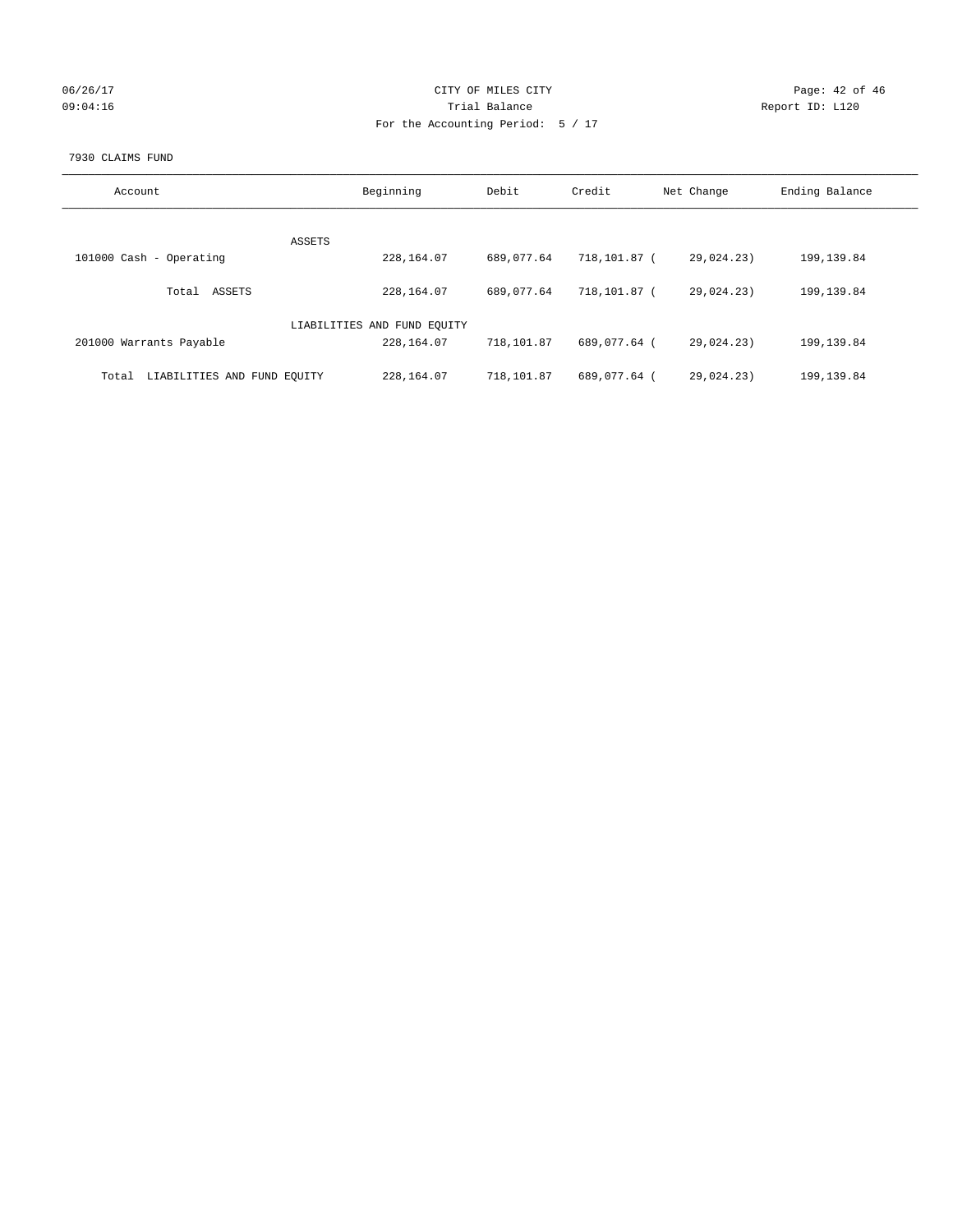## 06/26/17 Page: 43 of 46 09:04:16 Trial Balance Report ID: L120 For the Accounting Period: 5 / 17

7980 CUSTER CO WATER & SEWER DISTRICT

| Account                                 | Beginning                   | Debit     | Credit    | Net Change | Ending Balance |
|-----------------------------------------|-----------------------------|-----------|-----------|------------|----------------|
|                                         |                             |           |           |            |                |
|                                         | ASSETS                      |           |           |            |                |
| 101000 Cash - Operating                 | 0.00                        | 14,261.60 | 14,261.60 | 0.00       | 0.00           |
| 122000 Accounts Receivable              | 16,004.58                   | 14,384.70 | 14,261.60 | 123.10     | 16,127.68      |
| Total ASSETS                            | 16,004.58                   | 28,646.30 | 28,523.20 | 123.10     | 16,127.68      |
|                                         | LIABILITIES AND FUND EQUITY |           |           |            |                |
| 202000 Accounts Payable                 | 0.00                        | 14,261.60 | 14,261.60 | 0.00       | 0.00           |
| 211020 Due to Custer Water & Sewer Dist | 16,004.58                   | 14,261.60 | 14,384.70 | 123.10     | 16,127.68      |
| LIABILITIES AND FUND EQUITY<br>Total    | 16,004.58                   | 28,523.20 | 28,646.30 | 123.10     | 16,127.68      |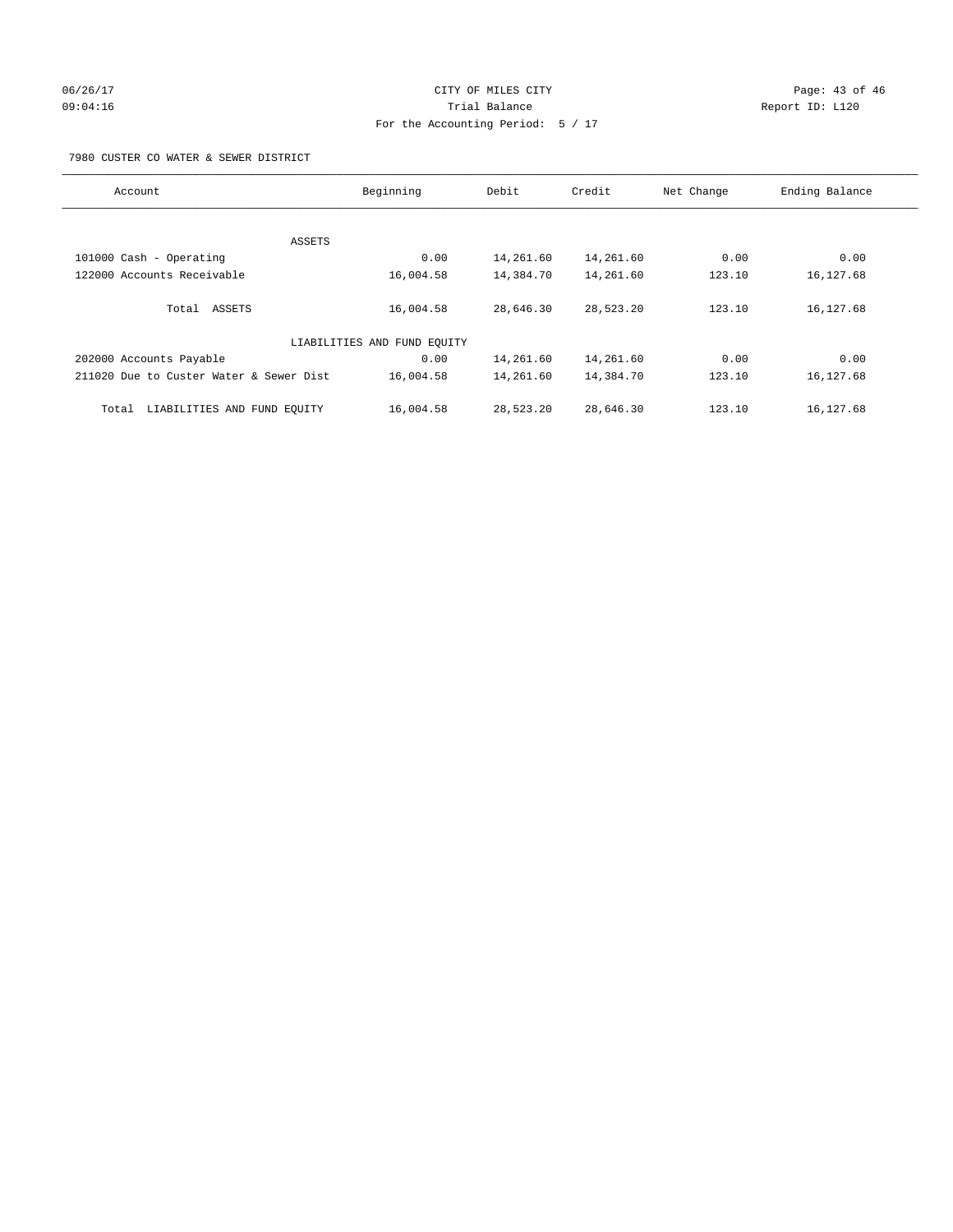# 06/26/17 Page: 44 of 46 09:04:16 Quantity Contract Contract Contract Contract Contract Contract Contract Contract Contract Contract Contract Contract Contract Contract Contract Contract Contra For the Accounting Period: 5 / 17

7981 Interest Clearing

| Account                              | Beginning                   | Debit    | Credit   | Net Change | Ending Balance |
|--------------------------------------|-----------------------------|----------|----------|------------|----------------|
|                                      | <b>ASSETS</b>               |          |          |            |                |
| 101000 Cash - Operating              | 0.00                        | 6,518.71 | 6,518.71 | 0.00       | 0.00           |
| Total ASSETS                         | 0.00                        | 6,518.71 | 6,518.71 | 0.00       | 0.00           |
|                                      | LIABILITIES AND FUND EQUITY |          |          |            |                |
| 212500 Due to Others                 | 0.00                        | 6,518.71 | 6,518.71 | 0.00       | 0.00           |
| LIABILITIES AND FUND EQUITY<br>Total | 0.00                        | 6,518.71 | 6,518.71 | 0.00       | 0.00           |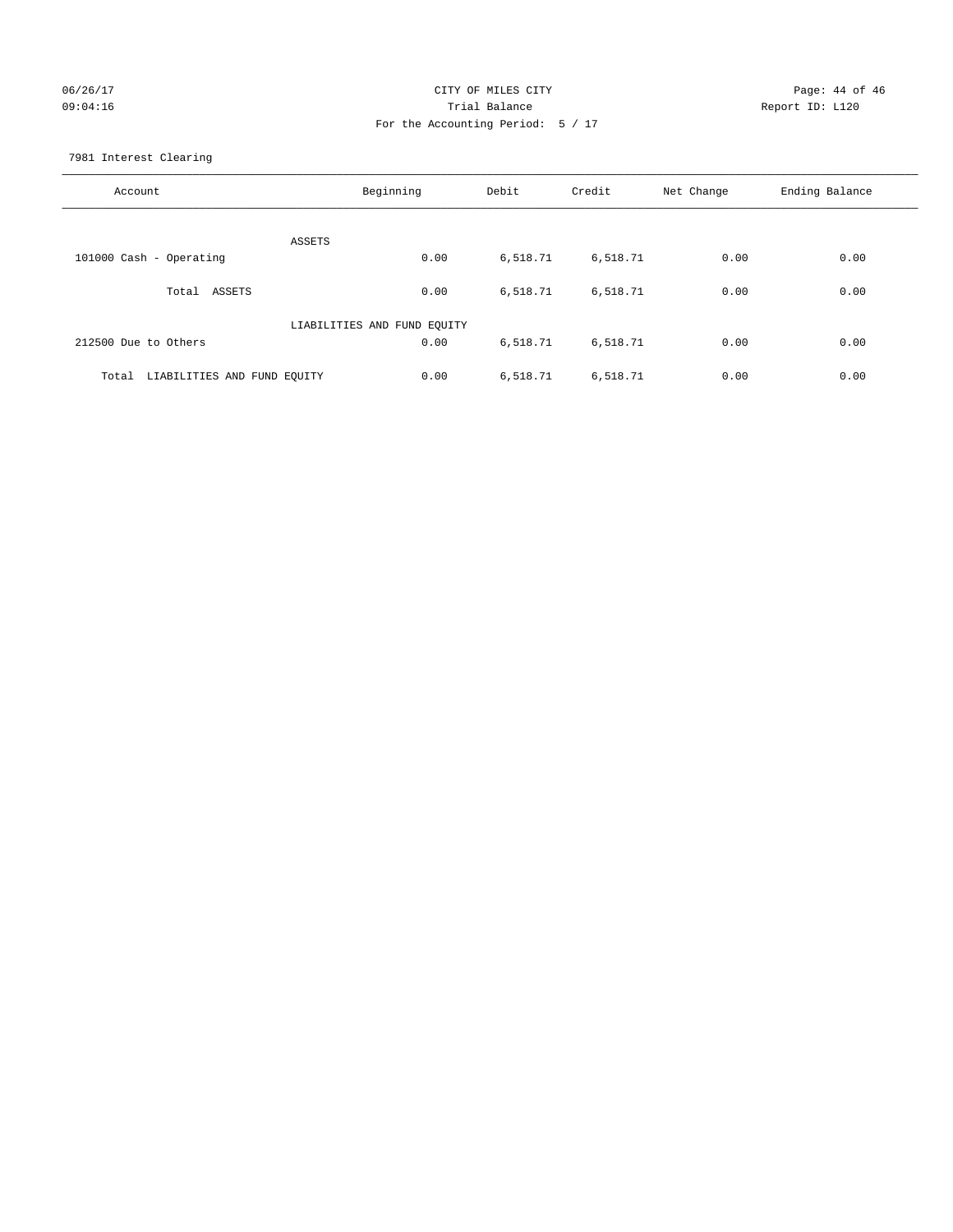# 06/26/17 Page: 45 of 46 09:04:16 Quantity Quantity Contract Contract Contract Contract Contract Contract Contract Contract Contract Contract Contract Contract Contract Contract Contract Contra For the Accounting Period: 5 / 17

#### 9000 GENERAL FIXED ASSETS GROUP OF ACCOUNTS FUND

| Account                                                    | Beginning                   | Debit | Credit | Net Change | Ending Balance  |
|------------------------------------------------------------|-----------------------------|-------|--------|------------|-----------------|
| ASSETS                                                     |                             |       |        |            |                 |
| 181000 Land                                                | 526,599.00                  | 0.00  | 0.00   | 0.00       | 526,599.00      |
| 182000 Buildings                                           | 1,986,836.00                | 0.00  | 0.00   | 0.00       | 1,986,836.00    |
| 182100 Allowance for Depr - Buildings (Cre(                | 684,991.00)                 | 0.00  | 0.00   | 0.00       | 684,991.00)     |
| 186000 Machinery and Equipment                             | 3,038,732.00                | 0.00  | 0.00   | 0.00       | 3,038,732.00    |
| 186100 Allowance for Depr - Machinery & Eq(                | 1,463,750.00)               | 0.00  | 0.00   | 0.00       | 1,463,750.00)   |
| 187000 Infrastructure                                      | 33,670,108.00               | 0.00  | 0.00   | 0.00       | 33,670,108.00   |
| 187100 Allowance For Depreciation - Infras( 16,321,771.00) |                             | 0.00  | 0.00   | 0.00       | 16,321,771.00)  |
| Total ASSETS                                               | 20,751,763.00               | 0.00  | 0.00   | 0.00       | 20, 751, 763.00 |
|                                                            | LIABILITIES AND FUND EQUITY |       |        |            |                 |
| 280000 INVESTMENT IN GENERAL FIXED ASSETS                  | 20,751,763.00               | 0.00  | 0.00   | 0.00       | 20, 751, 763.00 |
| LIABILITIES AND FUND EQUITY<br>Total                       | 20, 751, 763.00             | 0.00  | 0.00   | 0.00       | 20, 751, 763.00 |